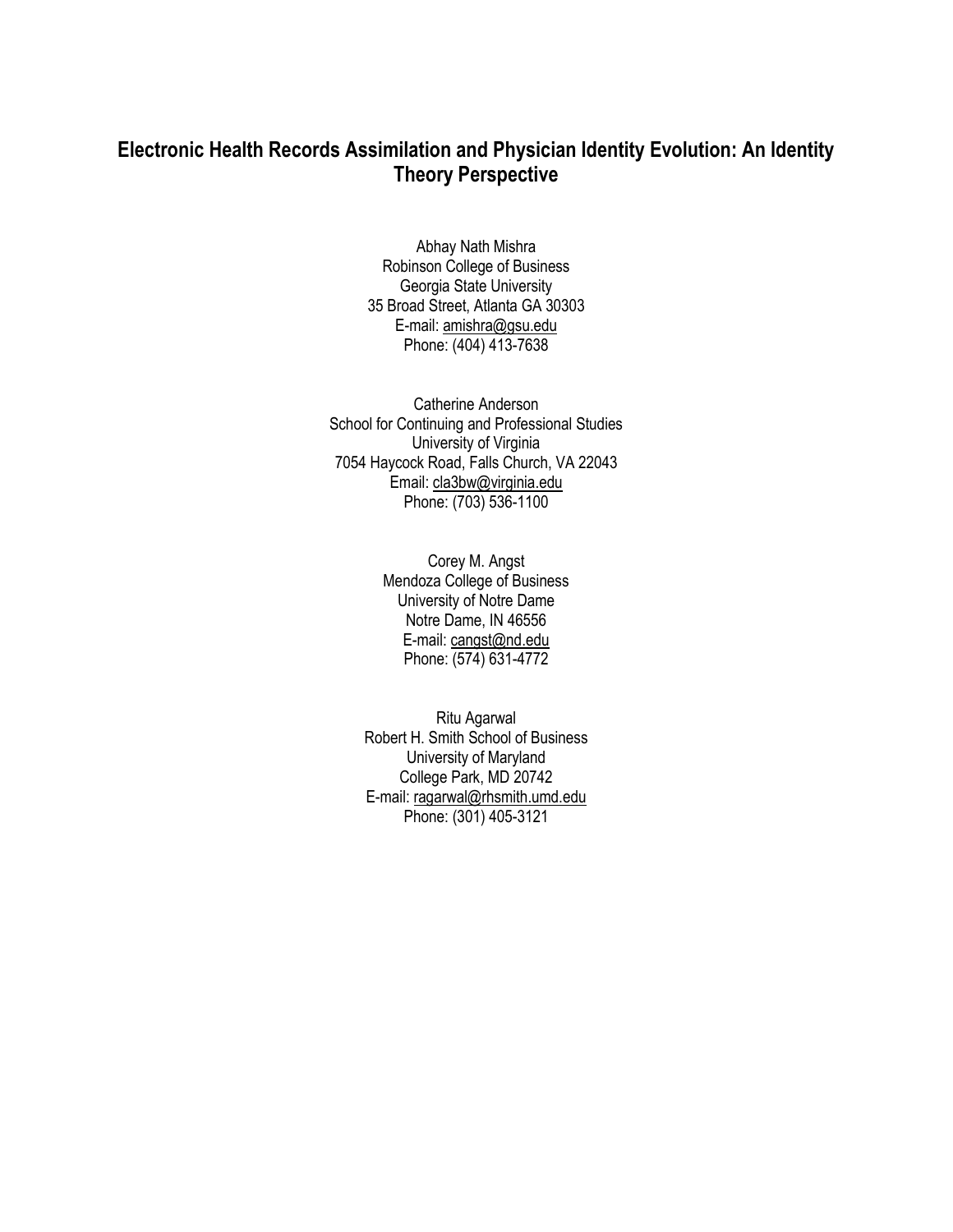# **Electronic Health Records Assimilation and Physician Identity Evolution: An Identity Theory Perspective**

# **Abstract**

With the lack of timely and relevant patient information at the point of care increasingly being linked to adverse medical outcomes, effective management and exchange of patient data has emerged as a strategic imperative for the healthcare industry. Healthcare informaticians have suggested that electronic health record systems (EHRS) can facilitate information sharing within and between healthcare stakeholders such as physician practices, hospitals, insurance companies, and laboratories. We examine the assimilation of EHRS in physician practices through a novel and understudied theoretical lens of physicians' identities. Physician practices and the physicians that lead them occupy a central position in the healthcare value-chain and possess a number of unique characteristics that differentiate them from other institutional contexts, including a strong sense of affiliation with other physicians, potent professional identities, and a desire for autonomy. We investigate two salient physician identities, those of careprovider and physician community, grounded in the roles physicians play and the groups with which they affiliate. We argue that these identities and their evolution triggered by EHRS, manifest as both identity reinforcement and deterioration, are important drivers of EHRS assimilation. We use survey data from 206 physician practices, spread across the United States, to test our theoretical model. Results suggest that physician community identity reinforcement and physician community identity deterioration directly influence the assimilation of EHRS. We further find that the effects of careprovider identity reinforcement and careprovider identity deterioration on EHRS assimilation are moderated by governmental influence. Theoretical and pragmatic implications of the findings are discussed.

**Keywords:** Assimilation, Careprovider Identity, EHR, Electronic Health Records, Health Informatics, Health IT, Identity Deterioration, Identity Reinforcement, Identity Theory, Physician Community Identity, Physician Practices, Professional Identity, Role Identity, Self Categorization Theory, Social Identity, Social Identity Theory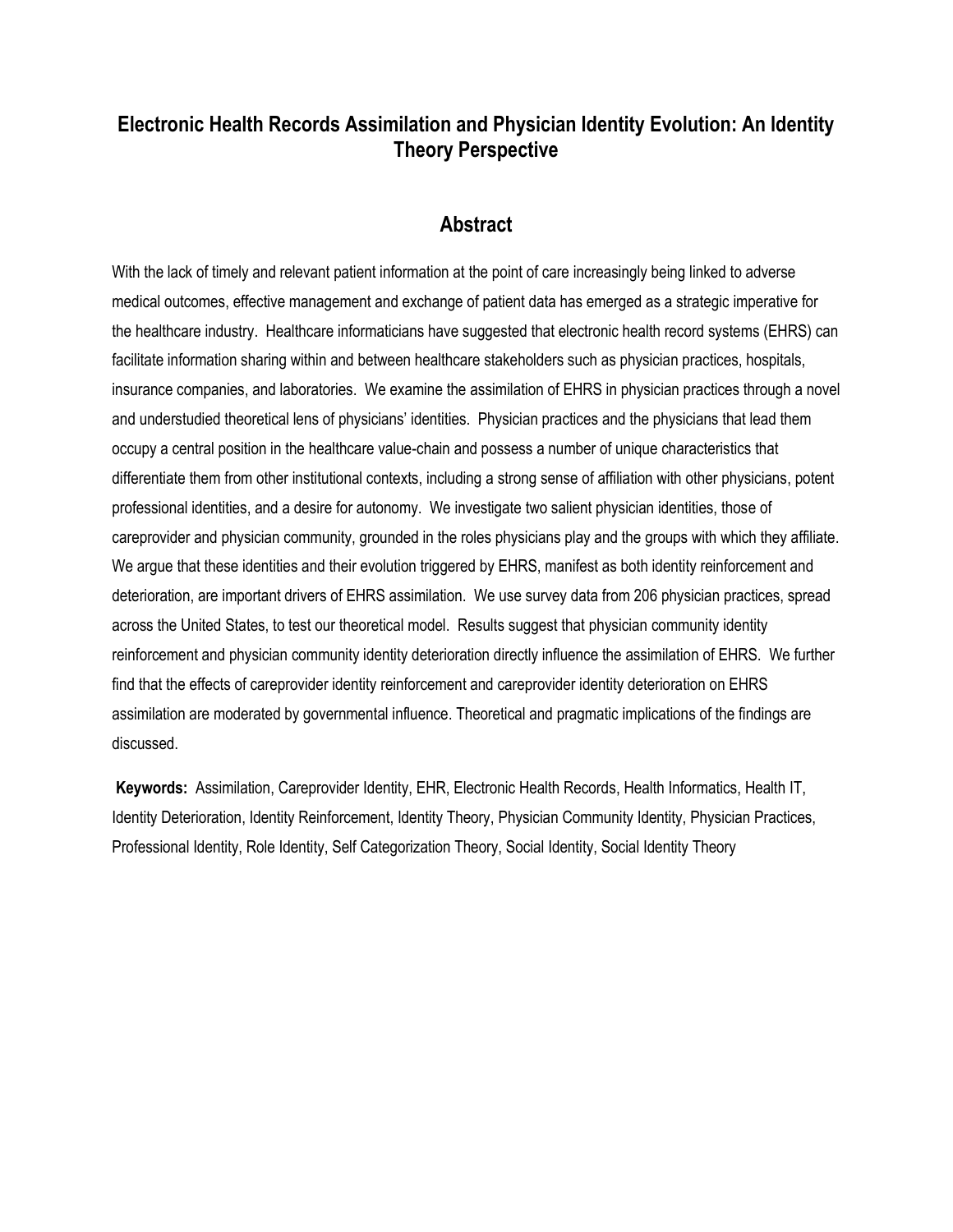# **Introduction**

*"In nothing do men more nearly approach the gods than in giving health to men." ~Cicero* 

The medical profession occupies a unique position in society. For centuries, physicians have been held in great esteem for the consequential services they provide, and carved a special status for themselves because of the nature of their work – saving lives. They have also garnered substantial respect from others by virtue of their specialized training, and endowment of esoteric skills and knowledge not available to most. Increasing specialization of the occupation of medicine has not only created a community with strong professional bonds that is relatively impervious to external pressures or control, but also resulted in physicians enjoying unprecedented levels of autonomy and independence in the conduct of their work (Freidson 1994). As a consequence of close affiliation with a professional community and a well-defined delineation of their function in society, physicians have developed powerful identities that guide their sensemaking and enactment of the environment (Weick 1995). It is these identities and their evolution that we suggest are central to understanding physician decision making and behavior in the healthcare industry (Real et al. 2009).

Recently, in response to growing concerns about rising costs and poor quality in healthcare delivery in the United States, the independence and autonomy of the medical profession has been threatened, with the government seeking to nudge physicians in directions that promise to streamline and transform healthcare delivery by encouraging a greater use of technology. Although the healthcare profession has a longstanding tradition of using medical technologies, information technology (IT) adoption and use by clinicians and care delivery organizations for the storage, management, and exchange of *patient* information is still relatively limited (DesRoches et al. 2008; Jha et al. 2009). Hence, there is considerable interest among U.S. policy makers to use various policy levers to enhance the use of IT for patient care. To this end, the American Recovery and Reinvestment Act (ARRA) of 2009 provides sizeable financial incentives for physicians who adopt and demonstrate "meaningful use" of electronic health records (*HITECH Act* 2009) and disincentives if they fail to do so by 2015.

An electronic health record (EHR) system constitutes a key enabling technology that facilitates the creation and sharing of patient information in the healthcare delivery system. EHR systems (EHRS) are the software platforms that physician offices and hospitals use to create, store, update, and maintain electronic health records for patients. They represent the primary mechanism through which the much-desired interoperability of health information can take place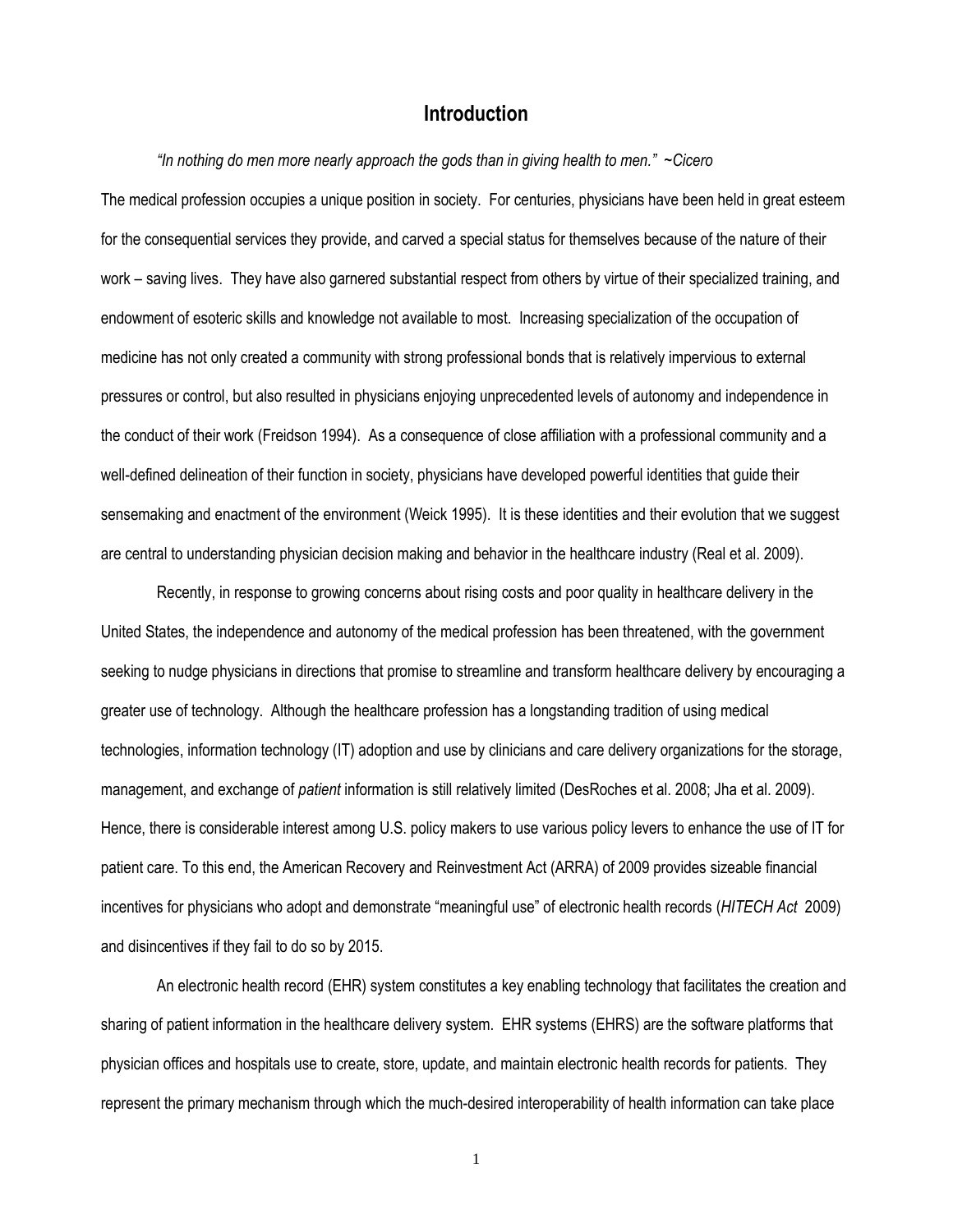such that stakeholders are able to seamlessly share, exchange, and access relevant patient data (Shortliffe 1999). Additionally, while earlier clinical information systems, such as those for laboratory results, pharmacy, and picture archiving and communication, focus on specific tasks or departments within a hospital, EHRS have the potential to integrate various systems and serve as a platform technology. To the degree that EHRS exhibit considerable value potential, and in light of the fact that EHRS assimilation is low in the U.S. healthcare sector (Angst et al. 2010; Audet et al. 2004; Miller et al. 2005), it is important to understand the dynamics underlying this phenomenon.

In this paper we investigate the assimilation of EHRS, i.e., the extent to which EHRS use is integrated with the care delivery process and becomes routinized in the activities associated with the process (Chatterjee et al. 2002), in physician practices. While a robust body of research in information systems (IS) has narrated, explained and predicted IT adoption and use, the healthcare industry exhibits unique characteristics that constrain its ability to implement technological innovations successfully, requiring greater attention to, and deeper theorizing about, how industry dynamics alter the nature of IT-related decisions, activities, and outcomes (Chiasson and Davidson 2005; Nembhard et al. 2009). Indeed, features of EHRS, when coupled with the idiosyncrasies of a health system that is characterized by strong physician identities and a complex web of connections between physicians and other stakeholders, create a context that necessitates a reframing of traditional adoption models (Attewell 1992; Bharadwaj 2000).

Physician practices represent a key link in the care delivery process as they typically have the first encounter with a patient, maintain the relationship for a considerable length of time, and are responsible for the vast majority of care delivery and healthcare spending, thus occupying a significant position in the U.S. healthcare system (Burns 2002; Schoen et al. 2006; Sirovich et al. 2008). The capture, storage, and management of patient information through EHRS assimilation at the practice level is a critical prerequisite to ensuring that the information can be integrated with that of other stakeholders. Despite its importance, IT assimilation in physician practices has not been examined in detail in the literature (DesRoches et al. 2008). We approach the focal phenomenon through a distinctive and understudied theoretical lens: that of physician identities. Our motivation for the use of an identity lens is grounded in a rich literature that implicates identities as proximal and potent influences on perceptions, emotions, and behavior (Stets and Burke 2000; Swann et al. 2009), supplemented by our extensive fieldwork with physicians. Identity is fundamentally the social fact of "how an individual self-defines him- or herself," (Pratt et al. 2006, p. 236) that acts as a sensemaking filter through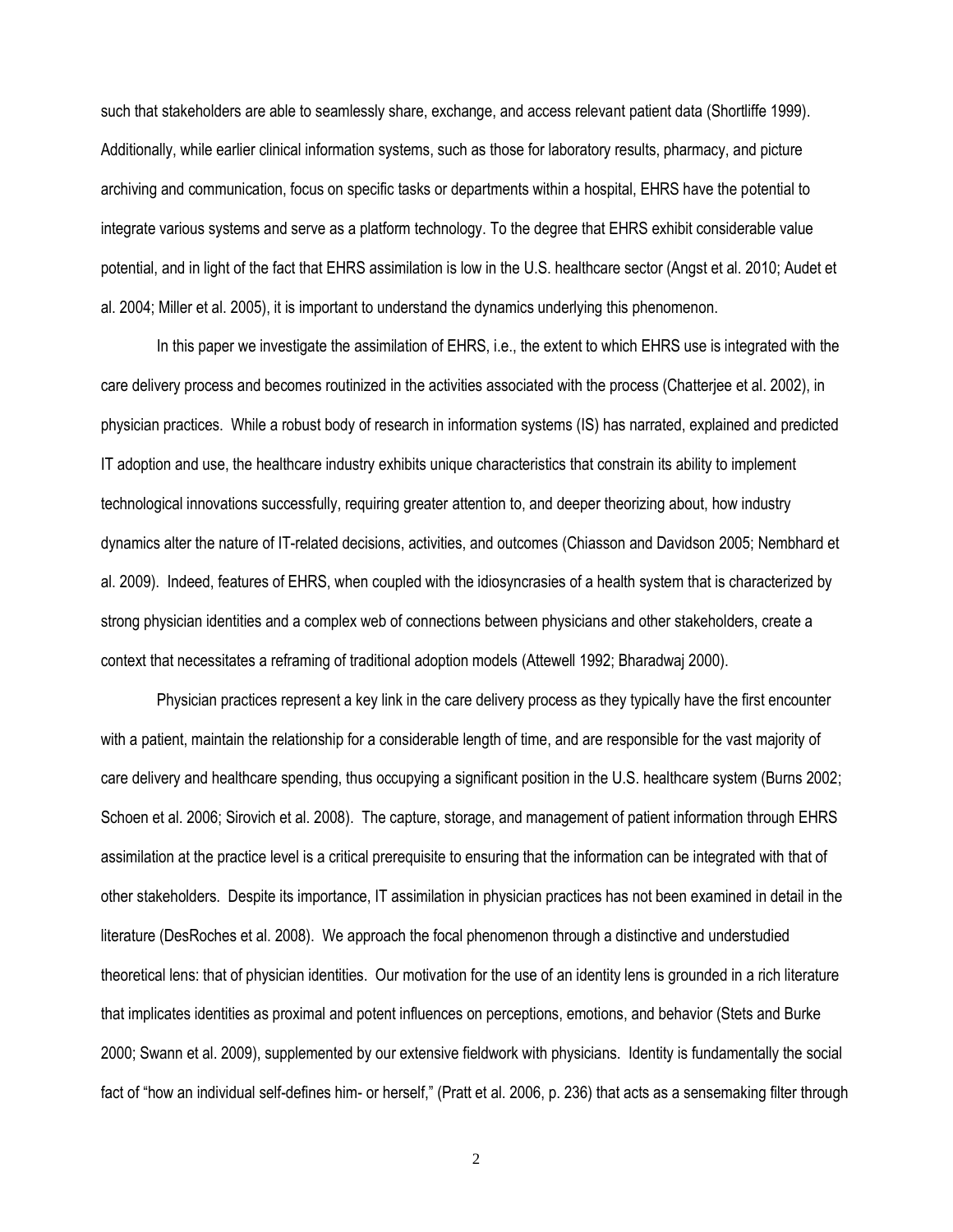which the environment is assessed, and drives the acts in which the individual will engage, such as the use of technological innovations.

Identity theories isolate two distinctive forms of social aspects of identity: role identity and social identity (Hogg et al. 1995; Stets and Burke 2000). The former is a construal of a particular role that the individual plays (e.g., a scholar, an advocate, a consultant), and entails not only performing tasks associated with the role but also attempting to control the resources for which the role has responsibility. The latter, social identity, involves identification with a social category and acceptance of the values and norms of the group (Stets and Burke 2000). Although distinct, individuals' role and social identities are simultaneously active and influence actions taken by them (Stets and Burke 2000).

Physicians' role and social identities together constitute their professional identity which is a reflection of their enactment of a role and their self-definition as a member of a profession (Chreim et al. 2007). We label the *professional role* identity of physicians as that of a *careprovider*. In this identity, physicians view themselves as central to patient treatment, and consider themselves an integral part of the physician practice where patients receive care (Chreim et al. 2007; Pratt et al. 2006). The physician practice setting is characterized by an established hierarchy where the physician is regarded as the source of expertise and all other members, such as nurses and technicians, defer to this expertise (Nembhard et al. 2009), further reinforcing the careprovider role identity of the physician (Lichtenstein et al. 2004). Patients reaffirm this identity when they rely on their doctors to "make them better." We call the *professional social* identity of physicians, in which they view themselves a part of the extended community consisting of physician practices, hospitals, and other medical professionals, as *physician community identity*. Years of stringent medical training followed by grueling rotations typically foster a strong sense of "profession" among physicians (Freidson 1994; Pratt et al. 2006). This community identity consolidates their association with "reference others" which represents a collective aspect of self, has a strong influence on self-definition, establishes the value significance of the professional group, and separates their collective from other groups (Brickson 2005; Foreman and Whetten 2002).

Identity scholars have noted that role and social identities are malleable and can evolve. Environmental shifts such as rapid technological changes can engender significant role transitions and identity modifications, including both identity reinforcements and deteriorations, and cause individuals to take action that promotes identity maintenance (Chreim et al. 2007; Ibarra and Barbulescu 2010). Tripsas (2009) persuasively argues that while identity and its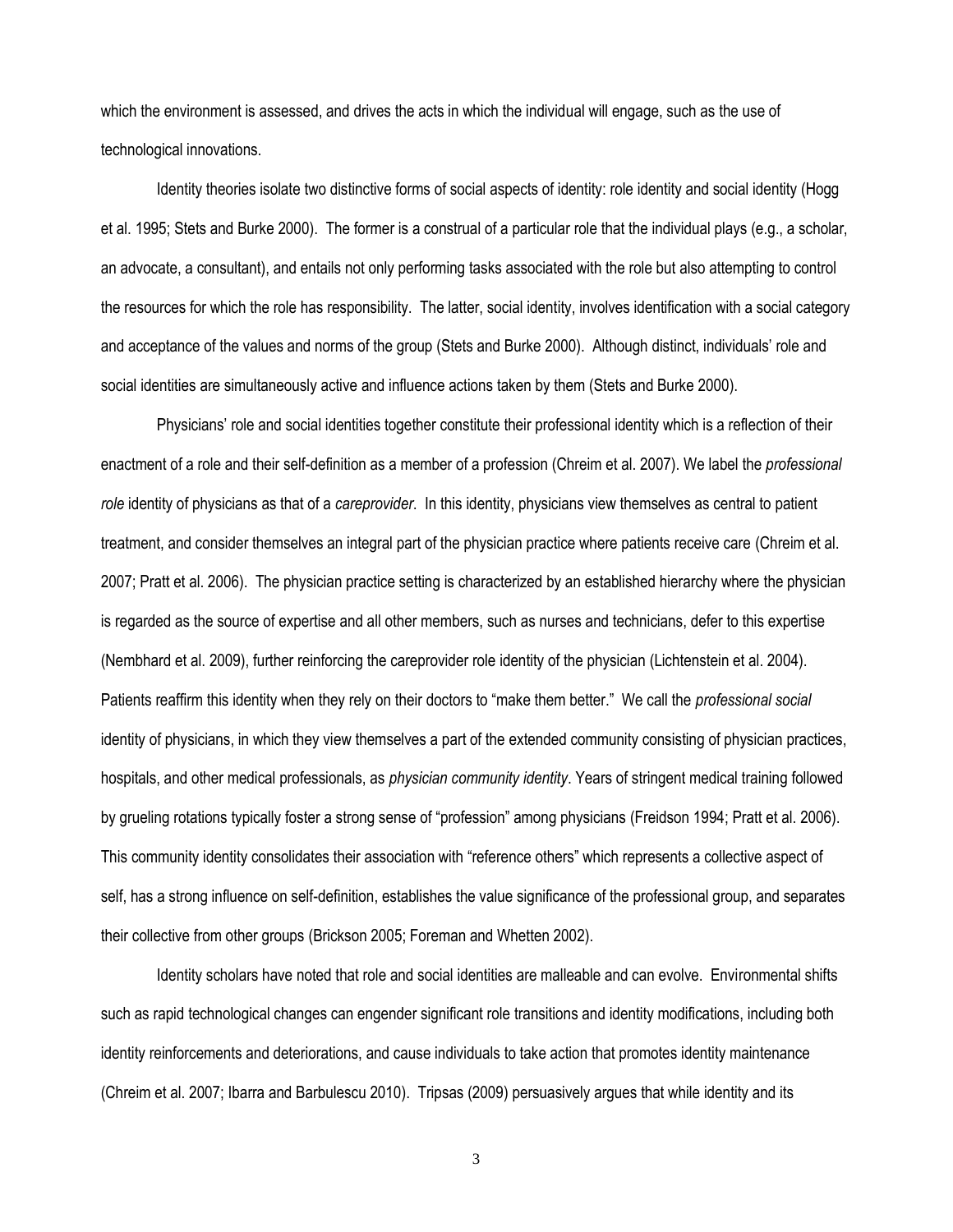evolution are critical to understanding organizational innovation, extant research has largely ignored their relationships. In the context of EHRS, although impending changes have been widely discussed, no work that we are aware of has investigated perceived changes to physician identity and EHRS use. However, the fact that physician identities are likely to be affected by EHRS is implicit in the literature. Research suggests that the introduction of EHRS in the physician practice entails a significant strategic change which can transform clinical workflows, information availability, and doctorpatient relationships, thereby challenging identity. Yet the ease of information access enabled by EHRS can also enable physicians to perform their tasks more competently and efficiently, thus reinforcing identity (DesRoches et al. 2008; Fiks et al. 2011; Ford et al. 2009; Jha et al. 2009).

We consider the role and social identities of physicians, draw upon and extend the concepts of identity reinforcement and deterioration, and examine their influence on EHRS assimilation. Despite significant theoretical work in social identity, identity enhancement and threat are understudied in extant literature (Tripsas 2009), and empirical work examining identity and identification is limited (Foreman and Whetten 2002). Finally, while identity theories have been applied in a variety of contexts, including healthcare (Brewer and Gardner 1996; Dukerich et al. 2002; Johnson et al. 2006; Pratt and Foreman 2000; Real et al. 2009), they have yet to be utilized to study IT-related phenomena. In this paper, we address these theoretical and empirical gaps in the literature. Grounded in identity theories, we conceptualize physician identity reinforcement and deterioration, and develop a research model that investigates EHRS assimilation through the lens of identity. We draw upon the medical informatics literature to inform our understanding of the healthcare context. Acknowledging the highly visible and active role of a key stakeholder in healthcare technology policy, the government, we examine the moderating effect of governmental influence on the relationship between the physician's perceptions of reinforcements and threats posed to his/her careprovider identity and EHRS assimilation. We suggest that this powerful stakeholder is likely to condition the actions physicians take in response to perceived role identity reinforcement and deterioration, but not social identity reinforcement and deterioration, because as members of a professional community, physicians enjoy protection from external threats not available to them as individuals. We empirically test our research model using physician practice-level survey data obtained from key informants representing 206 physician practices spread across the U.S.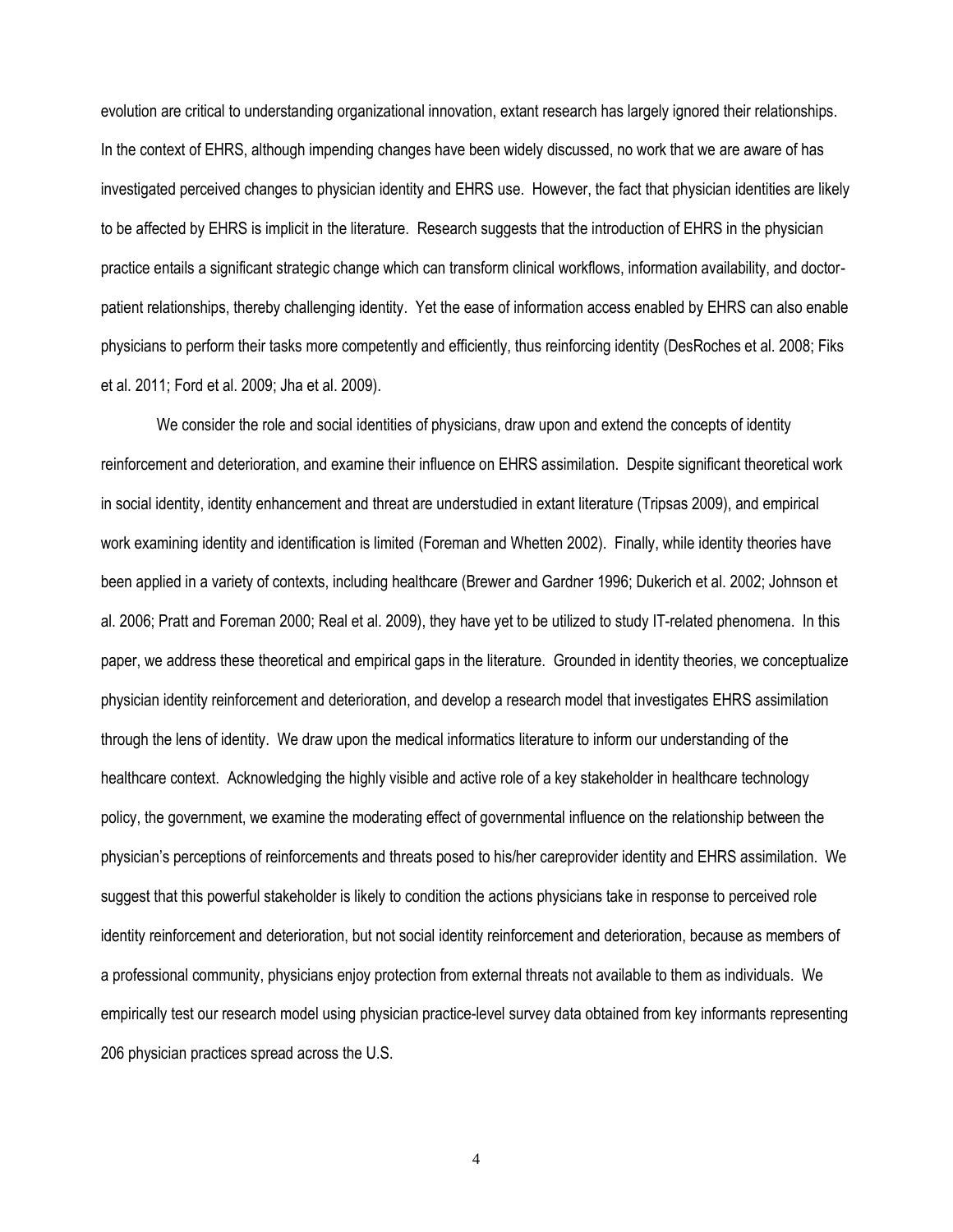# **Theoretical Background**

Technology adoption and use has attracted significant attention from the academic community and been studied from a variety of theoretical perspectives, such as diffusion of innovations (DOI) (Premkumar et al. 1994), the technology acceptance model (TAM) and its extensions (Davis 1989; Kim 2009; Ortiz de Guinea and Markus 2009; Venkatesh and Davis 2000), learning (Attewell 1992), institutional theory (Teo et al. 2003), social exchange theory (Hart and Saunders 1997), knowledge- and resource-based views (Armstrong and Sambamurthy 1999), rational economics (Brynjolfsson and Kemerer 1996) and power and politics (Markus 1983). Some of these theoretical lenses have been applied in the past decade to investigate various aspects of health IT adoption and use, the majority of which has appeared in health informatics journals. We briefly review the existing state of research on health IT adoption in IS and the medical informatics literatures. This is followed by a discussion of identity theories and their application to unique aspects of the healthcare context. We then describe our research model and develop specific research hypotheses.

### **Healthcare IT Adoption and Use**

IS and organizational science research involving health IT has typically examined use in a case study context. For example, examining computerized physician order entry at an acute care hospital, Davidson and Chismar (2007) found that institutional and technology changes triggered processes facilitating the effective use of IT. Investigating the implementation of two clinical information systems in three Canadian hospitals, Lapointe and Rivard (2005) found that physician resistance to IT increased as the perceived threat shifted from one involving solely individual-level conditions to one involving group-level initial conditions, providing evidence for physician "clan" culture. The resistance exhibited by physicians when a threat was perceived to be an individual-level condition was essentially uncoordinated, but resistance amongst physicians converged once a group-level condition materialized (Lapointe and Rivard 2005). The presence of a clan culture was also highlighted by Kohli and Kettinger (2004) who studied the implementation of a physician profiling system in a community hospital in the U.S. They suggest that informating the clan becomes legitimized through both internal and external influences. In subsequent work, Lapointe and Rivard (2007) argued for the need to explore alternative yet complementary models of implementation, which may operate at different levels, focus on more than one key phenomenon, and examine a variety of antecedents to compensate for the limitations of existing research that focuses on a single level, a unitary phenomenon, and one set of antecedents. Collectively, although conducted in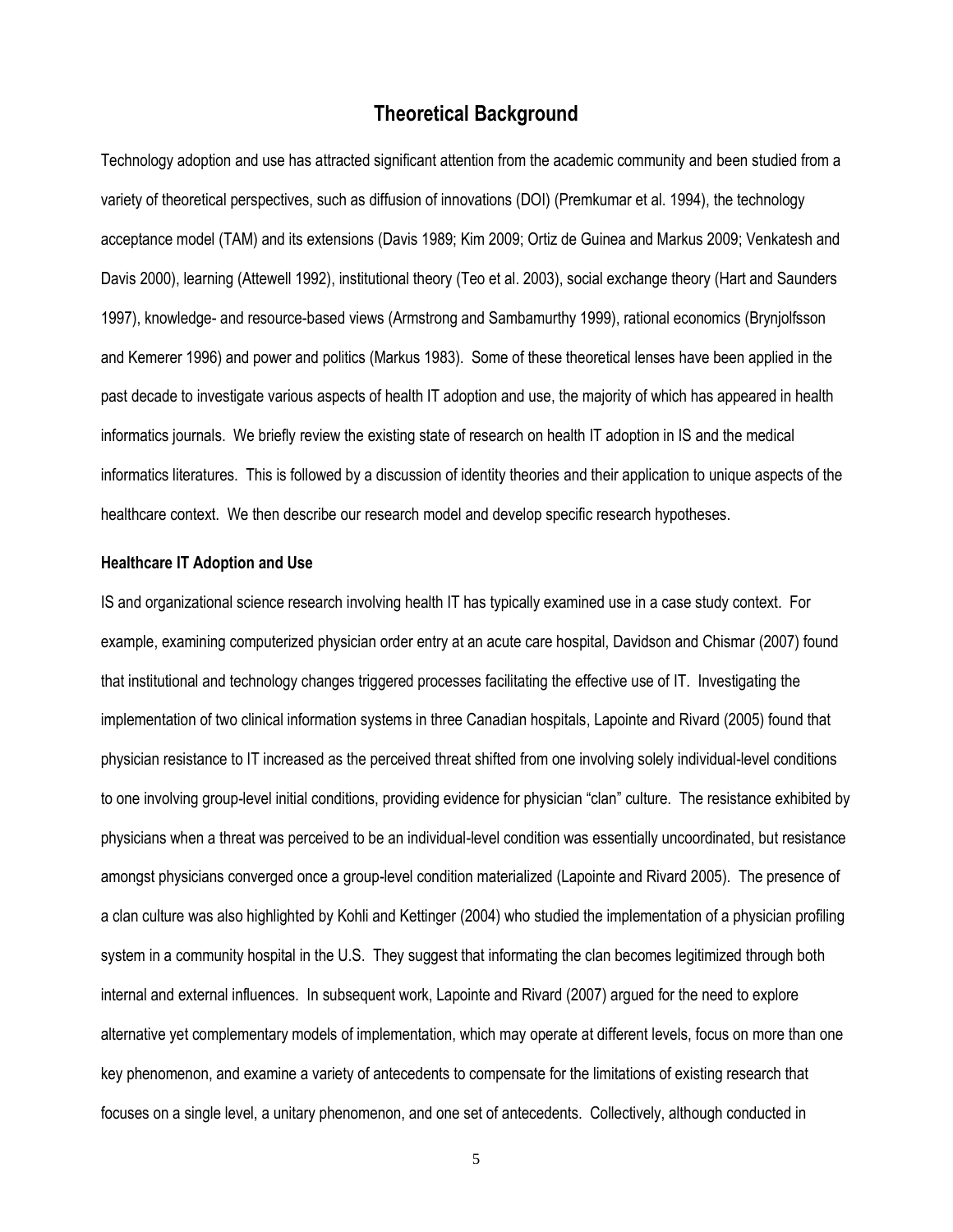settings other than physician practices, these studies provide insights into IT adoption and use in the healthcare industry, and underscore the importance of physician perceptions, technological characteristics and the external environment.

In contrast to the IS literature where investigations at the level of the physician practice setting are limited, the medical informatics literature reports several case studies and surveys addressing barriers and facilitators of EHRS adoption and use (e.g., Miller et al. 2005; Ventres et al. 2006). The majority of informatics research comprises largescale, survey-based *descriptive studies* which examine the effects of various factors on adoption decisions (e.g., DesRoches et al. 2008; Miller and Sim 2004; Simon et al. 2007b) or the functions for which the EHRS are used (Hsiao et al. 2008). Findings suggest that larger practices and those located within a hospital are more likely to adopt (Simon et al. 2007b). Commonly cited barriers to adoption include high financial costs, perceived losses in productivity and physician attitude toward technology (Miller and Sim 2004; Simon et al. 2007b). Although informative, these studies are nevertheless not theoretically grounded, nor do they explore the complex determinants that are likely to exist in a dynamic professional, environmental, and organizational setting (Angst et al. 2010; Kazley and Ozcan 2007).

Our review reveals that although prior research has examined IT adoption and use in considerable breadth and depth, important opportunities exist for extending it in the context of the healthcare industry. In particular, examining the ambiguities and uncertainties inherent in a transformational technology such as EHRS, the consequent sensemaking physician decision makers need to engage in, and their perceptions about how their careprovider and physician community identities may evolve as a result of EHRS offer a rich opportunity to extend the literature.

#### **Identity Theories and Physicians' Identities**

The psychology literature defines identity as a cognitive construct of the self, which answers the question of "who am I?" (Hogg 2001; Kreiner et al. 2006). Personal identity focuses primarily on the individuated self or characteristics of an individual that separate him/her from others. Researchers have noted that in the contemporary world, however, when individuals define themselves based on their membership in various collectives such as organizations and professional groups, and attach a significant importance to these associations (Dukerich et al. 2002), such singular focus on individuals is frequently at odds with observed behavior in collectives (Turner and Onorato 1999). Accordingly, researchers in social psychology have conceptualized social identity as "what defines us?" to examine the individual as a member of a collective, and to explain actions and behaviors by such collectives (Tajfel and Turner 1979).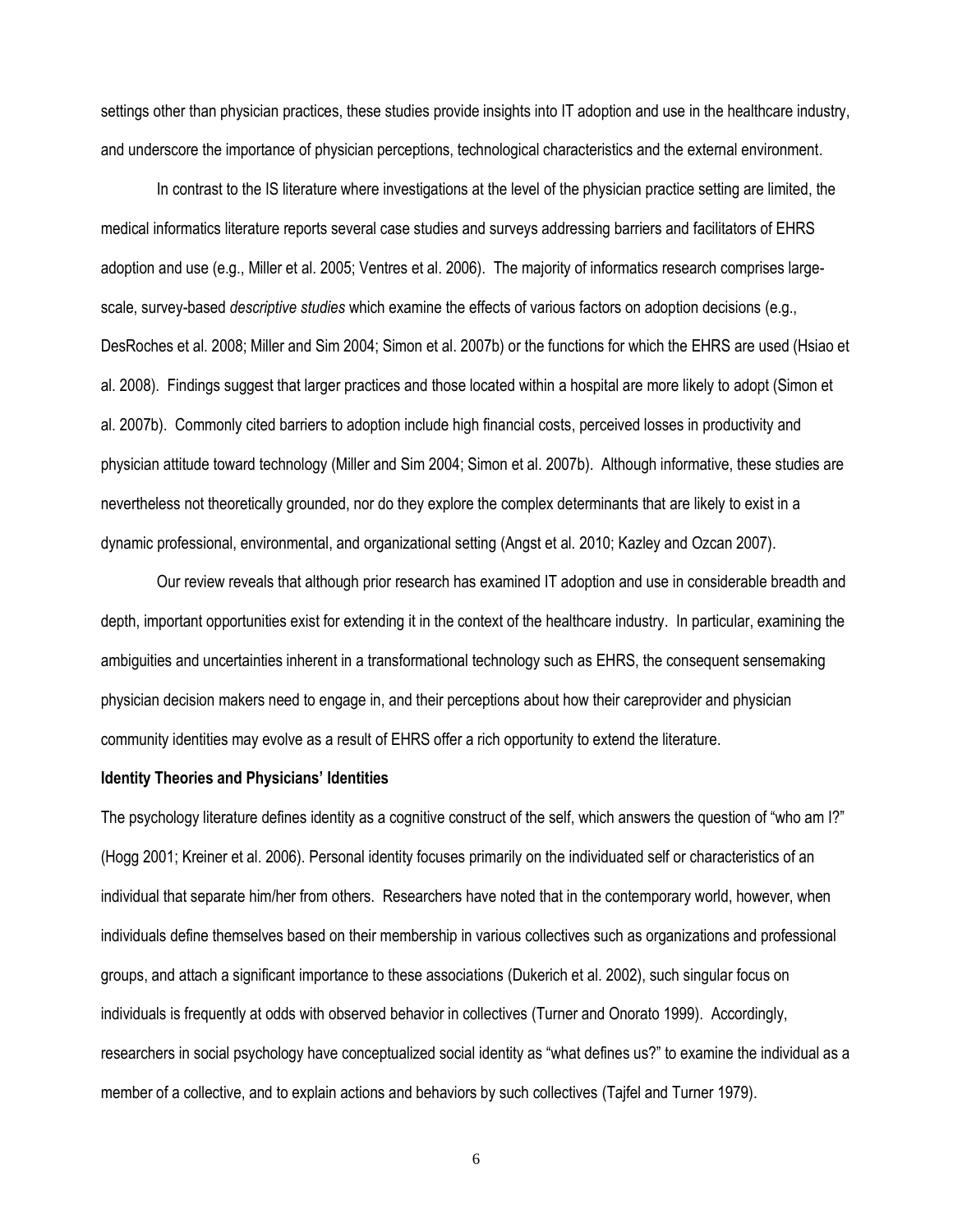Extant literature discusses two manifestations of the social aspects of self – role identities and social identities (Hogg et al. 1995; Stets and Burke 2000). Role identities refer to specific roles people perform, distinguish a particular role from others, and provide meaning for self. Roles do not exist in isolation; rather, others respond to them and reinforce the basis for self-definition (Hogg et al. 1995). Role identities comprise meanings that emerge in the form of expectations regarding people's own and others' behavior (Stets and Burke 2000). Social identities, in contrast, are derived from the social categories or collectives to which one belongs (Hogg and Terry 2000; Tajfel and Turner 1979). Such associations provide members an avenue to establish relationships with similar others, to differentiate between ingroup and out-group members, and to derive their sense of social worth (Ashforth and Mael 1989). Role and social identities exist and operate concurrently, i.e., people such as physicians simultaneously occupy roles and participate in professional groups, and both identities influence perceptions and behavior (Stets and Burke 2000).

The notion of role-based identity draws upon the core foundation of identity theory (Stryker 1980; Stets and Burke 2000) that conceptualizes identity as the classification of self as an occupant of a role, with the attendant meanings and expectations of the role and its performance. These meanings and expectations constitute a standard that guides behavior. A belief that one is enacting a role competently reinforces feelings of self-esteem and role-related behavior, whereas perceptions of poor role performance cause distress and diminish role-related behavior (Hogg et al. 1995). Role identity focuses on the match between individual meaning ascribed to occupying a role and the behavior that the individual enacts in that role while interacting with others. The assumption of a role identity is accompanied by the adoption of self-meanings and expectations to accompany the role as it relates to others, and a desire to preserve these meanings and expectations (Stets and Burke 2000).

Social identities are theoretically anchored in social identity theory (SIT) and self-categorization theory (SCT) (Foreman and Whetten 2002; Hogg 2001; Johnson et al. 2006; Scott and Lane 2000) that explore how individuals view themselves in relation to social groups and whether they are likely to adopt the identities of various collectives (Kreiner and Ashforth 2004). People create these associations based on perceived overlap between self and collectives. The larger the overlap, the more people prefer the membership of a collective, and the higher the emotional and value significance of these associations. Social identities represent internalization of the identities of the collectives as part of the self, and result in psychological acceptance of the values and norms of the collective (Scott and Lane 2000).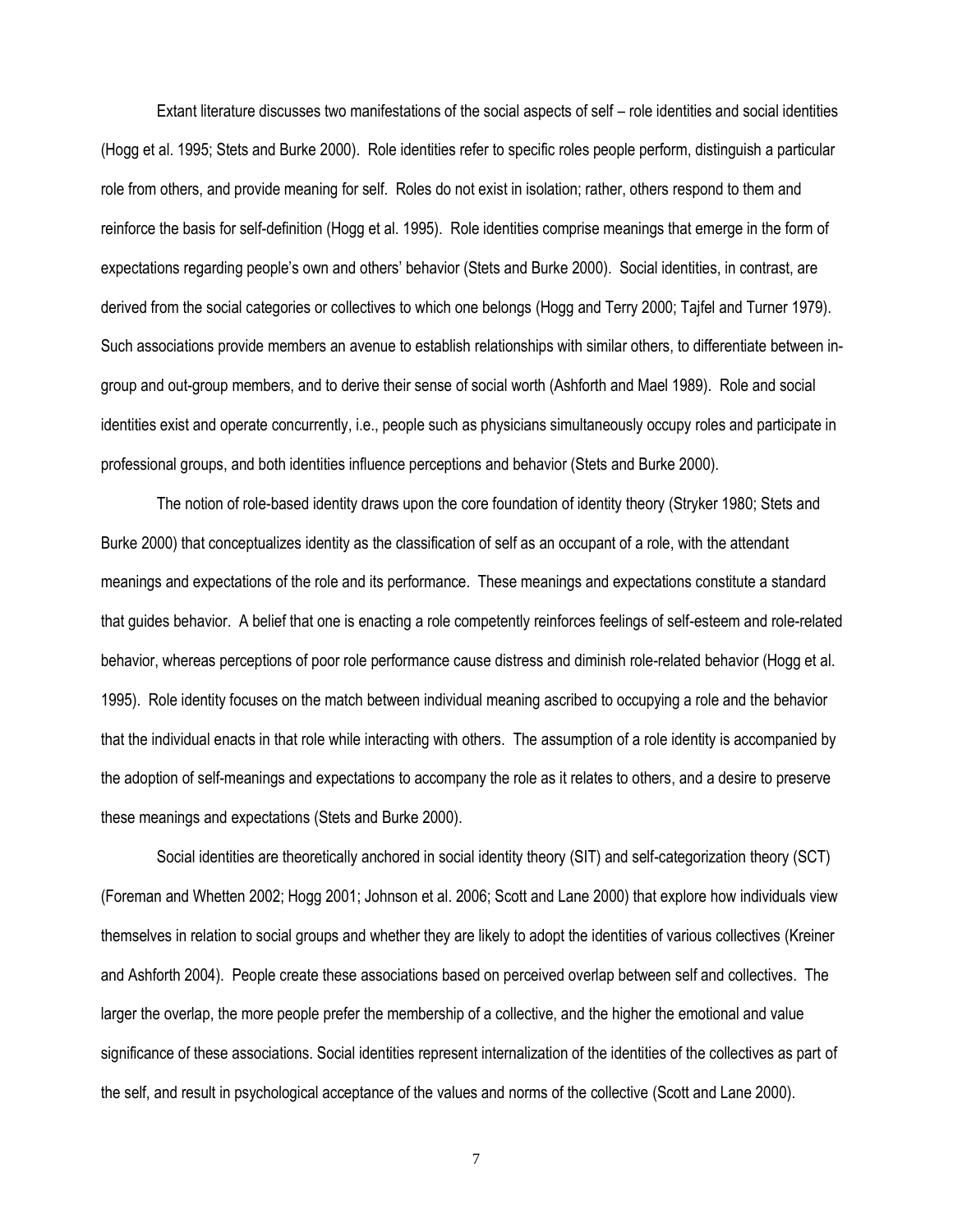Members evaluate such collectives, also called in-group, more positively than others, and expend efforts to establish positive distinctness for them (Hogg 2001).

As discussed, the dual self-construals of physicians, i.e., their role and social identities, are fostered by selection, education, training, and communication processes (Apker and Eggly 2004). In their role as a careprovider the most consequential and focal player in the physician practice - physicians view themselves as the orchestrator of care delivery, and others such as nurses, pharmacists, and technicians as aids that follow instructions. The roles performed by other professionals are called counter-roles in identity theory. The interactions and negotiations between roles and counter-roles contribute to role identity creation and sustenance.

As a part of the extended physician community, physicians identify with their medical specialty, other physicians, and medical professionals as a whole (Johnson et al. 2006). In his in-depth analysis of the medical profession, Freidson (1994) characterized it as highly autonomous and controlling of the conditions and content of medical work. Clinicians place a high value on autonomy in decision making and setting the standards of clinical performance (Ford et al. 2009) and, acknowledging the deep knowledge and expertise required for the practice of medicine, society has typically granted this autonomy (West and Barron 1999). Moreover, the physician community's culture is very close-knit and views external attempts at instituting controls as an assault on its autonomy (Friedson 1994; Ford et al. 2006; Ford et al. 2009; Pont 2000). The community feeling is central to the organization and experience of professional work (Adler et al. 2008). Indeed, the medical profession has been portrayed as a clan (Kohli and Kettinger 2004) where the physician community and group culture are identified as proximal influences of behavior. The practice of medicine also involves a high degree of uncertainty and ambiguity which leads physicians to rely extensively on one another and their social networks (Mano-Negrin and Mittman 2001; West and Barron 1999). In the presence of greater uncertainty surrounding a behavior, attitudes and behaviors tend to be more strongly influenced by peers (Bandura 1986). In the medical field, such peer influence has previously been found to be an effective means of enacting changes in physician clinical behavior (Lomas et al. 1991).

Both identity theory and social identity theory examine the social aspect of the self, with the former casting behavior in terms of roles, and the latter in terms of group membership and joint norms and values. Although the two theories differ in their focus – roles *versus* groups – and the dynamics of identity formation, to the degree that they share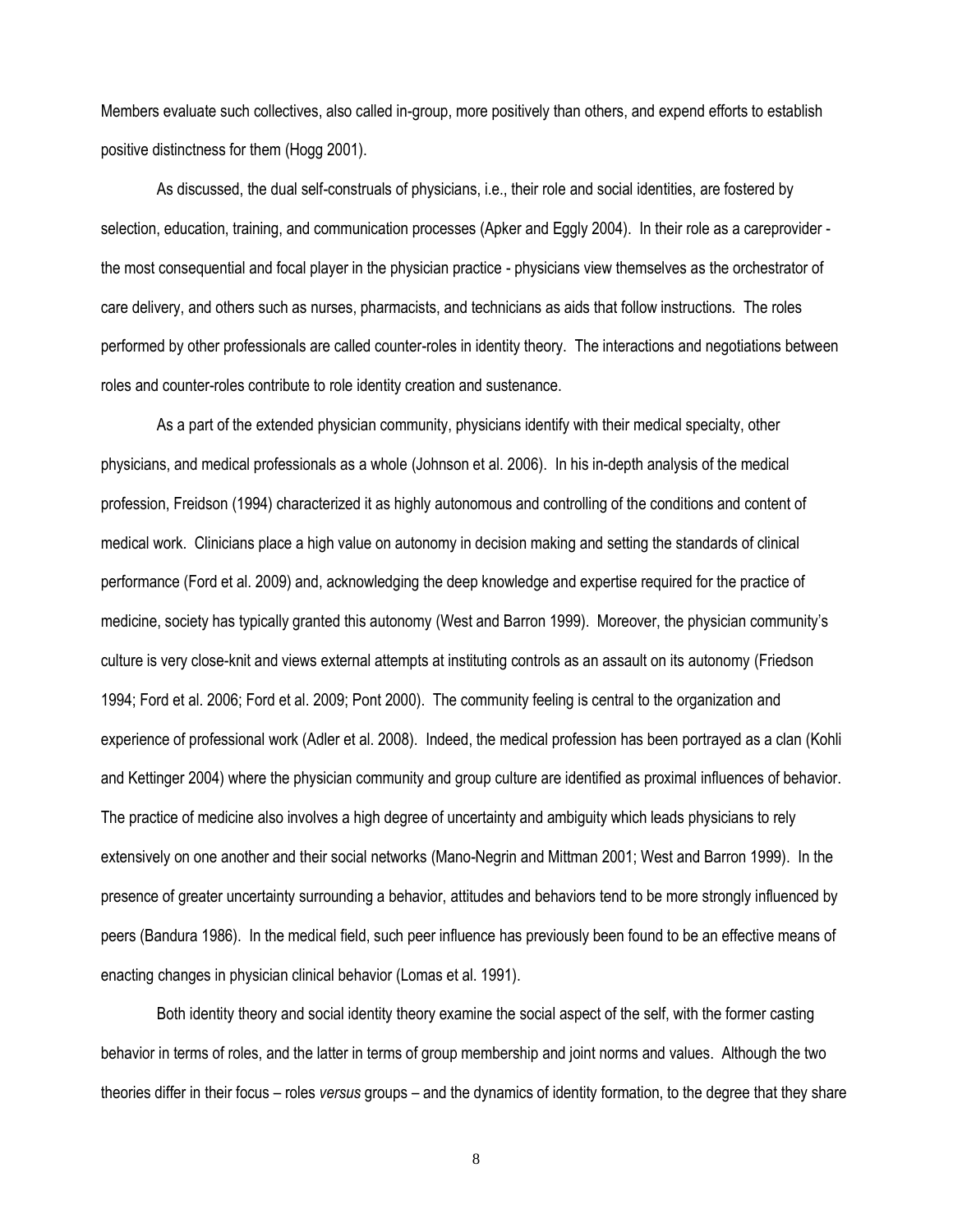a common goal of explaining social behavior, it has been recommended that they be applied together in studies of social behavior (e.g., Hogg et al. 1995; Stets and Burke 2000). Such integration, however, is lacking in the literature. Our work addresses this gap. We note that our expectation that identity is likely to drive physician decision making about new information technologies in healthcare is supported not only by theories of social behavior, but also in our extensive fieldwork that often highlighted the significance of physician identity in their attitudes and choices<sup>1</sup>.

#### **Identity Reinforcement and Deterioration**

l

While identities doubtless influence behavior, they are not immutable. Both the roles individuals perform as well as the salience of the groups they associate and identify with are vulnerable to evolution and change (Abdelal et al. 2006; Stets and Burke 2000). Environmental, contextual, and circumstantial shocks may modify people's evaluative schema, change taken-for-granted views that are used to make sense of the world, and necessitate modifications of identity and image (Elsbach 2003). These modifications can take two forms – identities are either reinforced or they are threatened as a result of environmental changes, including technological shifts (Chreim et al. 2007; Tripsas 2009). Technological changes, in particular, can result in fundamental modifications in workflows, relationships, balance of power, control dynamics and current modes of cognition, and require different modes for getting tasks accomplished (Ibarra and Barbulescu 2010; Tripsas 2009). In this process, if a person's role or standing in the in-group is compromised, downgraded or attacked, people experience a threat to their identity because such changes are considered a regression or a nuisance or a discomfort, resulting in loss of status and prestige, which may not be socially desirable (Bartel 2001). To illustrate, in an interview, commenting about the use of a palm-sized electronic prescribing device, a doctor notes, "*If I feel uncomfortable with the device – it's too small or I don't like where the buttons are – I'm going to be concerned and not use it when I'm with a patient.*" In this instance the use of the electronic device, in the mind of the treating physician, implicitly threatened his role identity of careprovider because he does not know how to use it.

Alternatively, technological developments and environmental changes may serve to reinforce identities (Stets and Burke 2000; Tripsas 2009). When technological changes enhance people's roles and their relative position in a social group, and allow them to use the same cognitive schema they have used in the past for behaviors, such modifications result in identity reinforcement. In another interview a doctor noted that electronic health records are,

<sup>1</sup> The vignettes in this document were extracted from a qualitative study including interviews, focus groups, and onsite observations.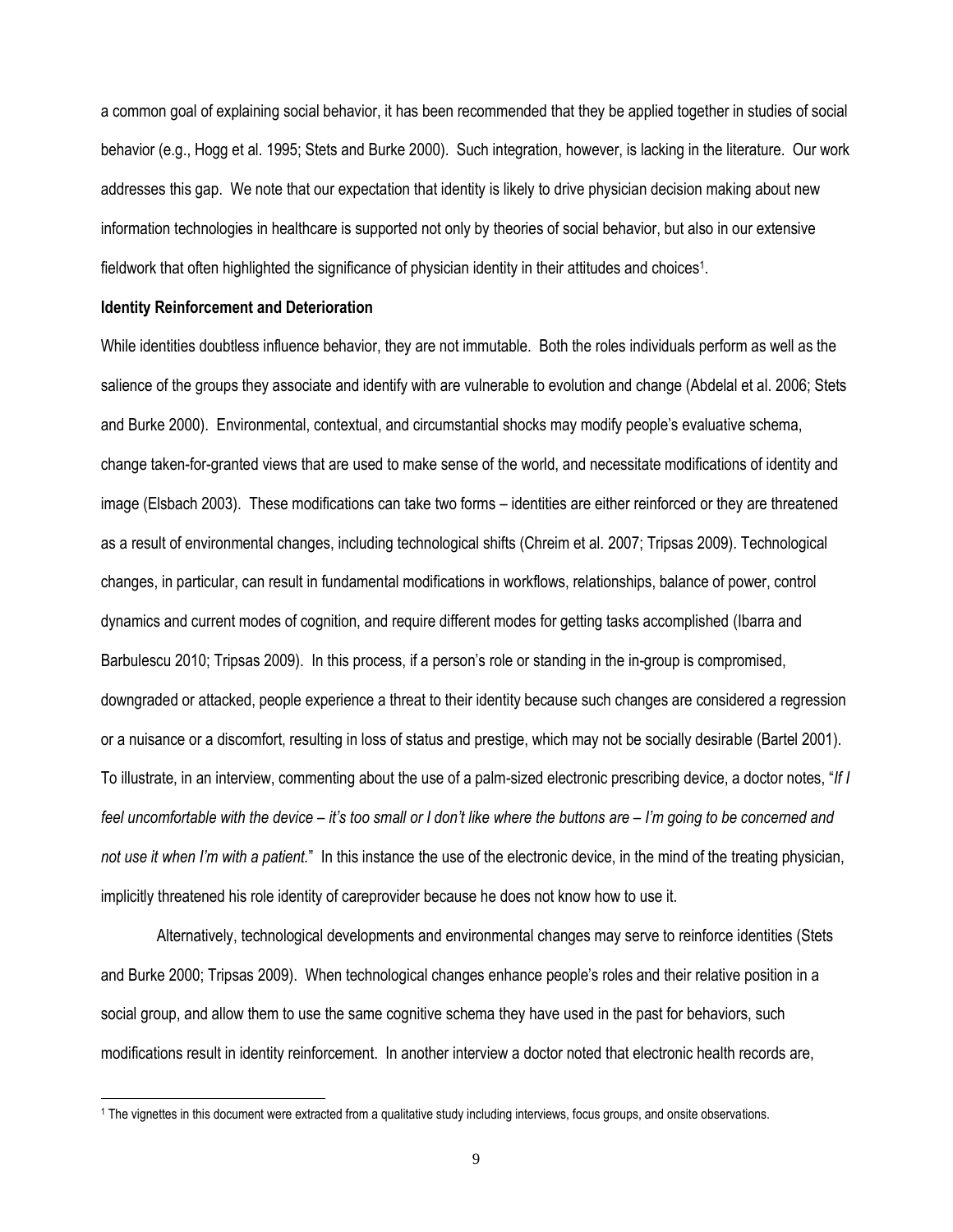"*…definitely much quicker. I love it…can't imagine life without it. It may not make me a better doctor but it can definitely cut down on errors…handwriting, alerts… [pause] maybe it does make me a better doctor?*" In our focus groups with physicians, even doctors who were unwilling to concede to the immediate value of electronic systems acknowledged in the presence of their peers that IT was the future of medicine and sustained resistance was futile.

As may be expected, identity reinforcement and deterioration yield different responses, such as identity endurance and identity change, to adapt to the needs and demands of internal and external stakeholders (Abdelal et al. 2006; Scott and Lane 2000). When there is no explicit threat or an imminent need for self-protection, the current cognitive schema is preserved and reinforced. By contrast, when confronted with a threat, people use cognitive tactics to maintain positive perceptions of their identities and take actions to thwart or slow down the change to identity (Elsbach and Kramer 1996). When the collective identity is under threat, people selectively highlight traits and characteristics from their identities that portray them and the collective in a positive light. They may also resort to highlighting another identity or to reframing the threat so it is consistent with the identity, obviating the need for change (Tripsas 2009).

#### **Physicians and Physician Practices**

After social identification has occurred, either through roles or collectives or both, there is a transition from individual to social identity, and while the potency of social identity varies, it is generally more powerful than individual identity (Hogg and McGarty 1990). Such identities are particularly strong for top managers and owners of organizations (Johnson et al. 2006; Scott and Lane 2000). In an organizational context, top managers' identities tend to overlap significantly with the organizations they lead (Pratt and Foreman 2000). This is especially true for owners of small organizations where the owners identify almost entirely with their organization (Johnson et al. 2006). Thus, it is entirely possible for people to ignore external changes, take steps to reduce the perceived threat to the identity due to vested power interests, biased cognition, inertia and a preference for dominance and autonomy (Abdelal et al. 2006; Scott and Lane 2000). Additionally, during periods of change and turbulence, which are characterized by uncertainty, ambiguity and reservations about the appropriate action, top management performs the critical task of sensegiving (Fiss and Zajac 2006). Organizational "elites" routinely play the central role in managing identity by shaping the beliefs of the entire organization (Pratt and Foreman 2000), as evocatively illustrated during a field visit to a urology practice in a Midwestern U.S. town. Commenting on the physician practice-owner and his perception of EHRS, a certified medical assistant observed: "*It's*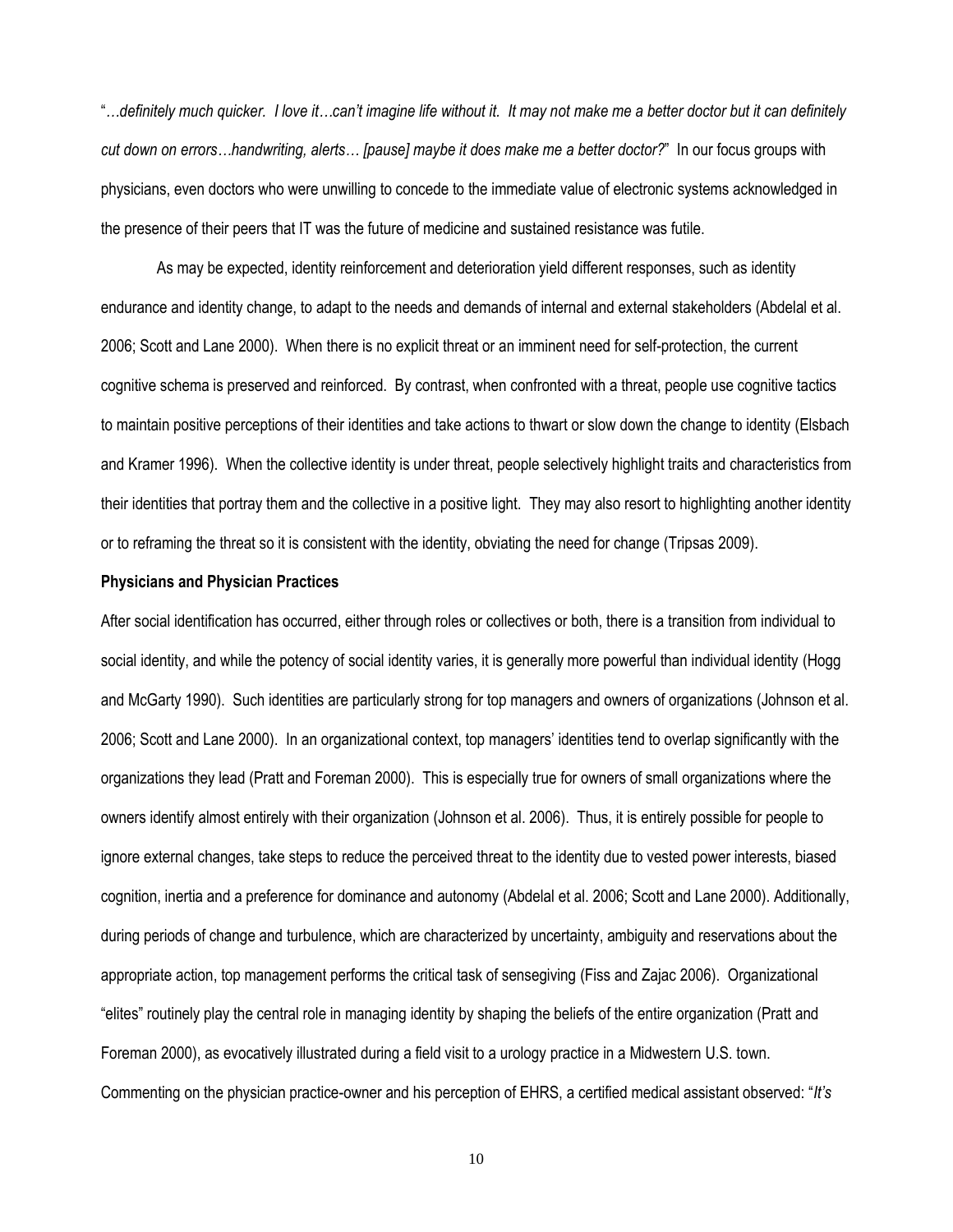*not more work, it's just 'different work' [pause] … but he is the boss,*" suggesting that the view of the physician is likely to prevail at the level of the practice.

In physician practice settings, physicians are considered the authoritative source of knowledge that is critical to providing better care to patients; they are the key actors in these knowledge-intensive organizations. Healthcare organizations such as physician practices are prototypical professional bureaucracies wherein much decision-making power and autonomy is granted to the operating core – the physicians (Lapointe and Rivard 2007). Others employed in the practice such as staff assistants, nurses, and technicians simply complement the physician's performance; they do not generate direct revenues (Adler et al. 2008). To the degree that physicians' roles in patient care are dominant to the counter-roles played by nurses, technicians and administrators, they are uniquely positioned to exert a significant amount of influence on the practice. Additionally, due to the hierarchical structure of physician practices, the opinions of physicians and physician owners carry significant weight (Johnson et al. 2006), suggesting that the cognitive schema and identity of the physicians are likely to be represented in the actions and behaviors of the physician practice. Furthermore, in comparison to the sporadic nature of interactions that occur in larger hospitals between various medical professionals, the interactions between physicians and nurses, technicians, and other support staff, through complex workflows, are more frequent, intimate and intense, providing numerous opportunities for physicians to influence the opinions of others. These exchanges facilitate the coalescence of perspectives toward the one held by the physician.

In summary, our synthesis of extant research suggests that EHRS assimilation in physician practices is likely to be determined by physicians' assessment of how EHRS will change the care delivery process and the characteristics and attributes considered important for the in-group of medical professionals. Physician sensemaking about whether such changes reinforce or threaten their social and role identities then serve as key drivers of technology use behaviors.

# **Research Model and Hypotheses**

Our research model is illustrated in Figure 1. The model depicts the relationship between EHRS assimilation in physician practices, the evolution in physicians' role and social identities and governmental influence. Consistent with the recommendations of researchers in organization theory and IS that the implementation aspects of new practices and innovations be studied rather than simply adoption (Ansari et al. 2010; Jasperson et al. 2005), the focal outcome of interest is EHRS assimilation in physician practices. Notably, we examine how physician practices that adopt an EHRS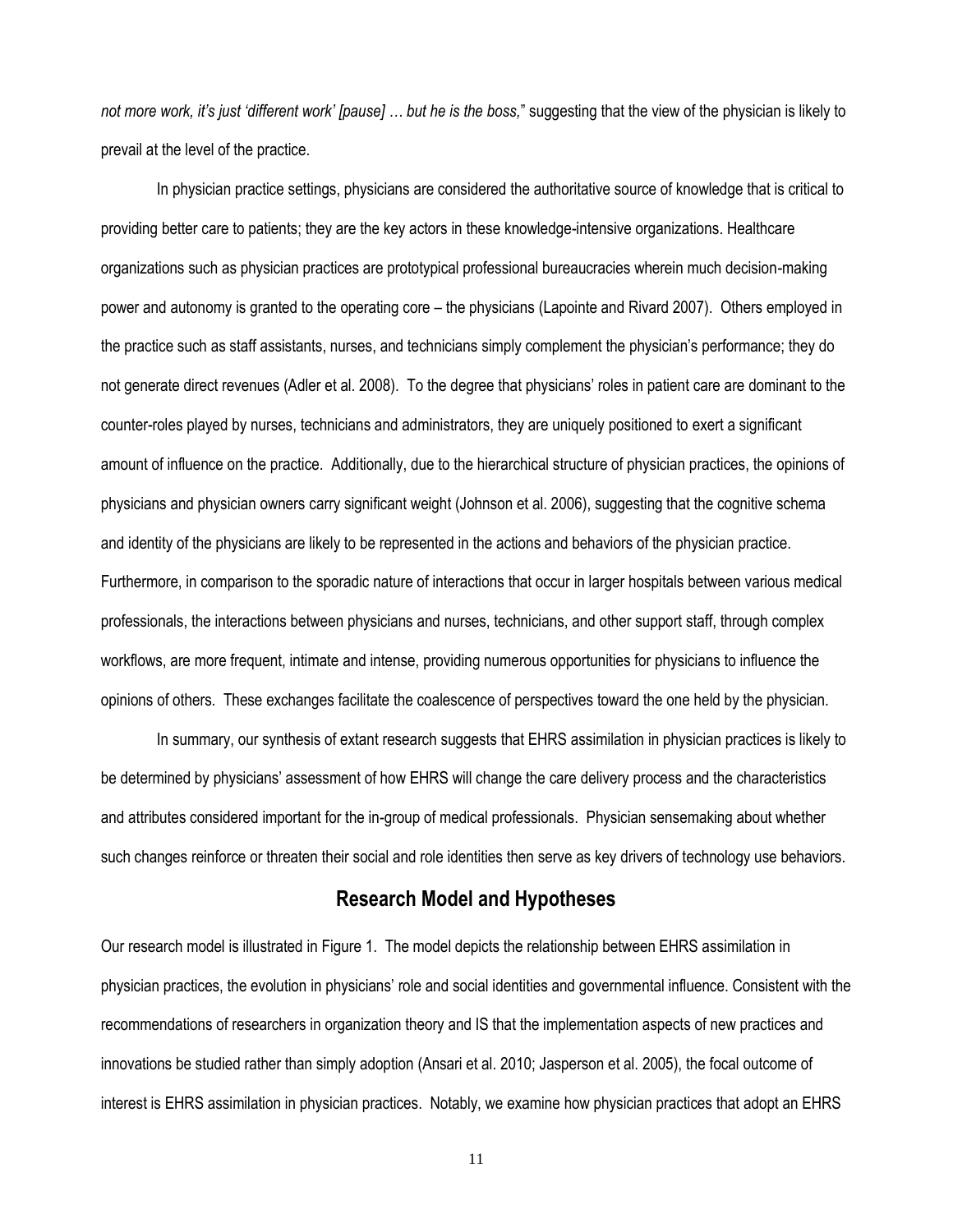assimilate it to accomplish various clinical tasks. We conceptualize the antecedents of assimilation as perceived reinforcements and deteriorations to the two focal identities, careprovider and physician community, evoked by EHRS. Additionally, we examine the moderating role of governmental influence on the relationship between careprovider identity constructs and EHRS assimilation. We develop specific hypotheses below.

## **[Please insert Figure 1 about here]**

### **Careprovider Identity**

#### **Perceived Careprovider Identity Reinforcement**

Perceived careprovider identity reinforcement represents the belief among physicians that the implementation of EHRS will enable them to retain and strengthen their autonomy and dominant role in the care provision process. Physicians, in general, consider themselves to be knowledgeable and competent (Chreim et al. 2007; Pratt et al. 2006), and believe that they are central to many of the accomplishments taking place in the physician practice. Additionally, because of their unique and complex knowledge and almost complete autonomy in patient treatment regimens, they drive a significant proportion of healthcare decisions and stake a claim on patient outcomes. Thus, to the extent that an EHRS is believed to augment physician roles, protect resources vital for these roles, enhance their self-perception of competence, and complement physician knowledge, physician practices are likely to be motivated to assimilate EHRS.

In the process of providing patient care, physicians perform two key activities – information retrieval, and information synthesis and diagnosis (Clayton et al. 2005). Due to their unique knowledge and skills, physicians' time is a highly valued and scarce resource and indeed, is priced as such in the market. The optimal use of a physician's human capital is in the delivery of care. In traditional paper-based settings, a considerable amount of time is wasted on information retrieval from disparate systems and paper documents. EHRS enable physicians to access all the medical information about patients efficiently at one place, thereby enabling them to not only retain control of information resources, but also to use their time more effectively for synthesizing this information, diagnosing patient problems, and determining treatment regimens for them. Additionally, by relinquishing routine components of their role and delegating patient education activities to other professionals such as nurses and technicians, physicians can use the released time to undertake complex problems that provide opportunities for professional growth and where their expertise is most needed (Ibarra and Barbulescu 2010), thereby augmenting the careprovider role.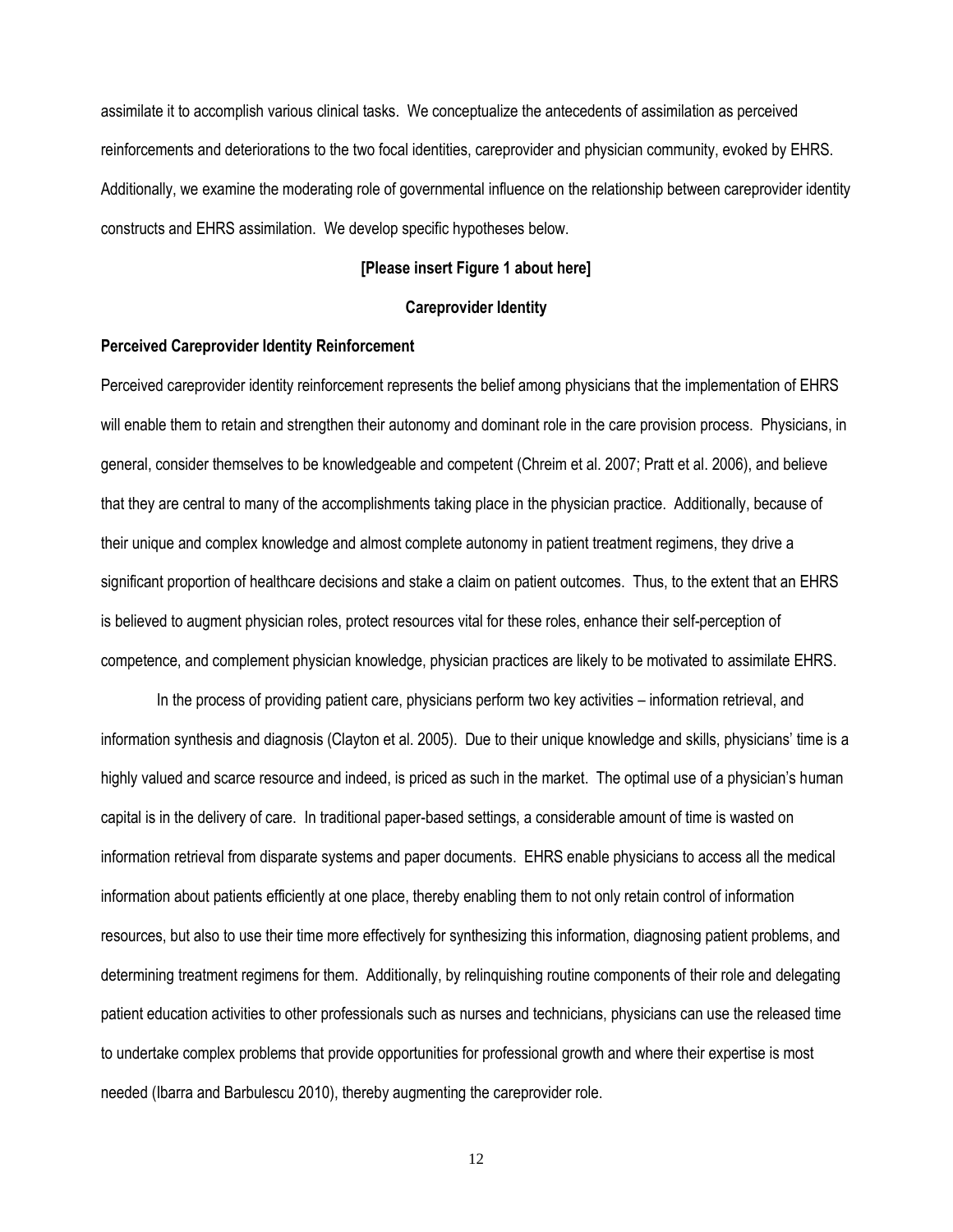From the perspective of patients, the physician is still the source of information – it is the physician who explains to the patients what different disease conditions entail, what test results mean, what medicines they need to take and what precautions are necessary for them. From the perspective of nurses, technicians and pharmacists, it is still the physician who drives decisions regarding tests, medicines, and surgeries. To the extent that the use of an EHRS may make the physicians less dependent on nurses and administrative staff for information retrieval and provide them with additional time to enable the provision of more effective and efficient care to patients, their image and identity of being a competent, knowledgeable and autonomous careprovider should be enhanced. As noted in identity theory, individuals seek to maintain and preserve role identity and will engage in actions that enable this. Thus we expect perceived careprovider identity reinforcement to be positively related to EHRS assimilation.

#### **Perceived Careprovider Identity Deterioration**

Perceived careprovider identity deterioration is reflective of the belief among physicians that the implementation of EHRS will compromise their autonomy and dominant role in the care provision process. According to Elsbach and Kramer (1996), individuals may feel threatened when the central and distinctive dimensions of their roles or perceived positional status is devalued. When the status quo is changed drastically, individuals experience anxiety and identity conflict. The dissonance may arise not only from having to learn new ways to perform tasks, but also from relinquishing certain desirable features of the old role. However, when a person's identity is threatened, his or her primary self-defensive goal is to affirm the integrity of the self rather than seek ways to resolve the particular threat (Elsbach 2003). Bartel (2001) suggests that in such circumstances, people are likely to activate a prevention focus and engage in concerted efforts to preserve the desirable features of the identity.

A change that assaults the very fabric on which physicians base their identity – autonomy and competence – and questions or modifies their role in the care delivery process is likely to induce substantial identity threat. A number of researchers have suggested that the introduction of an EHRS entails significant clinical and administrative changes in physician practices, and transformations in the way care delivery would take place (DesRoches et al. 2008; Ford et al. 2009; Jha et al. 2009), signaling to physicians that their role identity may be altered significantly. There has also been speculation that because physicians would need to use a handheld device or a computer to enter and access information, they would not be able to focus on the patient and discuss their problems and treatment options, resulting in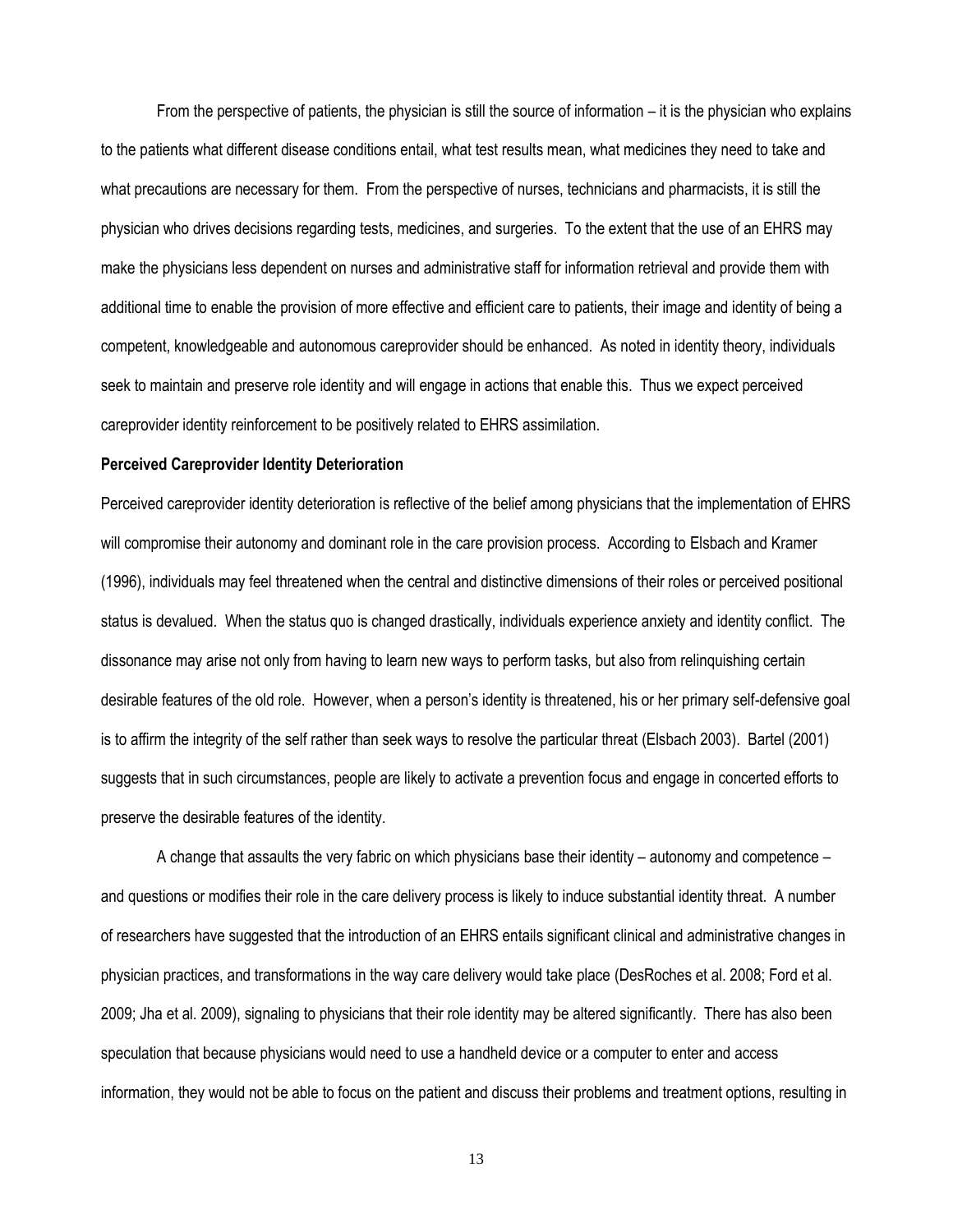adverse patient reactions, including dissatisfaction (DesRoches et al. 2008; Ford et al. 2009; Jha et al. 2009). One physician noted, "*I still write a lot of paper scripts. When I'm in an exam room, I write things on paper. I don't want the device in the room. I'm very old-fashioned. I walk out of the exam and enter a script and then give it to my assistant to enter. I don't want my patients waiting for me*." Another doctor stated, "*My patients are used to it. But sometimes patients stop talking when I'm working on the computer in the exam*."

Finally, there may be some fear among physicians that the introduction of a technology that can access patient data and match it with the latest treatment options available threatens the very foundation on which their identity is predicated; the exclusive ownership of valued knowledge and skills, and may render them obsolete. These changes may appear to compromise physician-patient relationships and challenge the control physicians have over patient treatment, thereby adversely impacting their careprovider identity. Dissatisfaction with a role leads professionals to redefine it and to take proactive measures to modify the role and circumstances to preserve identity. As discussed earlier, when confronted with threats, physicians are likely to reject activities perceived as detracting from their careprovider identity, thus, preserving the status quo and safeguarding their autonomy and source of power. We therefore expect that perceived careprovider identity deterioration will be negatively related to EHRS assimilation.

#### **The Moderating Effect of Governmental Influence**

One of the limitations of identity theory is that while it acknowledges the importance of others in identity formation and subsequent behavior, it underplays the influence of the immediate larger context (Chreim et al. 2007; Hogg et al. 1995), attributing identity evolutions predominantly to changes in role positions. Identity theory pays relatively limited attention to the roles, identities and behaviors of external stakeholders (Burke 2006). We believe that in the context of healthcare provision in the United States, one particular external stakeholder – the government – may have a significant influence on the possible options available to physician practices and their subsequent behaviors.

The healthcare industry is among the most regulated sectors in the United States. Different organizations with varied jurisdictions, missions and affiliations wield influence and often chart the future course of healthcare industry. For example, federal, state and local governments regulate various players in the industry to facilitate access to healthcare, such as requiring emergency departments in hospitals to not turn away patients regardless of insurance coverage. Efforts by regulatory bodies to coerce physicians' decisions are often treated contemptuously as physicians resolutely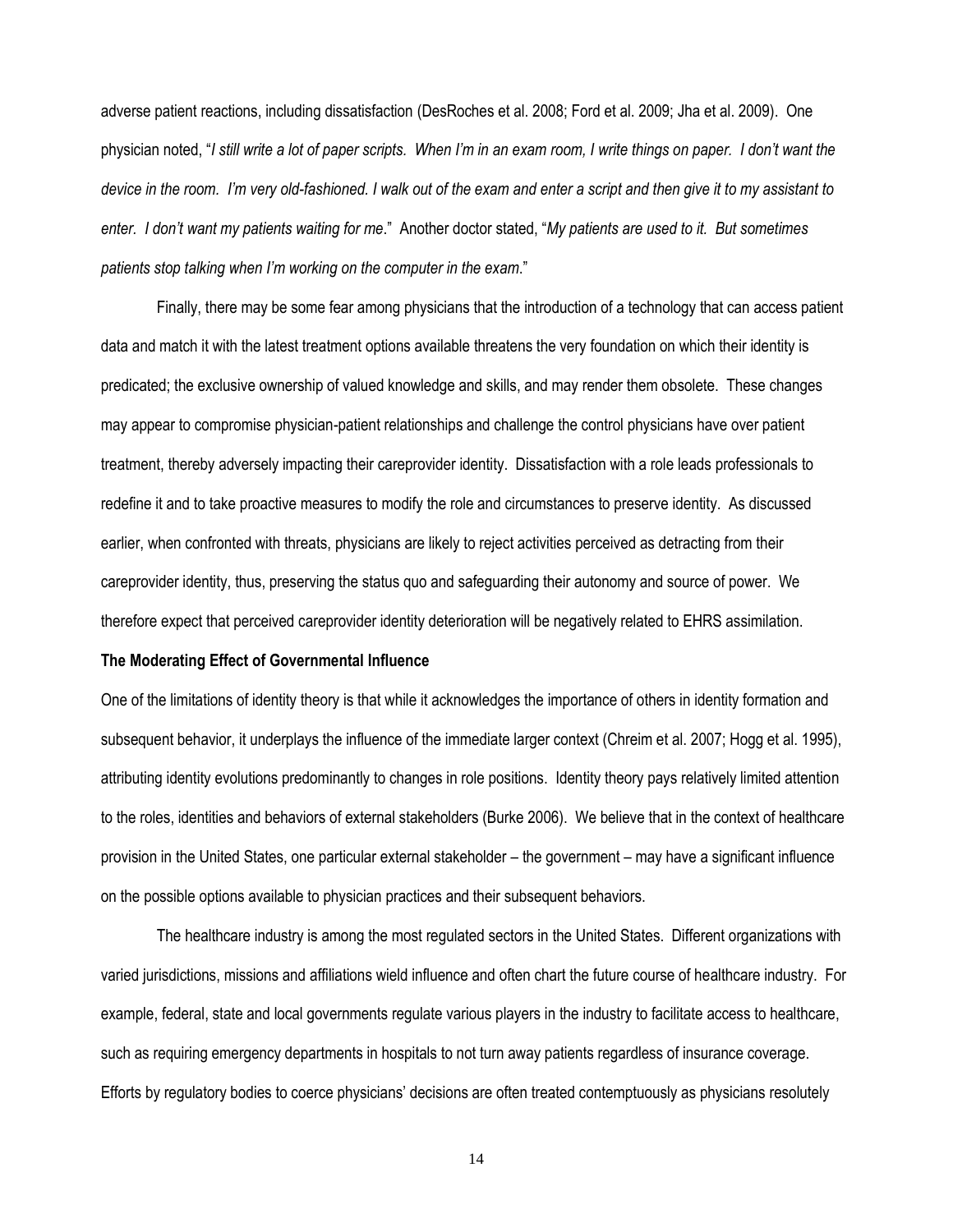guard their autonomy and independence, and are satisfied with their competence (Chreim et al. 2007; Ford et al. 2009). However, because governments have the power to legislate, governmental edicts may cause fundamental changes in the healthcare industry and compel physician practices to alter the way they provide care.

Health information digitization and EHRS have recently received a significant amount of attention in the press. In 2004, President Bush issued executive orders to promote the movement toward paperless health records, and issued a directive that by 2014, a majority of U.S. citizens would have electronic health records (Bush 2004). President Obama and the current administration have repeatedly emphasized the role of IT. Such deadlines, surveillance, and evaluations trigger a change in perceived locus of control from internal to external. In addition, there are frequent and alarming reports about medical errors that could have been prevented with better use of technology. All of this attention serves to create a sense of environmental pressure and threat around the EHRS adoption and use issue.

As shown in Figure 1, we suggest that governmental influence will be salient to physicians as it relates to their careprovider role identity but not to their perception of the physician community identity. The existence of a role identity implies acting to meet specific expectations of the role with respect to others, and is more directly related to day-to-day actions and behaviors. Changes in the environment potentially have a more immediate influence on the behaviors required to maintain and shape role identity at the level of physicians because they translate to changes in work processes (see ARRA, "Meaningful Use" criteria, HITECH Act 2009). For example, a policy mandate that would compensate physicians for electronic "web visits" in the same way as for a face-to-face consultation with the patient could have profound implications for the way in which patients and physicians interact and consequently, for the care provider role identity. Furthermore, as noted by Ethier and Deaux (1994), while severe threats can challenge the existence of an identity or the meanings and values associated with it, threats can be managed by controlling one's association with the social collective. Thus, government mandates can impact a physician's role as a careprovider, but only the physician controls the extent to which s/he identifies with the broader physician community.

It is also true that as members of a collective, individuals are better insulated from external shifts by the power of the group that can serve as an advocate for its members (Chreim et al. 2007). To illustrate, recently the Center for Medicare and Medicaid Services announced that it would require physicians to report quality measures to the public (PQR 2011). To proactively shape how these quality measures are defined, the American Medical Association has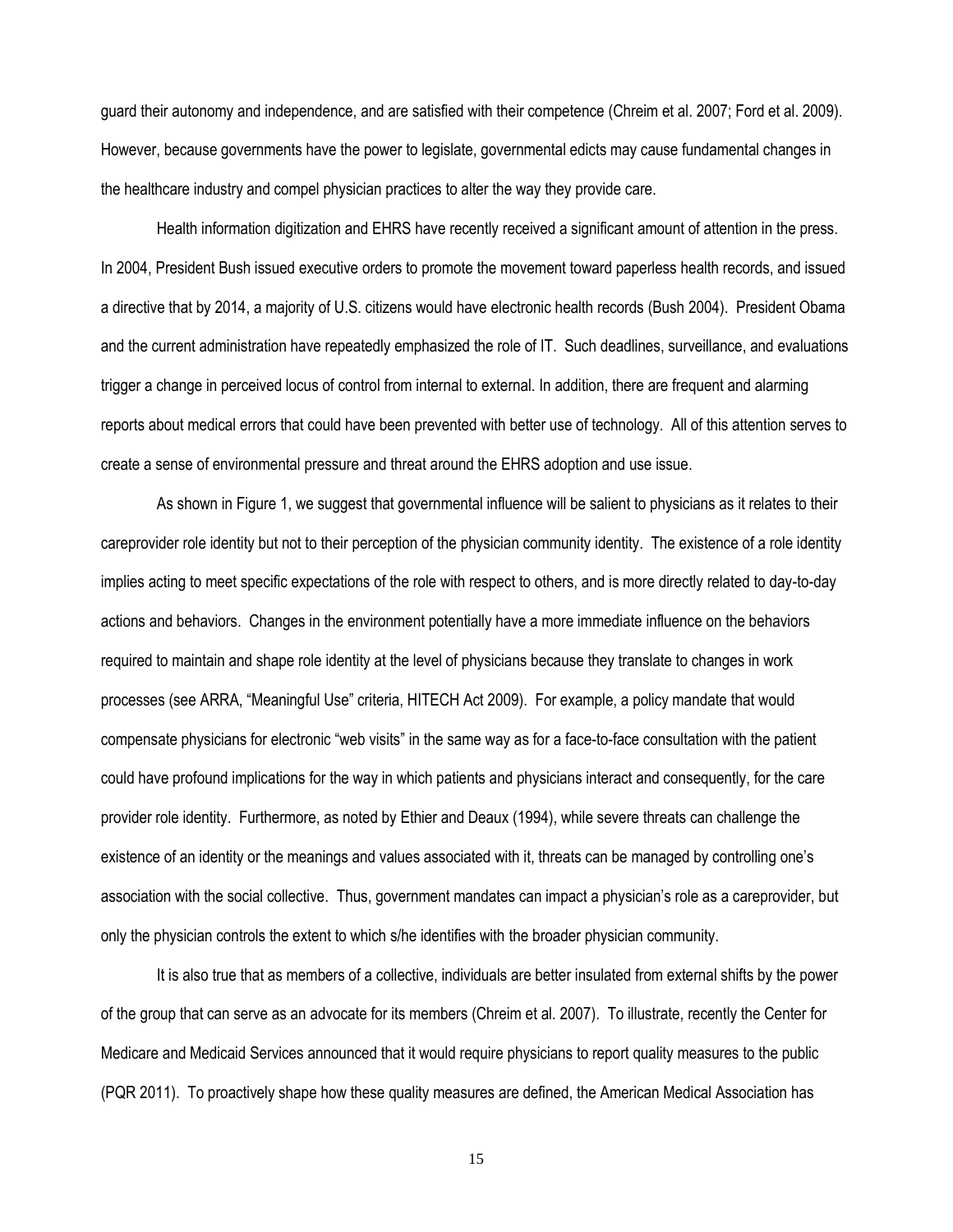taken a vocal advocacy role, and is guiding the discourse around quality measurement (AMA 2011). Thus, we posit that governmental influence will alter the relationship between careprovider identity constructs and EHRS assimilation.

In the presence of governmental influence, the positive effects of careprovider identity reinforcement will be diminished and the negative effects of careprovider identity deterioration further accentuated. In the case of careprovider identity deterioration, physicians may feel that they have to learn new ways to provide care to patients because of the need to conform to the edicts of the government, thereby causing even greater changes in their roles. In other words, the loss of autonomy and independence may arise not only from clinical and administrative changes, but also from governmental mandates. Further, physician practices will be required to perform onerous tasks and submit extensive documentation to the federal and state government bodies to demonstrate that they are using EHRS meaningfully. The strict and non-negotiable timeline set for meaningful use stages 1 through 3 under the HITECH act and the specific goals imposed regarding electronic documentation, e-prescribing, and patient information capture and sharing, although beneficial for the greater good, may be perceived as forced by the government and thus resented by physicians. We saw instances of these perceptions during our field work. A urology physician commented, "*I am doing more 'secretarial work.' When I had this [referring to a paper script pad] I didn't care what pharmacy they [patients] went to, to get it filled. Now I have to look it up. You know there are three CVS' on [route XYZ] in [medium-sized Midwestern city?]."* In addition, a few physicians felt as though EHRS and electronic prescribing opened up the possibility that federal and state agency could monitor their practices' behavior. One doctor noted, "*[electronic prescribing] is a sensitive issue…will we be profiled?*"

To an extent, several of these issues are relevant for physicians who believe that EHRS reinforce their careprovider role identity. While these physicians believe in the value of EHRS, they are not likely to welcome government mandates and edicts because such attempts are viewed as coercive and threatening to their autonomy. Although it could be argued that government mandates surrounding EHRS use institutionalize and legitimize the initiative, physicians traditionally have not responded well to 'heavy-handed' approaches that threaten autonomy, but rather attempt to circumvent mandates by various means (Pont 2000). In addition, government mandates have the potential to increase information privacy concerns amongst patients due to the fear that their medical data could be used in unauthorized ways by third parties, ultimately creating backlash for practice owners. It is important to remember that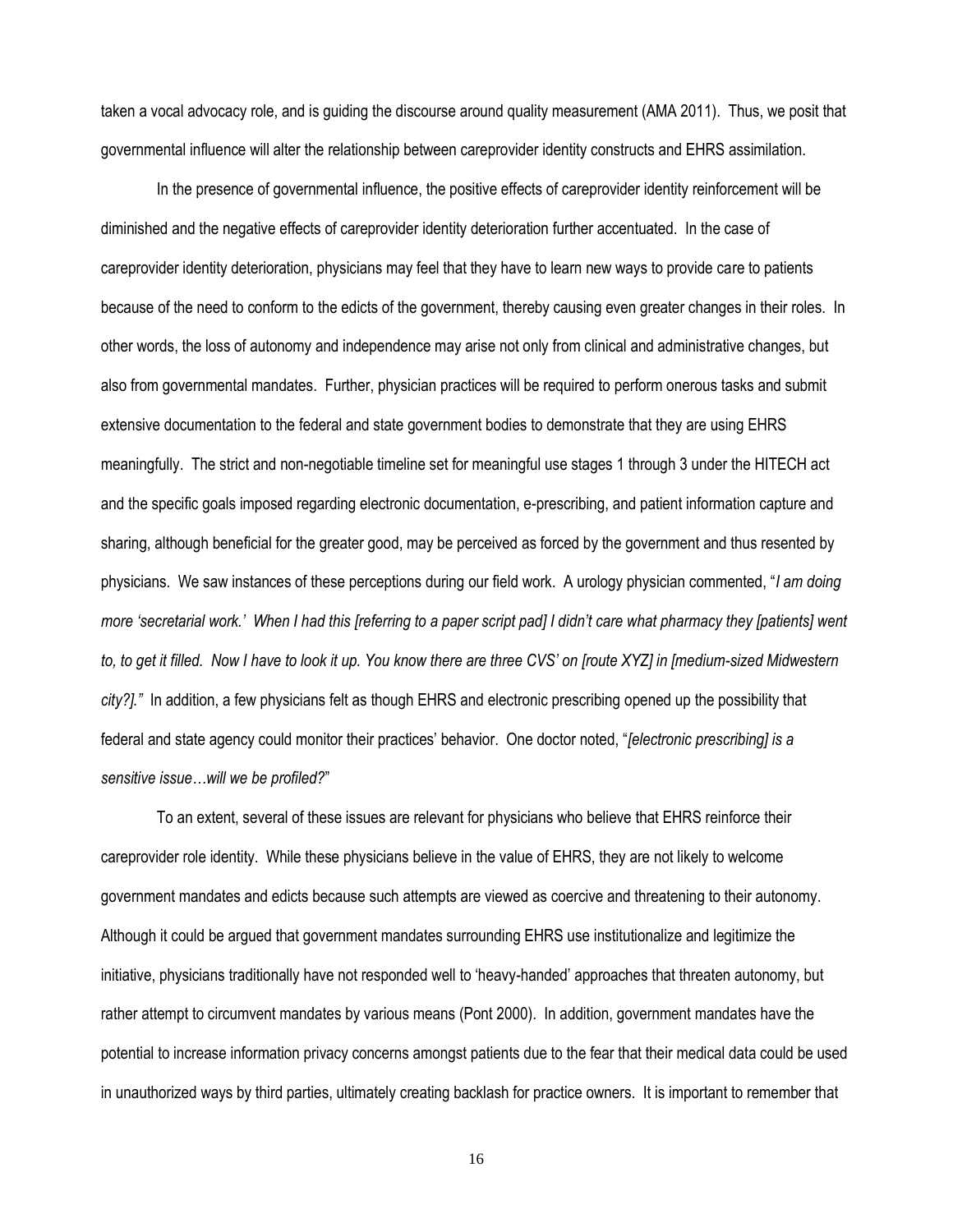physicians desire to remain the source of all knowledge and the orchestrator of care provision, and not a middleman between a powerful external entity and the patient, with the former mandating that they use technology more extensively. Finally, even those physicians who believe in the inherent potential of EHRS may be skeptical of government intentions, believing that the end goal of meddlesome intervention may be a reduction in reimbursement rates in the future. There is a deep-seated distrust of the government among medical professionals. Following these arguments, we hypothesize:

- **H1:** Government influence diminishes the positive relationship between perceived careprovider identity reinforcement and EHRS assimilation in a physician practice. Thus, the original positive relationship is weaker at higher levels of government influence.
- **H2:** Government influence exacerbates the negative relationship between perceived careprovider identity deterioration and EHRS assimilation in a physician practice. Thus, the original negative relationship is more negative at higher levels of government influence.

#### **Physician Community Identity**

#### **Perceived Physician Community Identity Reinforcement**

Perceived physician community identity reinforcement refers to the belief among physicians that the implementation of EHRS will enable them to adhere to the norms established by their reference group – the physician community, comprised of other physicians and organizations engaged in the practice of medicine – and continue their membership in the social collective. As discussed earlier, physicians identify closely with other physicians and their profession, and value their links and connections because of the need to collaborate frequently during the provision of patient care. The complex and highly specialized nature of medicine frequently requires multiple physician practices to cooperate with one another. For example, in treating a particular patient, a pulmonary specialty practice may share information with oncology, radiology, and cardiology practices, as well as other local hospitals. Physician practices typically hold admitting rights to one or more local hospitals to support the acute care needs of their patients. Due to repeated interactions with other physician practices, and hospitals, the actions of these entities may influence the focal practice because they serve as signals of what referent others value and have accepted as important. Perceptions that change is being embraced from *within* the referent group can be a powerful motivation for change because it enables the physician to simultaneously maintain control and autonomy and amplify affiliation with the in-group (Chreim et al. 2007; Kohli and Kettinger 2004).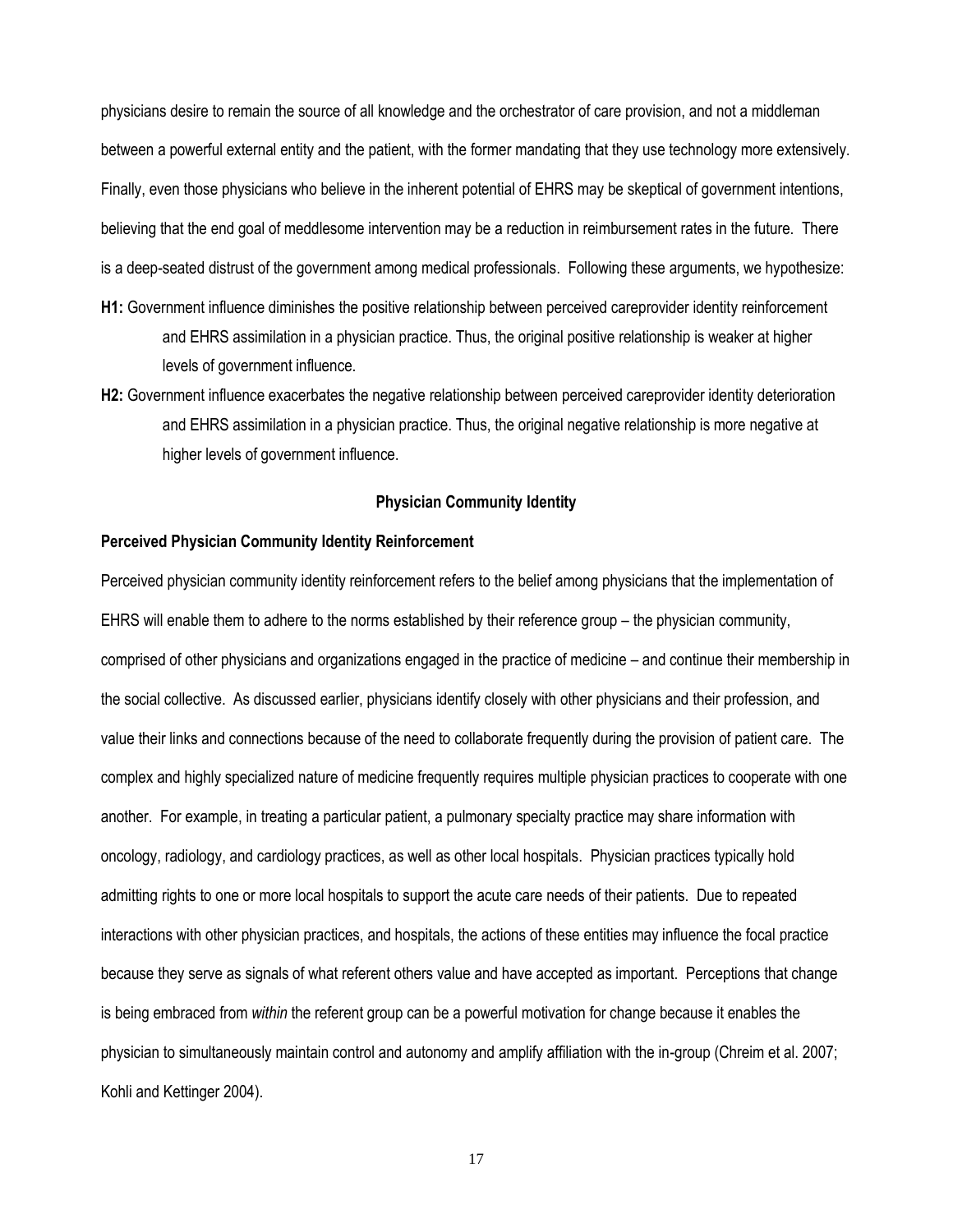The availability of standardized electronic information using EHRS can enhance cooperation between physicians and augment their knowledge about patients and the care provided to them by other physicians. The extent to which other practices and hospitals have already assimilated EHRS provides an impetus to the focal practice due to the shared values within the peer group (Gagne and Deci 2005). We note that such behavior is unlikely to be viewed as externally imposed and non-volitional; physicians will experience significant autonomy because the behavior is congruent with the values of the peer group into which they have self-selected, and because the changes are not forced upon the focal practice by other practices or hospitals. Physicians self-determine and elect to take this action because they believe that it enables them to remain a part of the in-group and to maintain their desired self-image. If other collaborators have already assimilated EHRS and the focal practice has not, it may be motivated to assimilate in order to strengthen its professional identify by keeping pace with its peers and the broader professional community.

Furthermore, through its connections to other practices and hospitals using EHRS, the focal practice can learn about EHRS and associated costs and benefits. The actions of others within a professional community characterized by a strong identity are important signals of the value of the action and improve the likelihood of change within the focal practice (Chreim et al. 2007; Kohli and Kettinger 2004). In summary, physician practices working in an environment in which other practices, medical professionals, and hospitals with which they interact have already adopted EHRS will be more likely to assimilate because it is congruent with their professional goals and affirms their community identity. **H3:** Perceived physician community identity reinforcement associated with EHRS is positively related to EHRS

assimilation in a physician practice.

### **Perceived Physician Community Identity Deterioration**

In the process of care provision to patients, physician practices interact with a variety of non-governmental stakeholders such as technology vendors, insurance companies, and pharmaceutical companies. While these organizations are vital components of healthcare ecosystem because of the inputs and services they provide, from a physician's perspective, these entities are not a part of the physician community because they are not *directly* responsible for the provision of patient care. Consequently, a physician engaged in social comparison would consider these entities to be out-group. In their effort to streamline business processes and increase revenues, these non-governmental stakeholder entities may exhort care providers to share information with them electronically. For instance, insurance companies may require documents to be submitted electronically and pharmaceutical companies may want access to patient data for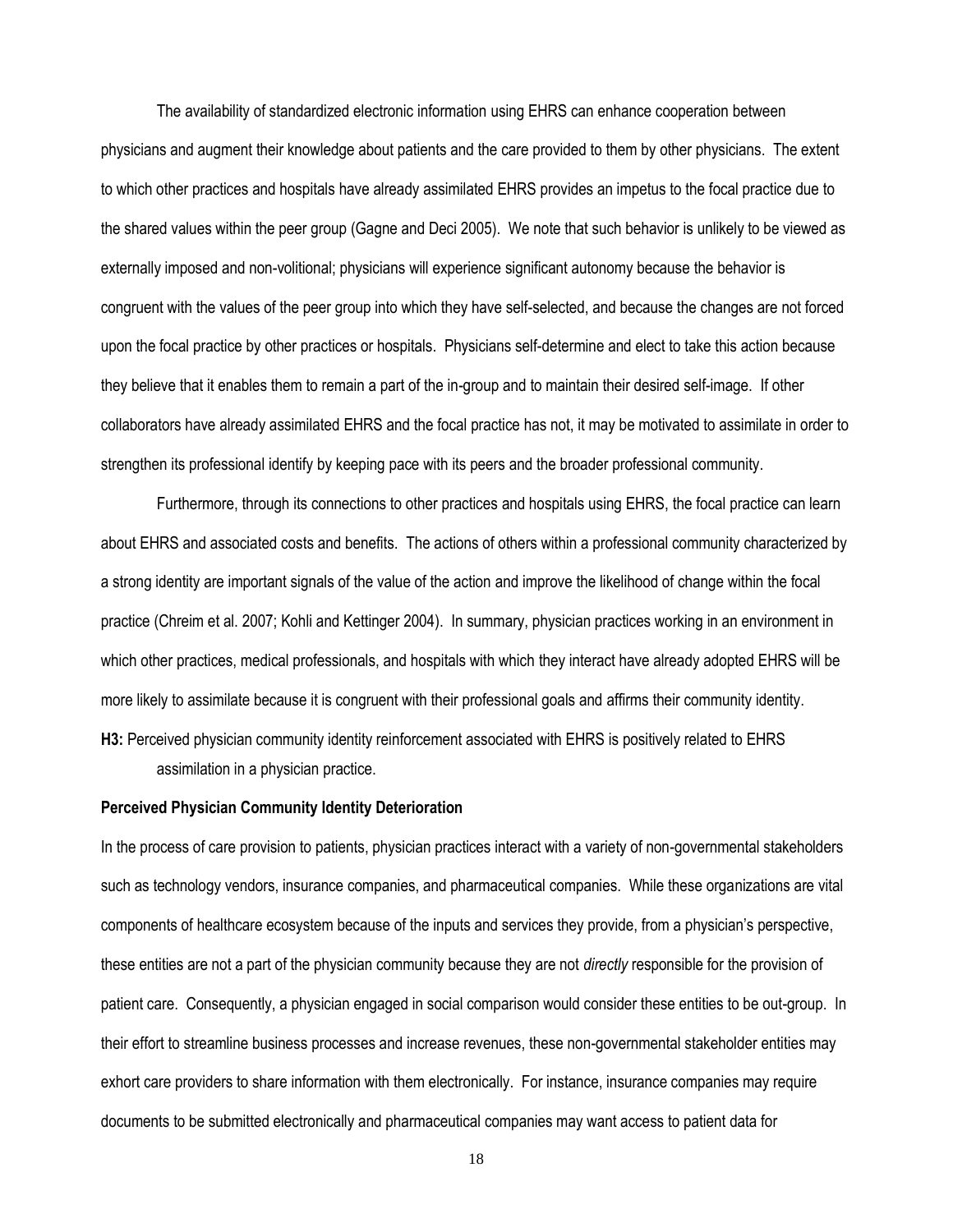segmentation and targeting. However, because these entities are not considered to be a part of the physician community in-group, their requests are unlikely to be received in the same manner as those from the in-group. There is evidence that the development of favoritism for the in-group is generally accompanied with greater hostility for the outgroup (Stets and Burke 2000; Swann et al. 2009), as individuals seek to accentuate differences between the in- and outgroups. Perceived physician community identity deterioration refers to the belief among physicians that their identity may be threatened by the imposition of EHRS by non-governmental entities that represent the out-group and the result is resistance to, or suspicion of such efforts. During a physician focus group study, one doctor angrily exclaimed, "*Now we get a packet from an insurance company that says, 'we don't want them [the patients] on Statins,' and that bothers me!*"

Demands from these stakeholders exert pressure on physician practices and interfere with the autonomy with which physicians treat patients. While physicians have an element of discretion in how much importance and salience to attach to such demands as this set of stakeholders does not have the same level of authority to mandate as does the government, they may nevertheless believe that their identity is threatened by virtue of decreased autonomy and power that would result over their practice of medicine.

 As discussed earlier, physicians "fiercely" value their autonomy and react adversely to attempts to regulate their behavior by the out-group (Ford et al. 2009). Studies of physician decision-making in a healthcare setting find internal influences to be more persuasive than those that are externally imposed (Ford et al. 2006; Kohli and Kettinger 2004). The underlying rationale is that influences such as pressure and evaluation can be detrimental to physicians' identity, creativity, and problem solving behavior. Thus, when faced with externally imposed influences from out-group stakeholders to adopt and use EHRS, physician practices may perceive such demands as detracting from their community identity and resist such exhortations in order to maintain their community identity. Thus:

**H4:** Perceived physician community identity deterioration associated with EHRS is negatively related to EHRS assimilation in a physician practice.

# **Research Methods**

#### **Sample and Data Collection**

Physician practices across the U.S. served as the research setting for this study. To test our research model, we collected survey data from a sample of these practices. We developed the survey instrument based on a thorough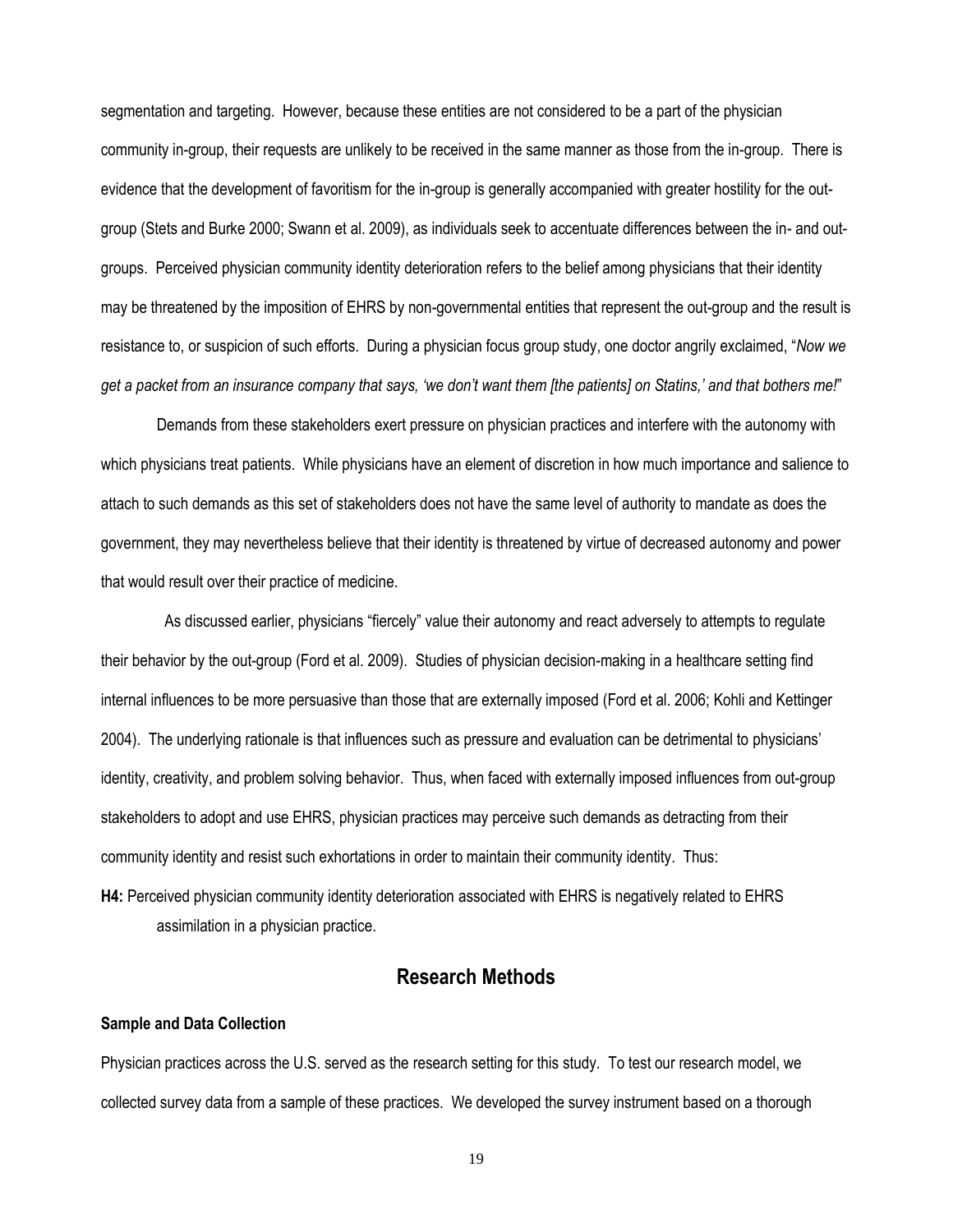literature review and interviews with physicians, administrators, and staff at a multi-facility family health clinic in a Southern state in the U.S. Based on subsequent feedback from healthcare informaticians and physicians actively involved in health IT implementations, we refined the preliminary survey instrument. These steps ensured face and content validity of the survey. We pilot tested this survey with the members of the Center for Practice Innovation (CPI) at the American College of Physicians (ACP). After creating an online version of the survey using Zoomerang [\(www.zoomerang.com\)](http://www.zoomerang.com/), we sent an email including a link to the survey to all 34 member-practices of CPI. Twenty-four member practices responded to our survey for a response rate of 70.6%. Statistical tests conducted on these responses led to further refinements in the survey instrument, including dropping three items with low factor loadings.

Data were collected in waves with assistance from three health-related member-organizations. In November 2006, the ACP sent its monthly electronic newsletter including a link to the online version of our survey to a randomly selected subset of member recipients. Two weeks after the link was sent, ACP members received an electronic reminder. We obtained a total of one hundred and ninety responses from this wave of data collection. In January 2007, a link to the same electronic survey was sent to a randomly selected subset of the members of the American Medical Informatics Association (AMIA). We received an additional twenty-five responses from this second wave. To protect their membership, ACP and AMIA did not disclose the email addresses or the number of recipients who received our invitation; therefore response rate could not be calculated. Finally, in April 2007, ACPnet, a practice-based research network of ACP that volunteers to examine healthcare processes, allowed us to survey its member practices. Seven hundred and thirty ACPnet member practices constituting the entire population received the electronic survey and we obtained 58 responses for a response rate of roughly 8%. Post data collection discussions with ACP and AMIA officials confirmed that response rates for surveys with no financial incentives tend to stay below 10%. Although we are only able to determine a response rate for one wave of the study due to the nature of our data collection, response rate alone is a poor proxy for study quality as it yields scant information about the presence or absence of non-response bias (Rogelberg and Stanton 2007). Consequently, we conducted several tests to assess bias. We conducted an ANOVA test to assess differences in responses from the three different sources (F  $_{(2, 203)}$  = 1.37; p>.1); and two-sample T-test to assess any systematic differences in "early" versus "late" responses (t-value = 0.52; p>.1). We also conducted twosample T-tests to compare commonly available variables such as the size of 100 randomly chosen U.S. physician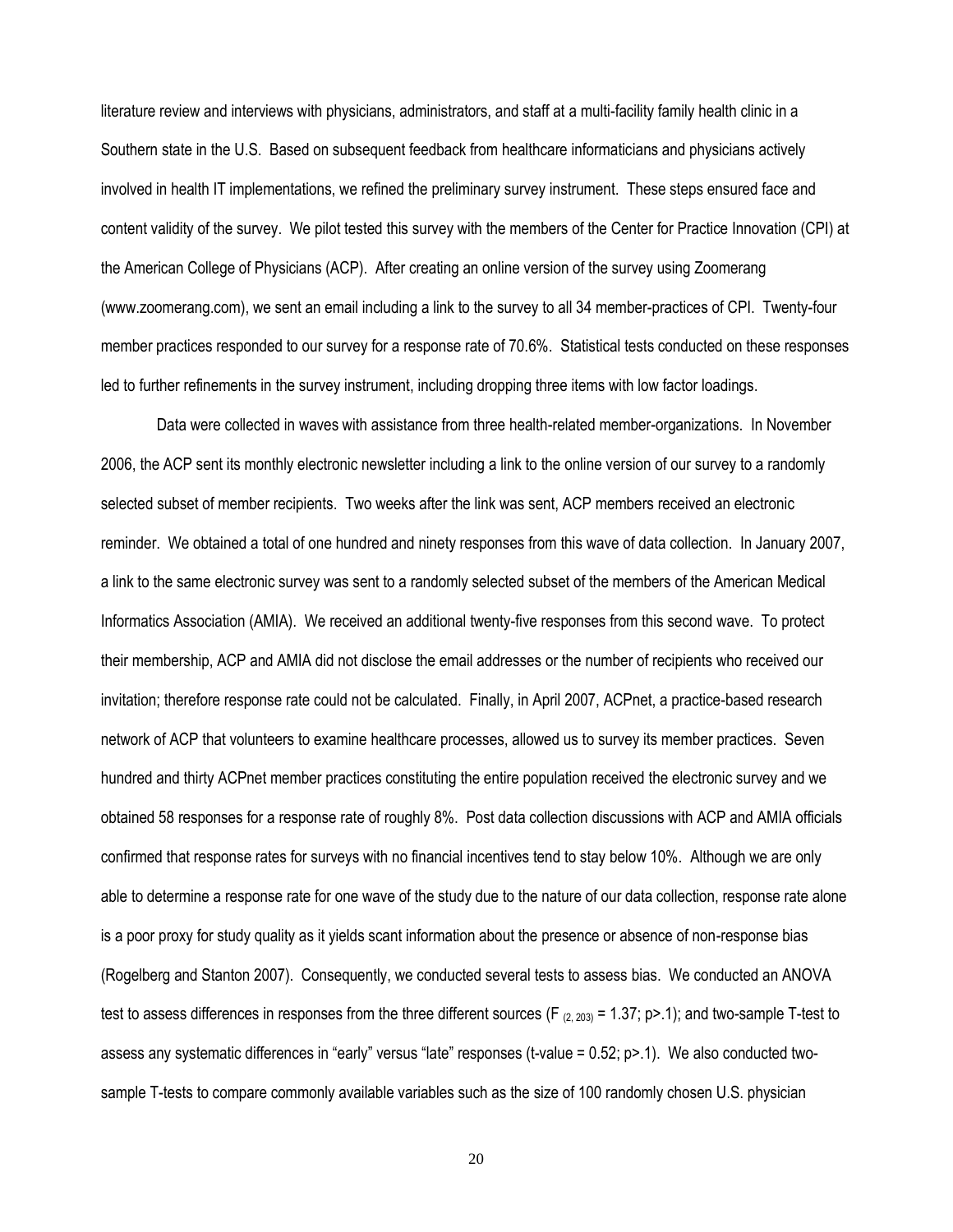practices and those in our sample (t-value = 0.68; p>.1). Our tests indicated that there were no systematic differences, providing evidence that non-response bias is not a significant problem with our data (Rogelberg and Stanton 2007).

In summary, through three waves of data collection, we gathered data from 273 respondents. An examination of the data deemed observations from 67 practices to be unusable due to key missing values, yielding a final sample of 206 total usable responses representing unique physician practices. While we did not require the respondent to identify him/herself, at the end of the survey, we offered to send results to those who provided contact information. From this information combined with the requirement that they provide the name of the physician practice and the zip code, we were able to determine that there were no duplicates. Practices in the Midwest, West, South and Northeast constitute 17, 20, 28 and 35 percent of the sample respectively. Respondents at these practices had an average tenure of 11 years. Their job titles varied, but the vast majority of them (87%) were Practice/Physician Owner, Physician Partner, and Physician President, suggesting that they served dual clinical and managerial roles, an ownership trend that is becoming more common (Adler et al. 2008). Thus, our respondents can be considered well-informed and competent to answer questions at the level of the practice. Physician informants are also used commonly in studies conducted at the practice level in the medical informatics literature (e.g., Simon et al. 2007a). The unique characteristics embedded in physician practices, including highly trained physicians with much autonomy and decision making power (Adler et al. 2008), coupled with frequent interactions with staff who seek physician's guidance and direction, suggest that the physician is likely to play an important role in EHRS assimilation, and this viewpoint predominates the overall attitude at the organizational level of the physician practice.

#### **Operationalization of Constructs**

Due to the relative recency of electronic health records, limited research on health IT in the IS domain, and limited empirical work in social identity theory, several constructs had to be developed specifically for this study. The extensive literature on IT adoption and use served as guidance while developing survey items and we adapted these existing measures to the context of healthcare and EHRS in particular. Most constructs were measured with multiple indicators coded on a seven-point Likert scale (see online appendix for items and reliability coefficients).

The identity enhancement and deterioration constructs were operationalized based on a comprehensive review of medical informatics and IS literature, an appraisal of the popular press, and extensive observational data collection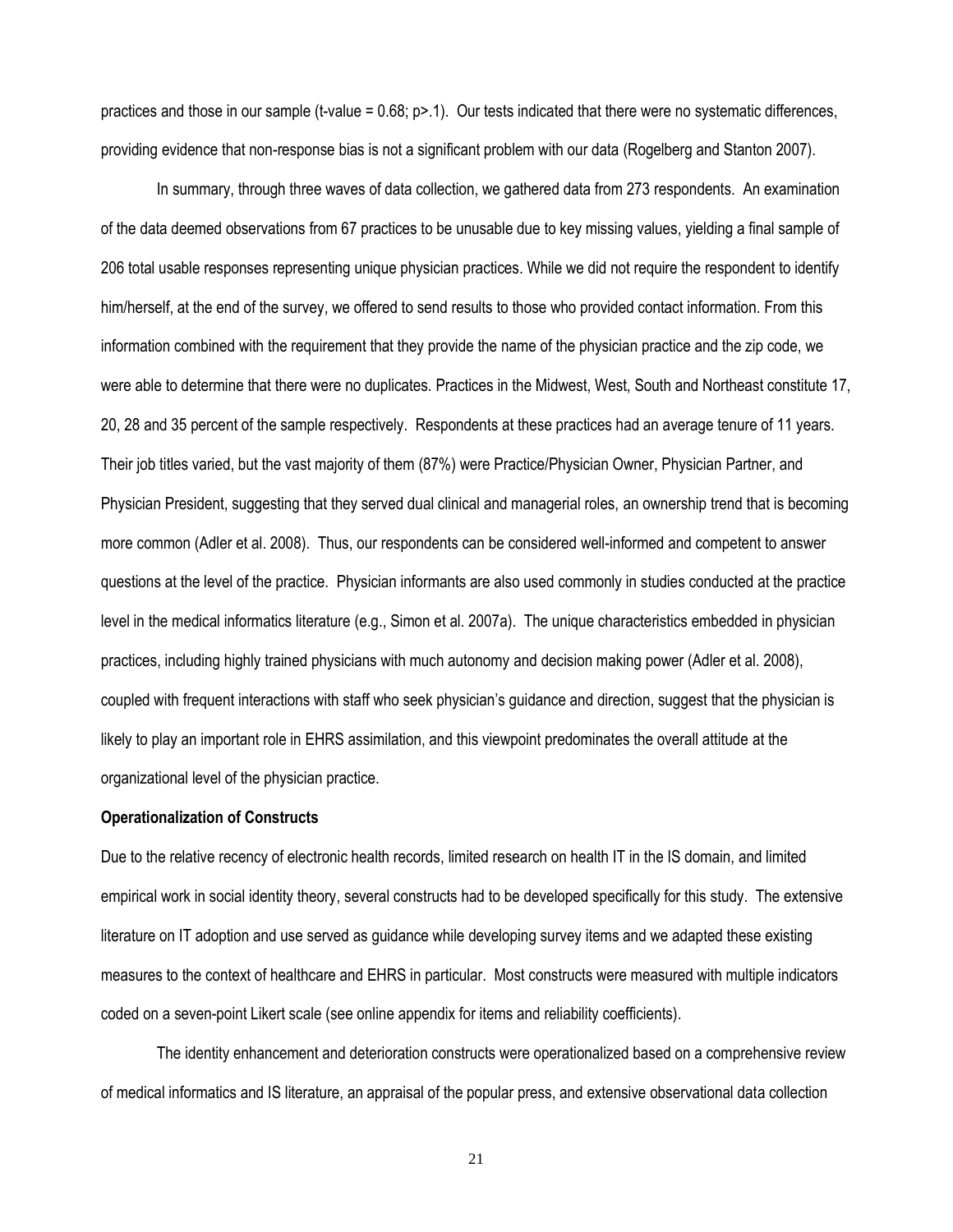through site observations, interviews, and focus groups. Perceived careprovider identity reinforcement (PCIR) is a four item scale assessing the viewpoints of doctors about how EHRS influence their role in diagnosing and treating patients. We drew on social network and institutional research to inform our development of the perceived physician community identity reinforcement (PPCIR) construct (Teo et al. 2003). In addition we used the popular press and interviews to identify key stakeholders that physicians would consider their in-group. The four items constituting PPCIR reflect our review and discussions.

Perceived careprovider identity deterioration (PCID) is a three item scale that assesses the perception amongst clinicians that there may be negative consequences to their role behaviors associated with EHRS assimilation.<sup>2</sup> To develop the perceived physician community identity deterioration (PPCID) construct, we also drew upon interviews, focus groups, and popular press reports of physician attitudes toward EHRS adoption and use. In this case, we noted the most common entities to which physicians referred to as influential stakeholders that do not provide direct care to patients. This resulted in a four-item scale. Finally, the two items used for perceived government influence (PGI), which focus on the impact from governmental entities, were derived from prior theoretical work suggesting that powerful external entities impact cognition, incentives, perceptions and actions (Deci et al. 1999; Gagne and Deci 2005).

To control for alternative explanations of assimilation, IT infrastructure (ITInfrastructure), staff IT skill (StaffSkill), and patient technology savvy (PatientTechSavvy) were used as control variables and measured using three item scales each. Many of these items are based on prior work in IT adoption, use, and capabilities (Armstrong and Sambamurthy 1999; Bharadwaj 2000). We also control for several contextual and demographic variables that have been found to be influential in prior adoption and use studies including the size of the practice (Size), cost concerns (CostConcerns), and gender, position, and age of the respondent (Miller et al. 2005). Our controls are similar to those used by Devaraj and Kohli (2003) in their study of the link between IT usage and performance in a healthcare setting (see online appendix).

The dependent variable – EHRS assimilation – is operationalized using four indicator items. As recommended in IT adoption and use literature (e.g., Jasperson et al. 2005), rather than employing a binary measure of use, we utilize a scale that taps into the nature and extent of EHRS use in various activities related to patient care process. Our qualitative analysis identified EHR assimilation as a 4-item factor consisting of key functions EHRS provide. These

l

<sup>2</sup> Item-level correlations were extremely small for careprovider identity deterioration indicators. The highest inter-item correlation was only 0.2. We modeled it both as a reflective and formative construct and our results stayed qualitatively the same.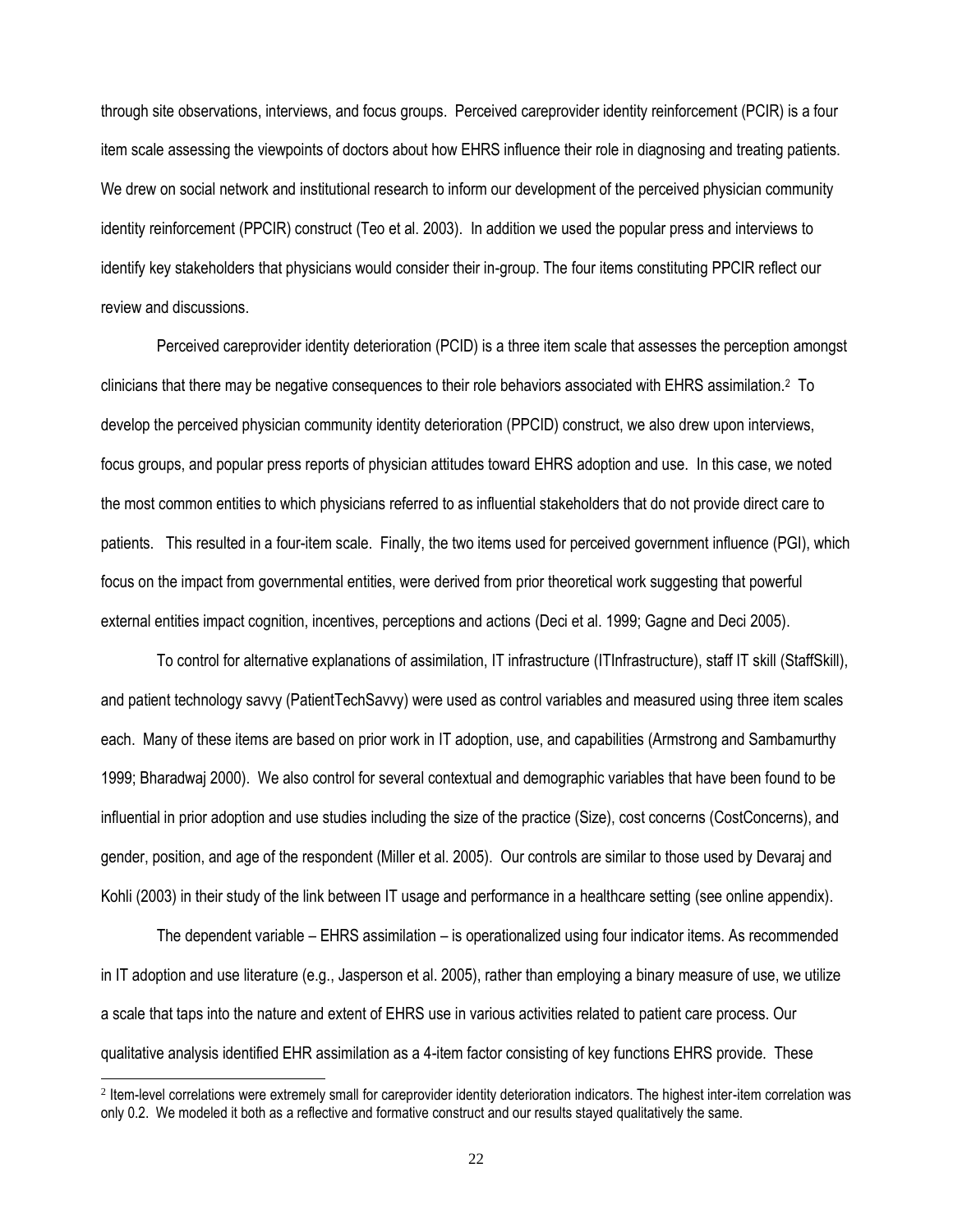include managing the patient's medical history and clinical care record (through electronic notes and documentation), the ability to transmit prescriptions directly to the pharmacy (ePrescribing), thereby avoiding data recording and communication errors in medication dispensing, electronic linkages to other players involved in patient care such as specialty practices, and electronic receipt of patient data that may be generated by other entities for medical procedures (e.g., blood tests performed at a laboratory). The extent of use of these features was assessed using a seven-point scale anchored by "Not at all" to "Extensively." Descriptive data and correlations for constructs are shown in Table 1.

### **[Please insert Table 1 about here]**

# **Data Analysis and Results**

Data were collected from a single key respondent using one instrument, therefore we checked for common method bias. As suggested by Podsakoff and Organ (1986), we conducted Harman's one factor test. Principal components analysis (PCA) resulted in nine components, accounting for 71.3% of the total variance. The first component accounted for only 17.5% of the variance; hence there was no general factor accounting for over 50% of the variation. The generalized tests recommended by Podsakoff et al. (2003) also failed to detect significant common method bias. These results indicate that common method bias is not a significant problem in our study.

The reliability of constructs, as measured by composite reliability, varied from 0.72 to 0.92, suggesting adequate reliability. PCA showed that all items loaded highly on their expected construct, but not on other constructs, establishing unidimensionality (see Table 2). We assessed convergent validity by reviewing indicator loadings. The loadings varied from 0.29 to 0.94, and were significant (p < .001), establishing convergent validity of the scale (Gerbing and Anderson 1988). We assessed discriminant validity by performing the confidence interval test. For each pair of constructs, a confidence interval was calculated using the estimated correlation plus or minus twice the standard error. None of the intervals included 1.0 (see Table 3), supporting discriminant validity for all the constructs (Gerbing and Anderson 1988).

### **[Please insert Tables 2 and 3 about here]**

### **Results**

We employed ordinary least squares regression using PASW Statistics version 18 (formerly SPSS) to test our hypotheses. We estimated the research model using moderated regression analysis (Cohen and Cohen 1983). We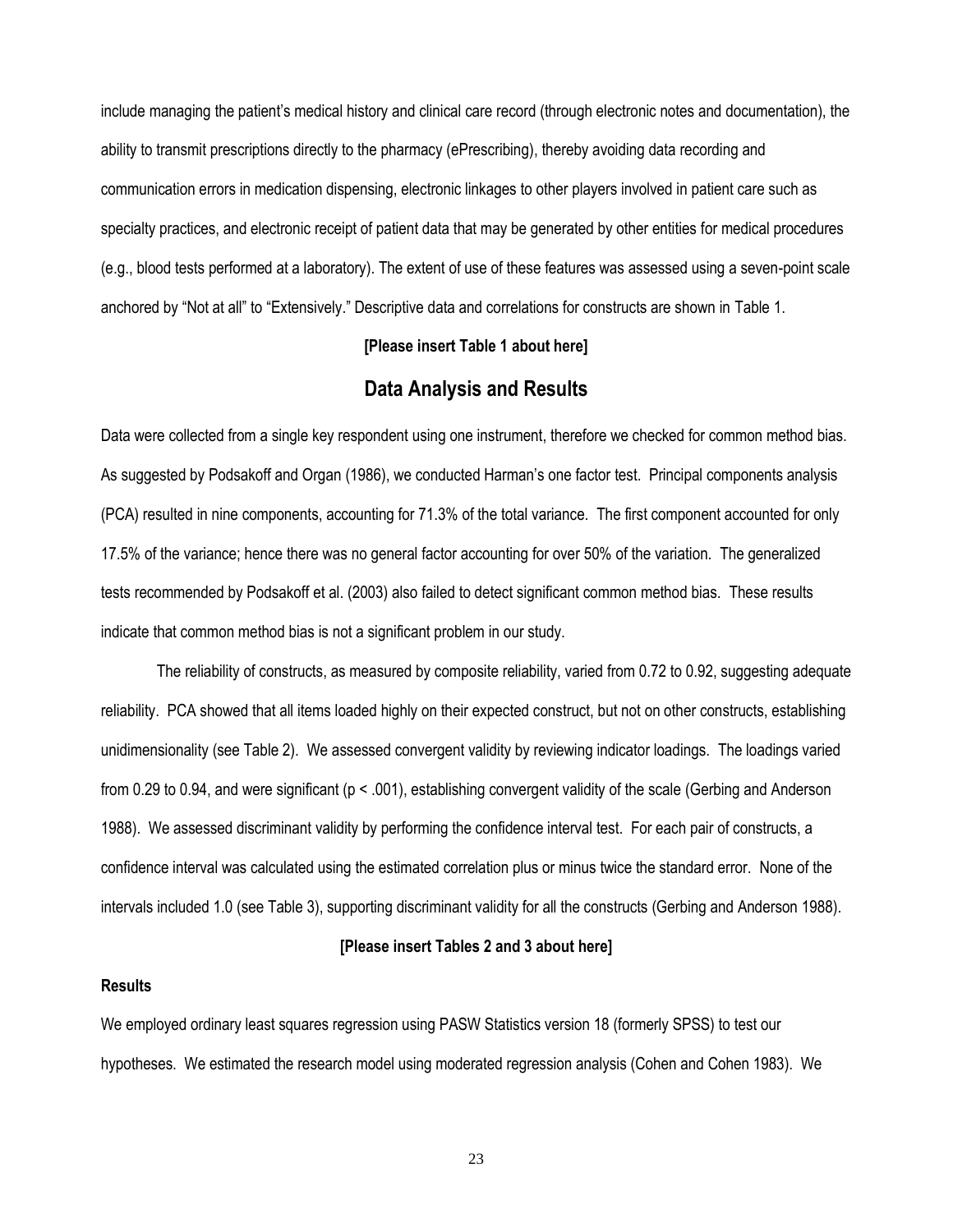estimated the model initially using only the control variables, and then added the main effects and interaction effects to the base model subsequently. The full model estimated can be expressed as:

Assimilation<sub>i</sub> =  $\beta_0$  +  $\beta_1$ <sup>\*</sup>Position<sub>i</sub> +  $\beta_2$ <sup>\*</sup>Gender<sub>i</sub> +  $\beta_3$ <sup>\*</sup>Age<sub>i</sub> +  $\beta_4$ <sup>\*</sup>Size<sub>i</sub> +  $\beta_5$ <sup>\*</sup>StaffSkill<sub>i</sub> +  $\beta_6$ <sup>\*</sup>ITInfrastructure<sub>i</sub> +  $\beta_7$ \*PatientTechSawy<sub>i</sub> +  $\beta_8$ \*CostConcerns<sub>i</sub> +  $\beta_9$ \*PCIR<sub>i</sub> +  $\beta_{10}$ \*PCID<sub>i</sub> +  $\beta_{11}$ \*PPCIR<sub>i</sub> +  $\beta_{12}$ \*PPCID<sub>i</sub> +  $\beta_{13}$ \*PGI<sub>i</sub> + *β <sup>14</sup> \*(PCIRi\*PGIi) + β <sup>15</sup>\*(PCID<sup>i</sup> \*PGIi) + є<sup>i</sup>*

where β<sub>0</sub> is the constant term; β<sub>1</sub> through β<sub>15</sub> are the coefficients associated with study constructs and control variables; *Positioni, Genderi, and Age<sup>i</sup>* reflect respondent details; *StaffSkilli, ITInfrastructurei,* and *CostConcerns<sup>i</sup>* represent practice details; *PatientTechSavvy<sup>i</sup>* accounts for the technological savvyness of patients; *PCIR<sup>i</sup>* = perceived careprovider identity reinforcement for the ith practice; *PCID<sup>i</sup>* = perceived careprovider identity deterioration for the ith practice; *PPCIR<sup>i</sup>* = perceived physician community identity reinforcement for the ith practice; *PPCID<sup>i</sup>* = perceived physician community identity deterioration for the ith practice;  $PGI_i$  = perceived government influence for the ith practice; and  $\varepsilon_i$  is the error term.

A series of tests were performed to confirm the suitability of the OLS approach to analyze the data. Outlier analysis conducted using DFBETAS values indicated that there were no influential outliers from amongst the 206 usable responses. Next, the distributional assumptions of the error terms were verified. Visual inspection of the normal probability plot suggested that the error terms can be assumed to be from a normal population. The Shapiro-Wilk test (Shapiro and Wilk 1965) also suggested that at 5% significance level, the assumption of normality of error-terms was not violated. The correlations between constructs and values for variance inflation factors (VIF) indicate that multicollinearity is not a problem (highest VIF = 1.6). The Breusch-Pagan test was performed to test for heteroscedasticity, and it was not detected at  $α = 0.05$ . These steps suggest that OLS regression approach is appropriate for our data.

The regression results are reported in Table 4. Model 1 includes only control variables. The results indicate that two control variables – IT infrastructure and cost concerns – are significantly related to EHRS assimilation, and the overall model is insignificant. Model 2 includes the main effects, in addition to control variables. The overall model is significant, four out of the five main effects coefficients are significant, as is the change in  $R<sup>2</sup>$  compared to the base model (F change = 2.26; p<.05). Model 3 includes the moderating effects, in addition to the main effects and control variables. The change in  $R^2$  between the main effects model and the moderated effects model is significant (F change =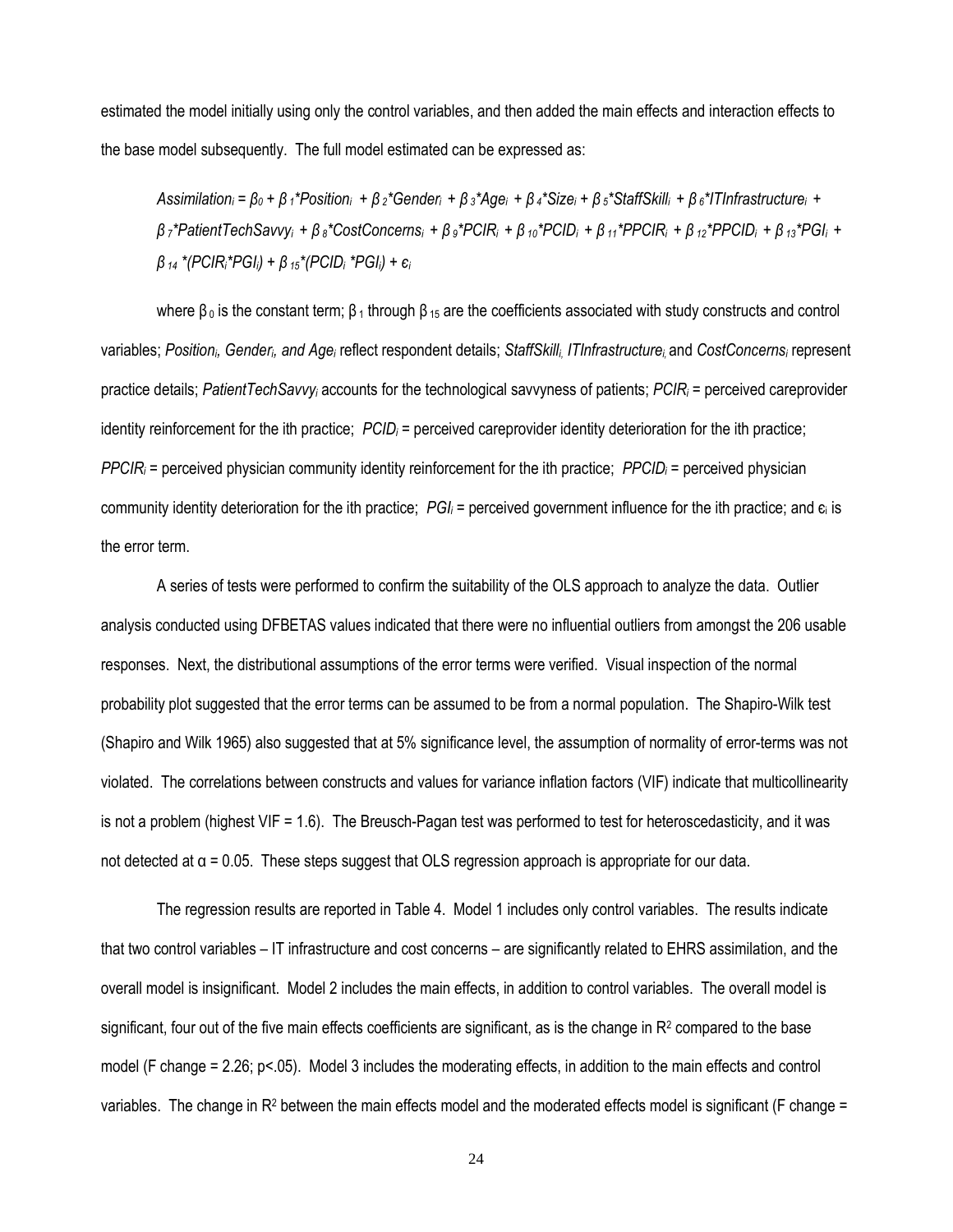3.04; p<.05), with both the interaction effects having significant coefficients. Model 3 accounts for 22.9% of the variance in EHRS assimilation and the variance explained increases significantly from Model 1 to 2 and 2 to 3.

## **[Please insert Table 4 about here]**

In hypothesis H1, we posited that government influence would diminish the positive relationship between perceived careprovider identity reinforcement and EHRS assimilation. As shown in Table 4, Model 3, the coefficient for the first interaction term is negative and significant (*β <sup>14</sup>* = -.147, p<.05), therefore H1 is supported. In H2 we hypothesized that government influence would intensify the negative relationship between perceived careprovider identity deterioration and EHRS assimilation, and as shown, the coefficient is positive and significant (*β <sup>15</sup>* = 0.081, p<.10), which does not support H2. In H3 and H4 we argued that perceived physician community identity reinforcement and perceived physician community identity deterioration would, respectively, be positively and negatively related to EHRS assimilation. Both these relationships are supported ( $β_{11} = 0.182$ , p<.05;  $β_{12} = -0.14$ , p<.10).

To obtain a more fine-grained understanding of the nature of moderation, we inspected the interactions between the two careprovider identity constructs and government influence visually (See Figure 2). Two levels of moderator and main effects constructs were created by calculating the mean level of the variables and adding one standard deviation to the mean (high) and subtracting one standard deviation from the mean (low).

### **[Please insert Figure 2 about here]**

The graph displaying the moderating impact of government influence on the relationship between perceived careprovider identity reinforcement and EHRS assimilation (Panel A; Figure 2) shows that for every level of reinforcement, assimilation is higher when government influence is low. Further, when perceived reinforcement is low, assimilation is low for both high and low levels of government influence, however, when perceived reinforcement is high, EHRS assimilation increases only marginally for high government influence whereas it increases strikingly for low government influence.

The graph displaying the moderating impact of government influence on the relationship between perceived careprovider identity deterioration and EHRS assimilation (Panel B; Figure 2) indicates that at low levels of government influence, the relationship between identity deterioration and assimilation is negative whereas at high levels of government influence, the relationship is positive. When deterioration is perceived to be low and government influence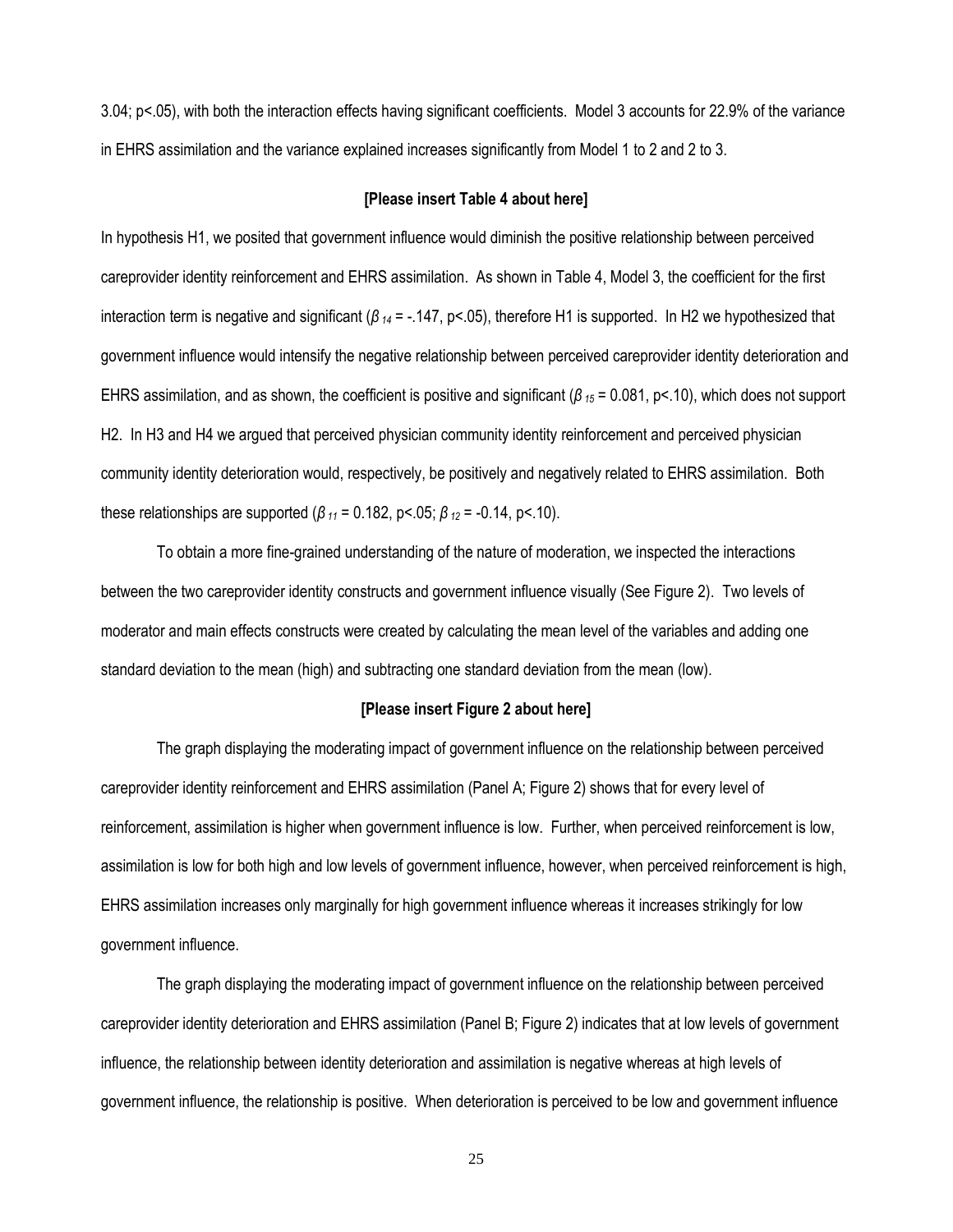is high, physician practices use EHRS sparingly. However, at each level of perceived deterioration, EHRS assimilation is higher when governmental influence is low. We discuss our results next.

## **Discussion**

This study was motivated by the observation that although EHRS offer considerable promise in alleviating problems associated with the delivery of healthcare, their assimilation has been limited. Low assimilation among physician practices is particularly vexing because EHRS can facilitate access to consistent data among a wide variety of dispersed stakeholders in the healthcare value chain such as hospitals, laboratories, pharmacies, and physician practices. While practitioner-oriented articles have discussed and speculated about the reasons for low adoption rates, theoreticallygrounded academic research examining the assimilation of EHRS in physician practices has been sparse. Drawing upon the role and social identities of physicians, we suggested that perceived identity reinforcements and deteriorations are simultaneously consequential in explaining the assimilation of EHRS in physician practices. To our knowledge, this is among the first studies in IS to use identity theories to conceptualize notions of identity reinforcement and deterioration and apply them to understand the assimilation of technological innovations in the healthcare industry. We thus provide a novel lens that extends extant theory development in IT adoption and use. The support obtained for the proposed research model underscores the applicability of the conceptual foundation and suggests that it can serve as a robust basis for researchers to examine the adoption of technological innovations in other professional organizations.

Tripsas (2009) asserts that identity is the core essence of entities, directing and constraining actions and reflecting the totality of capabilities, resource bases, procedures, and information filters. Not surprisingly then, individuals and organizations alike actively try to manage their identities by claiming, maintaining, revising, or totally altering them. A threat to identity may elicit a visceral reaction. Identity changes and evolutions for physicians are particularly noteworthy because such changes can have serious consequences, including life and death implications. Identity changes can be triggered by seemingly small technological shifts (Tripsas 2009), and thus it is critical to examine the evolution of roles and identity triggered by transformational technological innovations such as EHRS that have the potential to affirm, as well as challenge, the core of physician practices.

We posited direct relationships between the two social identity constructs - perceived physician community identity reinforcement and perceived physician community identity deterioration - and EHRS assimilation. Both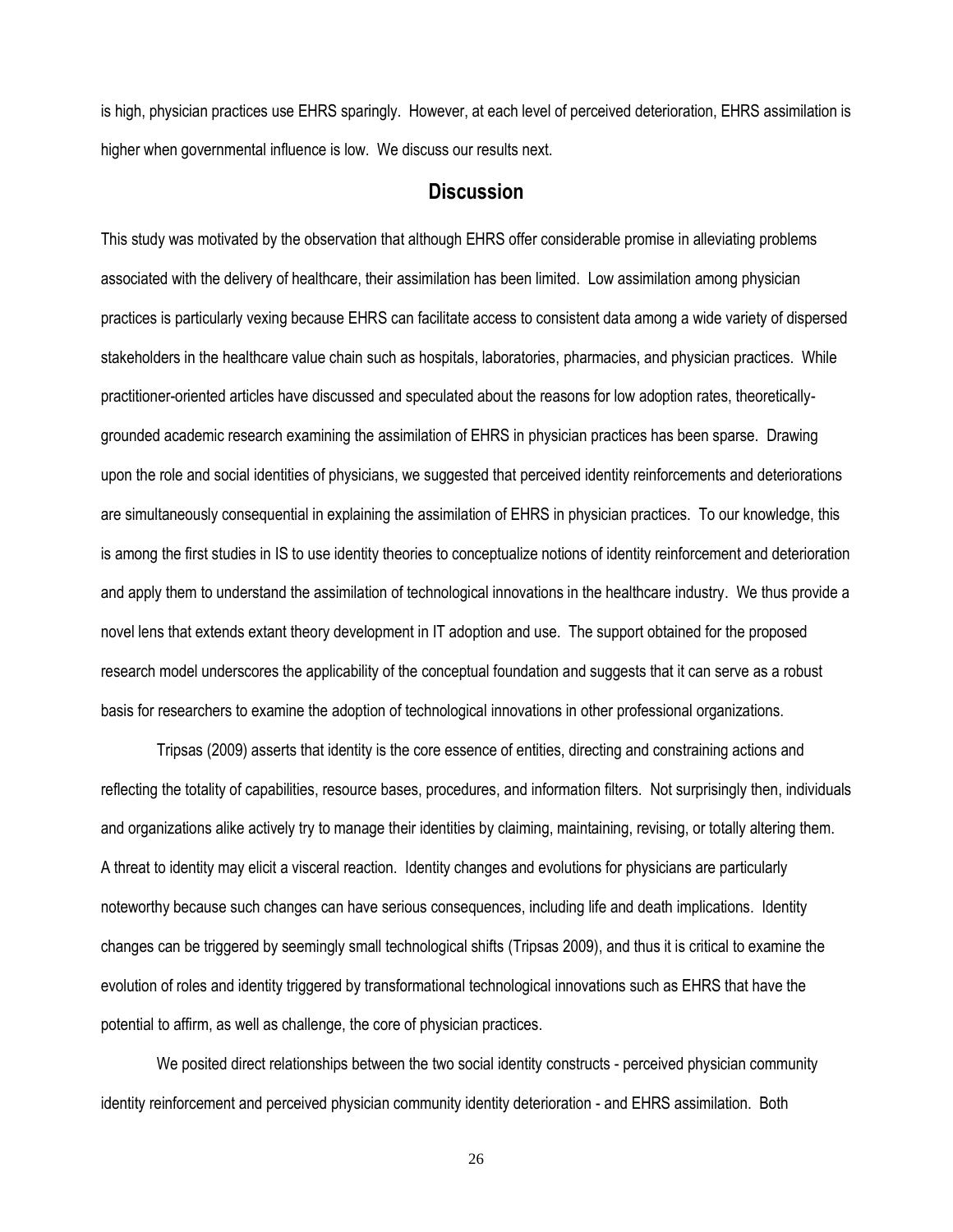relationships were found to be significant, supporting our arguments that perceptions of social identity evolution are associated with subsequent actions. In the first case, when the action is consistent with referent others and enhances physicians' standing within their group, they openly embrace EHRS. In the second case, when out-group others' insistence is perceived as meddlesome, physicians take action to preserve their identity from threats.

We also proposed two moderated relationships for the effect of government influence on the relationships between: 1) perceived careprovider identity reinforcement and EHRS assimilation, and 2) perceived careprovider identity deterioration and EHRS assimilation. As predicted, the former relationship is negatively moderated, but contrary to expectations, the latter relationship is positively moderated. That is, government influence negatively impacts the positive relationship between perceived careprovider identity reinforcement and EHRS assimilation, and dampens the negative relationship between perceived careprovider identity deterioration and EHRS assimilation rather than exacerbating it. The first result suggests that when physician practices feel coerced, this pressure dominates their perceptions about reinforcements, and undermines the direct effect of reinforcements. Such dampening effects are particularly strong for complex tasks such as EHRS assimilation (Gagne and Deci 2005).

To better understand the counter-intuitive finding in the second result, we turn to the interaction graphs (Panel B; Figure 2). The visual inspection of moderation suggests an increasing value of EHRS assimilation when government influence is high. Ceteris paribus, one would not expect assimilation to increase when the perceived threat to careprovider identity is greater. One explanation for this result is that physicians who perceive strong government influence and believe EHRS are threatening elect to use them to conform to mandates and avoid sanctions and reprisals. By contrast, doctors who believe the threat to be small simply do not respond to mandates. The moderation graphs illustrate the complex nature of interactions between governmental influence and physician role identity reinforcements and threats in their joint effects on EHRS assimilation.

#### **Limitations of the Research**

Prior to discussing the implications of this study, we acknowledge its limitations. We used three independent samples to gather data, and it is possible that there was some overlap in the samples. In other words, it is possible that a physician practice received our survey multiple times; however, we did not see evidence of this in our dataset. The tested relationships are at best correlational; the cross-sectional nature of data limits our ability to assess causality. Future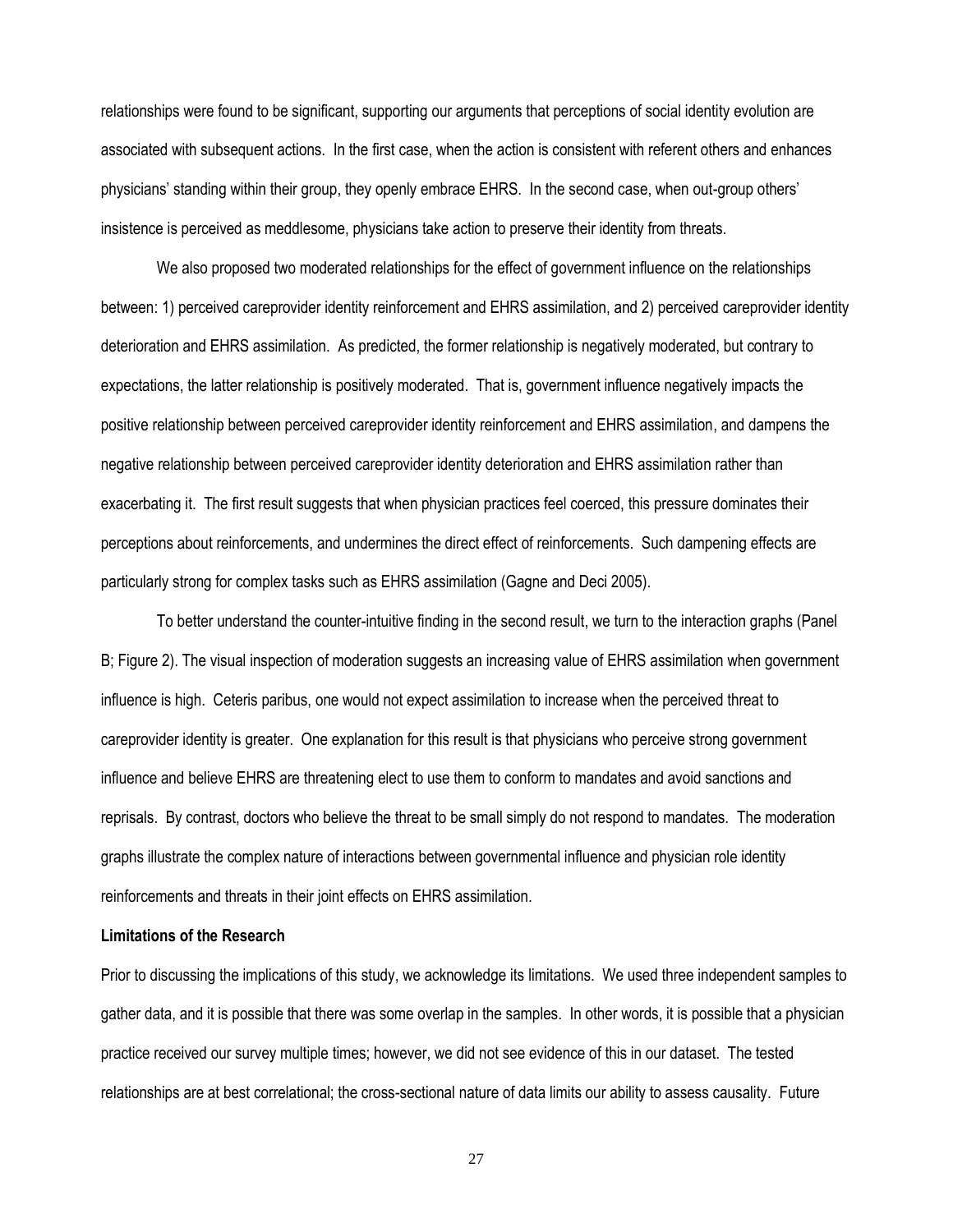research can undertake a longitudinal study. Such studies will be particularly useful to investigate the evolution of identities among physicians and to assess if such changes have any impact on their technology assimilation. Finally, common-method bias and non-response bias are persistent concerns in survey-based research. We tested for common method bias and found that it was not a significant issue affecting our results. As per the suggestions of Podsakoff et al. (2003), we also: 1) allowed responses to be anonymous and assured respondents that there were no right or wrong answers, and 2) attempted to have simpler and more direct questions through iterative pilot testing for ease of understanding. These steps collectively mitigate the threat of common method bias (Podsakoff et al. 2003). However, future research can circumvent the issue of common method bias by employing data collection from multiple sources, including secondary sources. Further, although our tests demonstrated a lack of substantive non-response bias, future research can take additional measures such as active and passive non-response analysis (Rogelberg and Stanton 2007). We note that we are able to obtain a robust sample size and sampling frames were randomized by ACP and AMIA, thereby increasing the likelihood that our sample is representative of the population.

#### **Research Contributions and Implications**

This paper makes several useful contributions to theory. We conceptualize two distinct identities of physicians drawing upon notions of role identity and social identity, careprovider and physician community. We theorize and empirically demonstrate that expected evolution in these identities caused by a technological innovation affects assimilation of the innovation. In demonstrating this, we advance the literature in several ways. First, we inform technology adoption and use research by applying identity theories in the novel context of EHRS assimilation. While the practice of medicine is known to engender strong identities, especially in physicians (Real et al. 2009), other professions are likely to exhibit equally powerful identities – for example investment bankers, lawyers, and professors. To the extent that our work informs IT assimilation in the context of potent professional identities, it is likely to provide new insights into organizational behavior when innovations are introduced. We believe that social identity theories hold significant potential for explaining several phenomena of interest to IS and health informatics researchers. Second, while the broad and deep research drawing upon and contributing to identity theories has added significantly to the knowledge base, a vast majority of it has been theoretical, and large-sample empirical research in this domain is very limited. This largesample empirical study attempts to fill an important gap in the literature.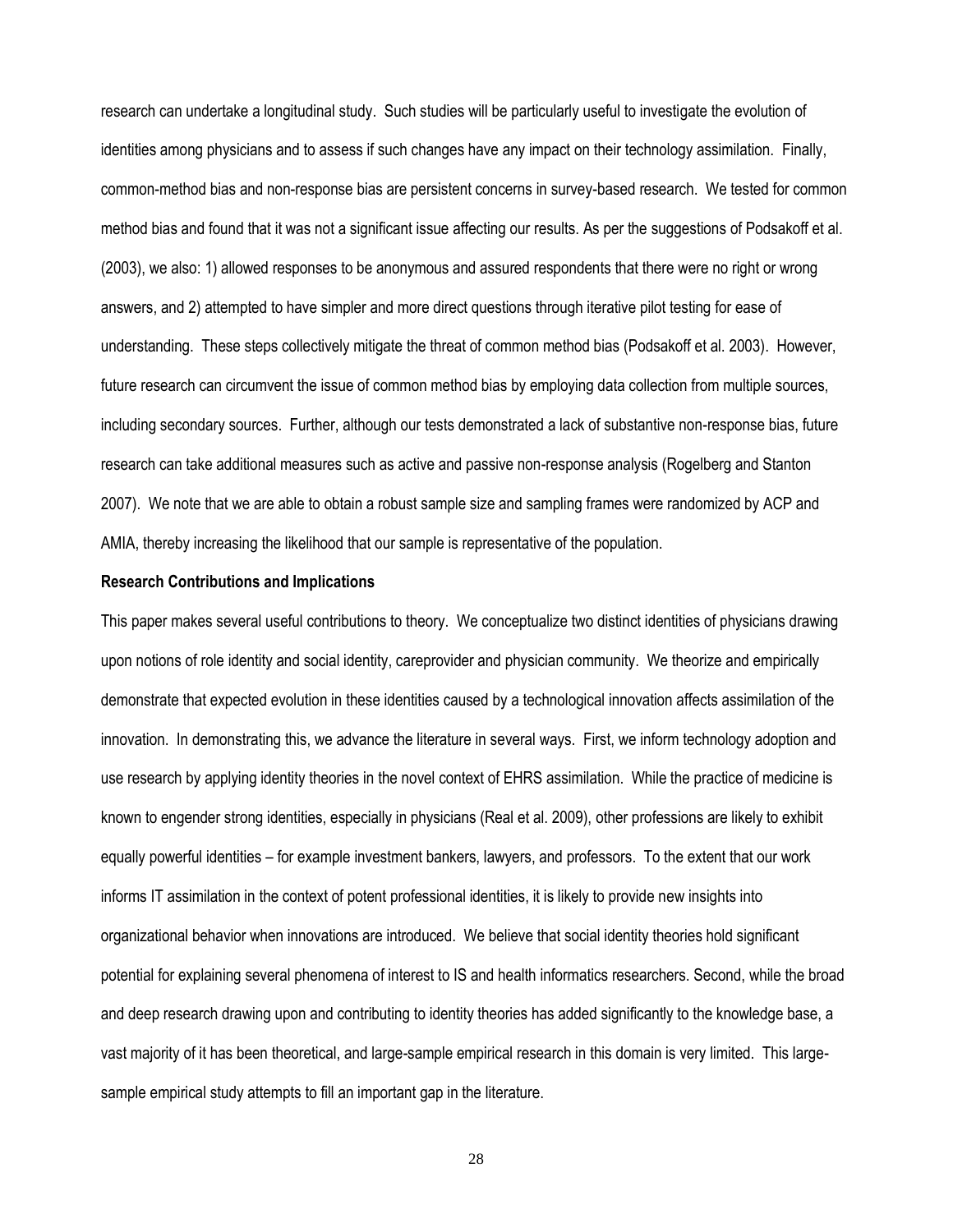Third, we adapt and use measures for various components of the theoretical model that are instantiated to the specific context of the physician practice. These measures can serve as the basis for related future research. In particular, we conceptualize and operationalize physician identity enhancement and deterioration constructs that can be applied to other contexts with relatively minor adaptations.

Several promising opportunities for future work remain. First, drawing upon sociological studies of the practice of medicine and social psychology research, we explored two significant identities that define physicians. However, as underscored in the literature, individuals can hold numerous identities simultaneously. Additions to the physician identity set can be explored through qualitative field work, especially in light of the impending changes to the healthcare system. Second, our focus was on EHRS assimilation by physician practices, but the overarching goal of integration and interoperability in healthcare requires other entities to adopt this technology as well. Theoretical models and empirical studies that examine EHRS adoption and use by other stakeholders such as hospitals and insurance companies would provide a useful complement to this research. The evolution of organizational identity could be explored for these entities. Further, individual level studies are important to understand the micro-level dynamics of incorporating EHRS into the work practices of physicians, nurses, and other key personnel, and group level studies are important to understand outcomes related to resistance to technology implementation (Lapointe and Rivard 2007).

While the focus of this paper was on explaining the assimilation of a technological innovation through the lens of identity, the notion of identity, and its formation, evolution, and impacts can serve as a powerful theoretical foundation to inform a variety of IS phenomena. For example, although concepts of identity have been applied in the context of technology-mediated communities to understand knowledge contribution and satisfaction (Ma and Agarwal 2007), emerging interaction channels in the form of social media that can allow individuals to "affiliate" with multiple collectives simultaneously raise interesting questions. Is there an "optimal" number of collectives beyond which an individual experiences identity conflict? What are the effects of simultaneous social identities when the referent groups from which these identities are constructed are characterized by incongruent norms and values? Can identities evolve over time in response to external feedback such as that provided by member recommendations and feedback? There are also interesting questions related to individual personality traits and the interplay with online identities. For instance, can an offline introvert take on personality characteristics of an extrovert when participating in an online social network?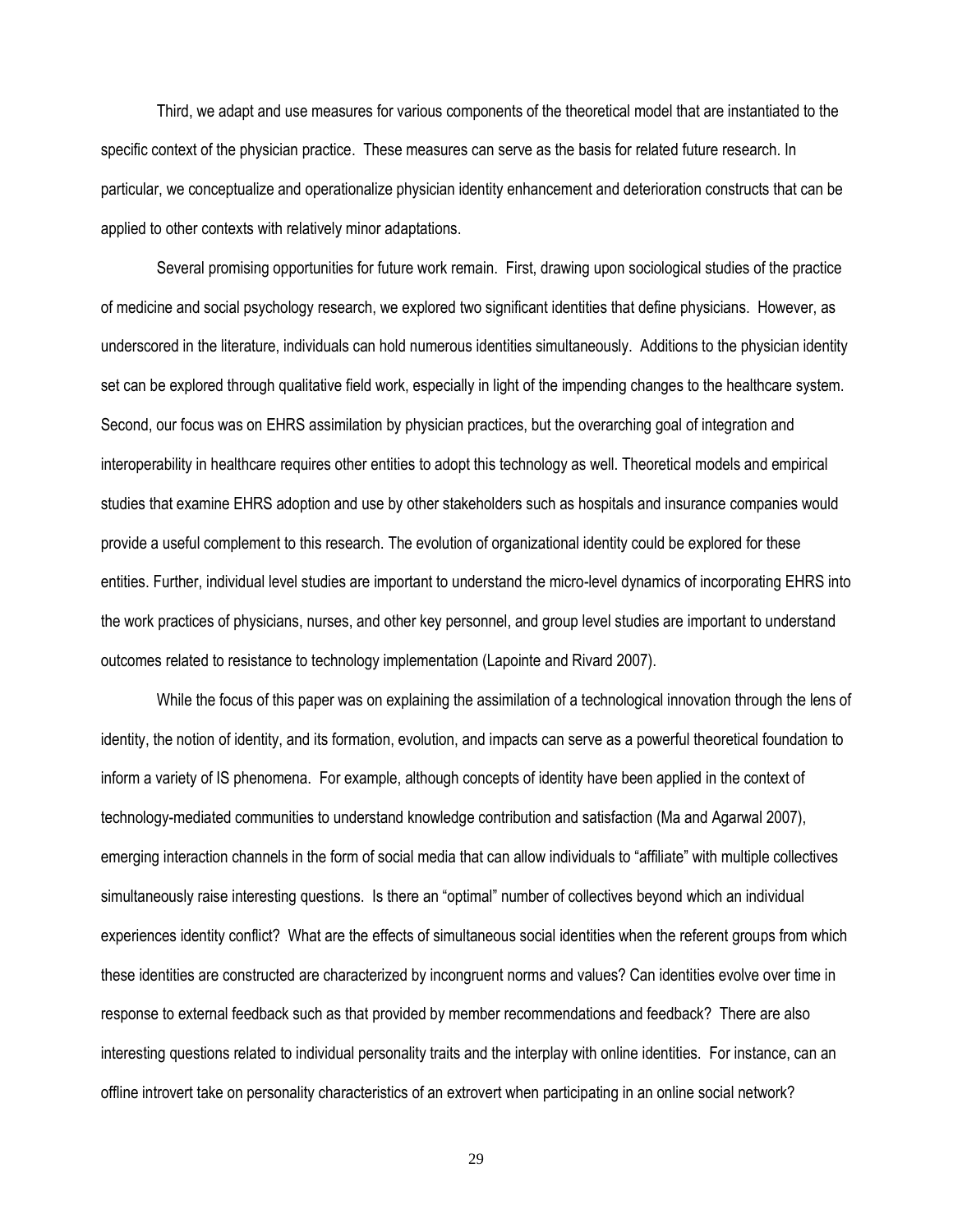#### **Implications for Practice**

Our findings have significant practical implications and suggest that care should be taken when implementing policy and designing incentives targeted toward increasing EHRS adoption and use within physician practices. There has been a perception among physicians that the introduction of an EHRS will fundamentally alter the way they practice medicine in their clinic and provide care to patients. Indeed, considerable negative emotion is being generated among some physicians about the impending digitization of healthcare. It is important for IT vendors, policy makers and professional organizations such as the American College of Physicians, American Medical Association, American Medical Informatics Association and Health Information and Management Systems Society to craft messages for physicians and reiterate that EHRS have the potential to reinforce their roles as careproviders. Policy makers need to carefully manage the negative symbolism of EHRS before a vicious cycle, characterized by resistance and innovation implementation failure takes hold. Professional networks – physicians practices, hospitals and other physicians – with whom physicians associate play a central role in the adoption and use of an EHRS. Identity reinforcing messages from these practices, hospitals and physicians, who have successfully adopted and implemented an EHRS, can wield a particularly powerful influence on the decision of the practice to assimilate.

We also find that physician identity is threatened by pressures from other organizations such as vendors and insurance companies, and threat affects EHRS assimilation negatively. We conjecture that such attempts are harmful at best, and create downright hostility at worst. We also find that government influence does not have desirable impact on EHRS assimilation. While physicians who perceive EHRS as a threat to their role may use EHRS under government pressure to avoid sanctions, those physicians who believe in the technology may rebel against the pressure. Policy makers need to reconsider how much and what type of external mandates and fiats they wish to impose.

Finally, two control variables, which are not the focus of our study, also provide useful directions to physician practices and policy makers. From the perspective of the physician practice, our findings underscore the importance of the IT infrastructure and the existing state of digitization within the organization in facilitating the adoption of new technologies. Often, infrastructure investments are challenging to justify because they do not appear to contribute directly to business outcomes. However, in the absence of a strong foundation, the practice may forgo the "option value" of the infrastructure (Fichman et al. 2005) and find itself unable to exploit critical developments in health IT. As the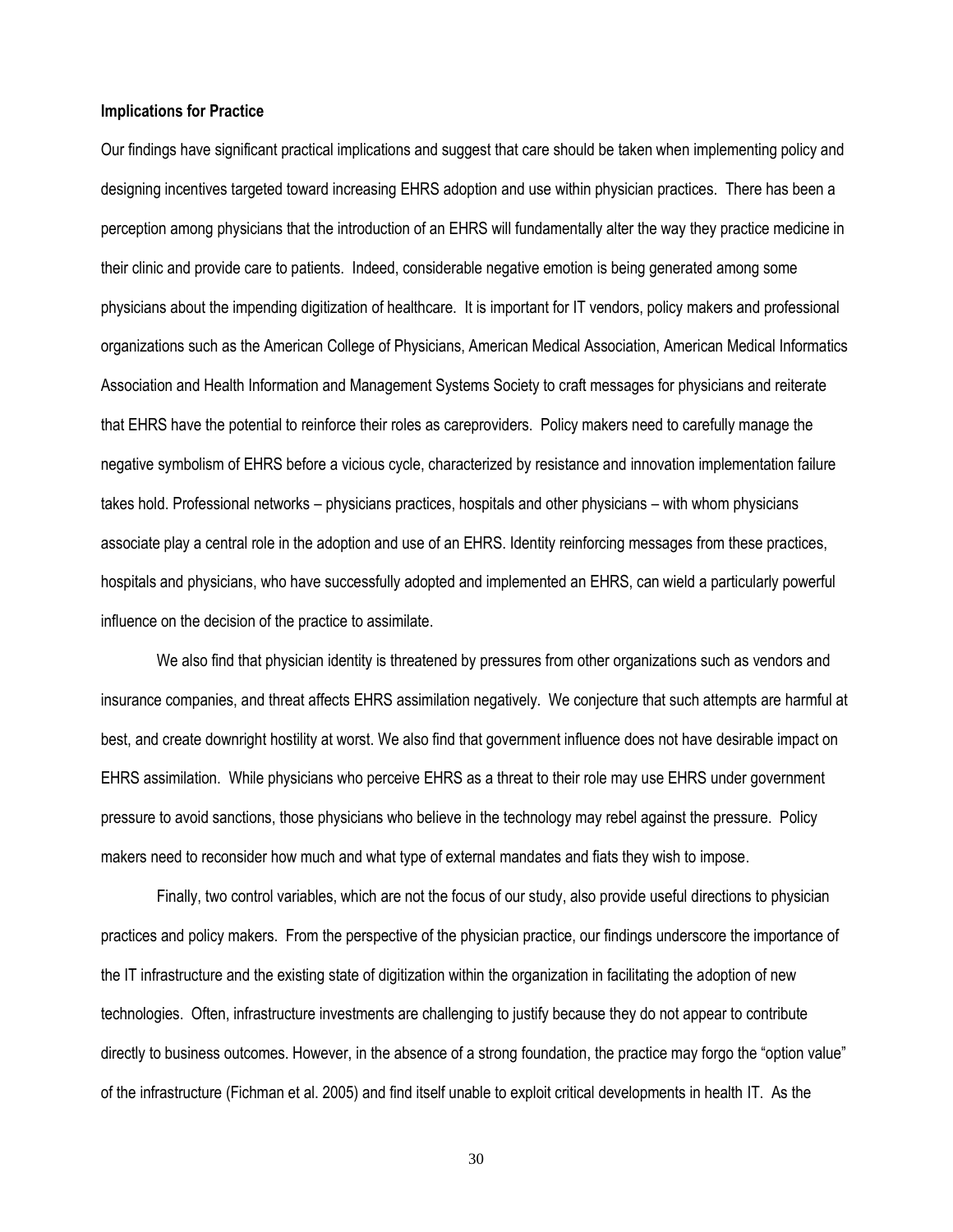nearly \$20 billion allocated toward health IT in the American Recovery and Reinvestment Act is being released, it may be worthwhile to remember that IT infrastructure in physician practices has a direct and significant impact on EHRS adoption, and hence a significant proportion of the allocation should be spent on practices that are lagging in IT infrastructure creation. Additionally, our results show that staff IT skill has an insignificant impact on EHRS adoption and use. This may be good news for practices where the staff is not technology savvy, because the prior expertise of the staff may not be a significant factor and may not be directly applicable in the new context of EHRS. The rationale is that while the focus of most prior technologies is predominantly internal and the scope limited to a few activities, EHRS focus on internal processes as well as integration with external stakeholders. Consequently, the skills and experience of staff familiar with other technologies may not enable them to be sufficiently agile and responsive and may not be a differentiator in EHR assimilation. Thus, while designing training programs, relatively more content should be EHRSspecific and not general IT training as the latter may not have a significant impact.

# **Conclusion**

This paper examined EHRS assimilation among physician practices in the U.S. which, for the most part, has not been studied using perspectives strongly rooted in theory. We utilized a novel theoretical lens: that of physicians' identities. As policy makers and stakeholders in the healthcare industry endeavor to enhance access to patient information as one mechanism for reducing medical errors and improving quality of care, it will become important for researchers to study EHRS and a variety of other technologies among physician practices. To that end, this study has contributed to theory and practice by applying the lens of identity theory and social identity theory to understand EHRS assimilation, a context in which it has not been used before. Our research model and results present a fine-grained perspective of the role of perceived physician identity reinforcement and threat on EHRS adoption and use, and extend the empirical research employing social identity theories. Our results indicate how various identity enhancements and threats and governmental influence are likely to be consequential in assimilation, providing levers that managers and policy makers can manipulate. These results contribute to a nascent but emerging stream of literature that investigates various phenomena associated with healthcare IT adoption, use and impacts. We hope that this study stimulates further research to enrich our understanding of health IT and the institutional contexts within which it operates.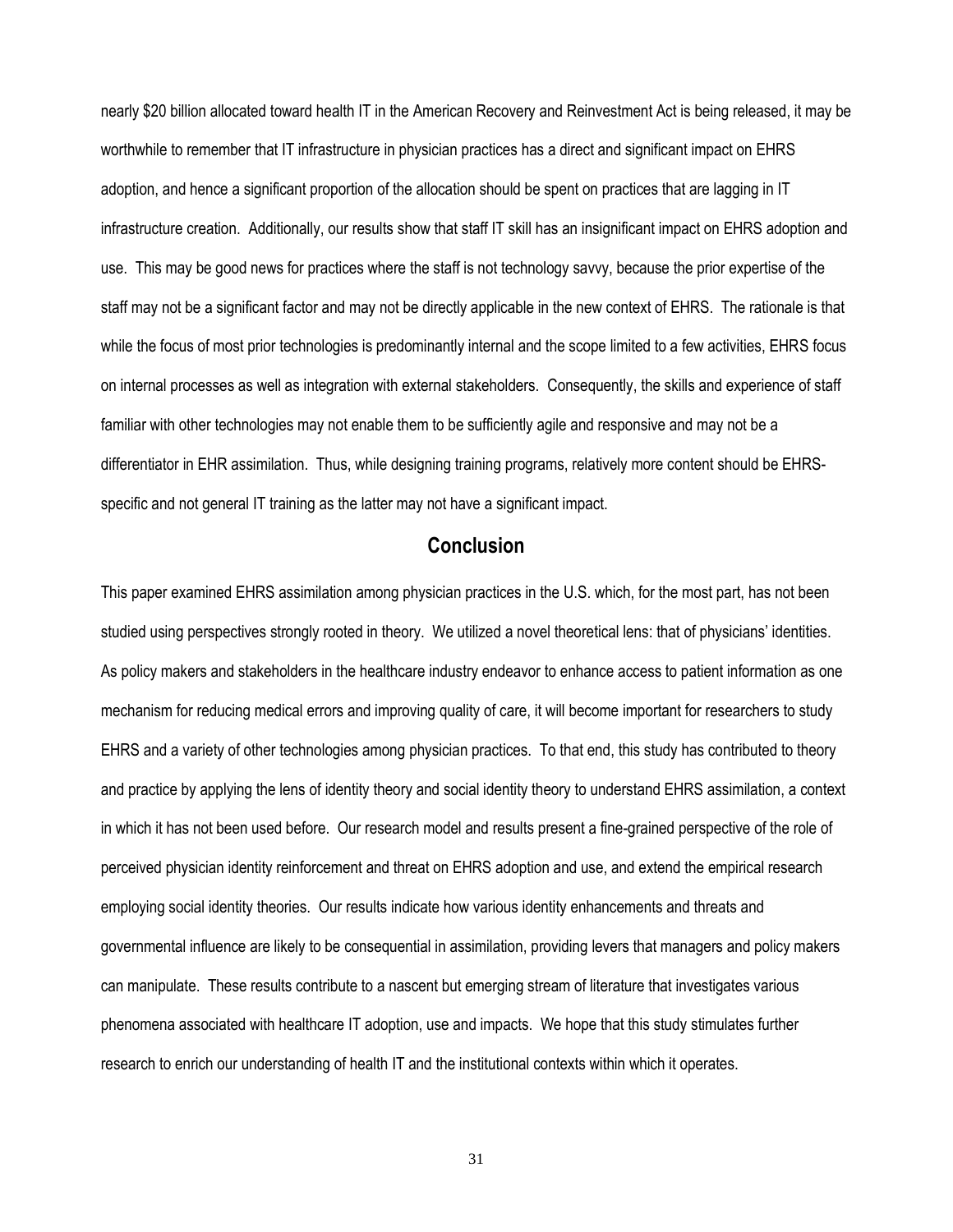## **Acknowledgement**

We thank the American College of Physicians and the American Medical Informatics Association for allowing us to survey their members. Financial support for this research was provided by Pfizer Healthcare Informatics. Comments and suggestions provided by colleagues at Georgia State University and the University of Maryland significantly improved the quality of the paper. We are deeply indebted to the Senior Editor, Anandhi Bharadwaj, the Associate Editor, Radhika Santhanam (whose name was revealed to us after the paper was accepted), and three anonymous reviewers for their excellent comments and suggestions throughout the review process.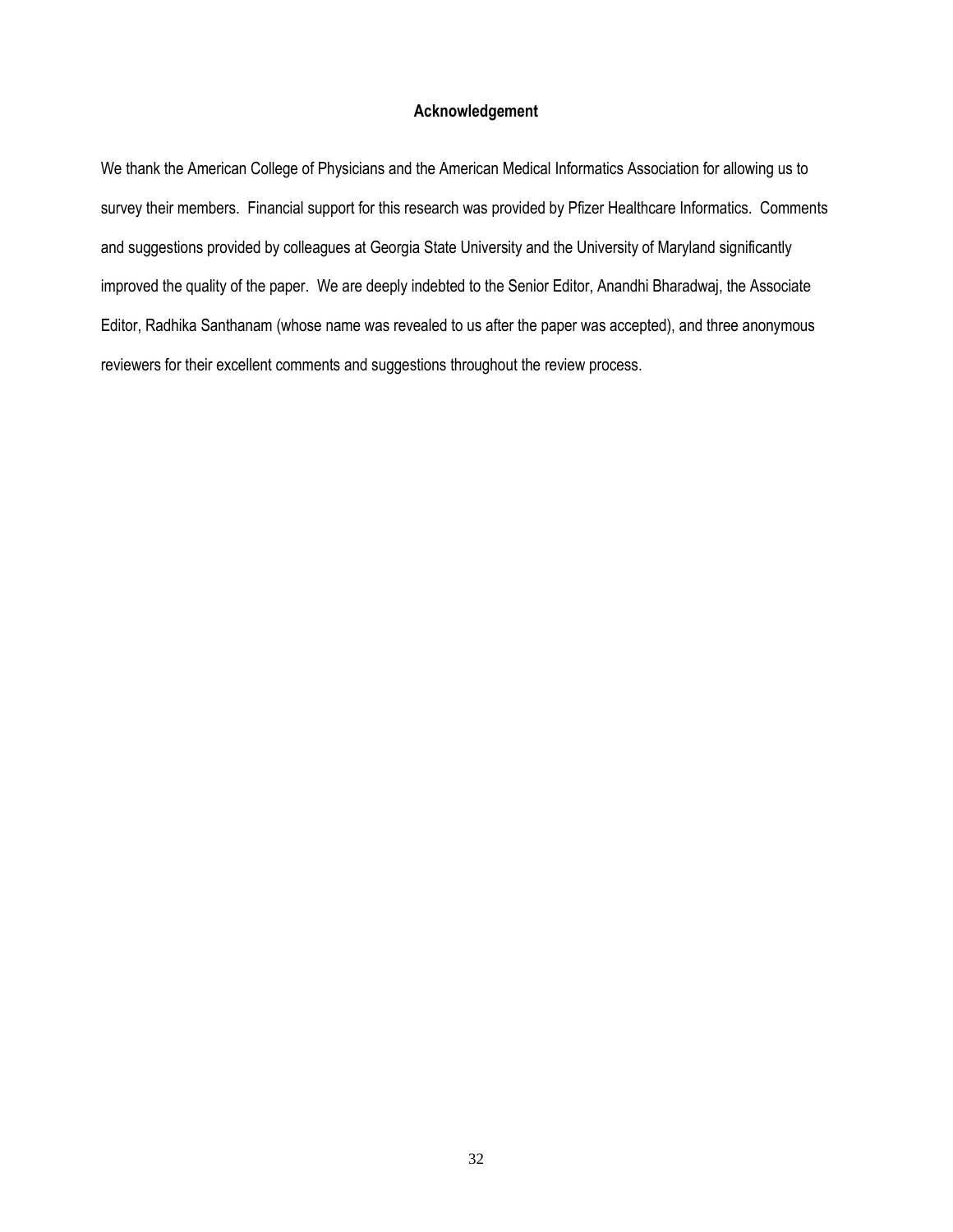## **REFERENCES**

- Abdelal, R., Y. M. Herrera, A. I. Johnston, R. McDermott. 2006. Identity as a Variable, *Perspect.Pol*. **4**(4) 695-711
- Adler, P. S., S.-W. Kwon, C. Heckscher. 2008. Professional Work: The Emergence of Collaborative Community, *Organ. Sci.* **19** 359-376.
- *AMA – American Medical Association. 2011. Accessed July 18, 2011 from http://www.ama-assn.org/ama/pub/physicianresources/clinical-practice-improvement/clinical-quality/physician-quality-reporting-system-2011.page*
- Angst, C. M., R. Agarwal, V. Sambamurthy, K. Kelley. 2010. Social Contagion and Information Technology Diffusion: The Adoption of Electronic Medical Records in US Hospitals, *Manage. Sci.* **56:8** 1219-1241.
- Ansari, S. M., P. C. Fiss, E. J. Zajac. 2010. Made to Fit: How practices vary as they diffuse, *Acad. Manage. J.* **35** 67-92.
- Apker, J., S. Eggly. 2004. Communicating professional identity in medical socialization: Considering the ideological discourse of morning report, *Qual. Health Res.* **14** 411-429.
- Armstrong, C. P., V. Sambamurthy. 1999. Information Technology Assimilation in Firms: The influence of senior leadership and IT infrastructures, *Information Systems Research*. **10** 304-327.
- *ARRA - American Recovery and Reinvestment Act: Title XIII, Health Information Technology for Economic and Clinical Health Act or "HITECH Act"*. 2009, W. House, United States Federal Government, Available from: http://www.whitehouse.gov/recovery/about/, Washington, DC.
- Ashforth, B., F. Mael. 1989. Social identity theory and the organization, *Acad. Manage. Rev.* **14** 20-39.
- Attewell, P. 1992. Technology Diffusion and Organizational Learning: The case of business computing, *Organ. Sci.* **3** 1- 19. Organization Science.
- Audet, A. M., M. M. Doty, J. Peugh, J. Shamasdin, K. Zapert, S. Schoenbaum. 2004. Information Technologies: When will they make it into physicians' black bags? *Medscape General Medicine*. **6** 1-4.
- Bandura, A. 1986. Social foundations of thought and action: A social cognitive theory, Prentice-Hall, Englewood Cliffs, NJ.
- Bartel, C. A. 2001. Social comparisons in boundary-spanning work: Effects of community outreach on members' organizational identity and identification, *Adm. Sci. Q.* 379-413.
- Bharadwaj, A. S. 2000. A Resource-Based Perspective on Information Technology Capability and Firm Performance: An empirical investigation, *MIS Quarterly*. **24** 169-196.
- Brewer, M., W. Gardner. 1996. Who is this" We"? Levels of collective identity and self representations, *J. Pers. Soc. Psychol.* **71** 83-93.
- Brickson, S. L. 2005. Organizational Identity Orientation: Forging a Link between Organizational Identity and Organizations' Relations with Stakeholders, *Adm. Sci. Q.* **50** 576-609.
- Brynjolfsson, E., C. F. Kemerer. 1996. Network Externalities in Microcomputer Software: An Econometric Analysis of the Spreadsheet Market, *Manage. Sci.* **42** 1627-1647.
- Burke, P. J., D. C. Reitzes. 1991. An identity theory approach to commitment. *Social Psychology Quarterly*, **54** 239-251.
- Burns, L. R. 2002. The Healthcare Value Chain, John Wilet and Sons, San Francisco, CA.
- Bush, G. W. 2004 *Executive Order 13335: Incentives for the Use of Health Information Technology and Establishing the Position of the National Health Information Technology Coordinator* Office of the Press Secretary, Available from, Washington, DC.
- Chatterjee, D., R. Grewal, V. Sambamurthy. 2002. Shaping up for e-commerce: Institutional enablers of the organizational assimilation of web technologies. *MIS Quarterly* **26**(2) 65-89.
- Chiasson, M., E. Davidson. 2005. Taking Industry Seriously in Information Systems Research, *MIS Quart.* **29** 591-605.
- Chreim, S., B. Williams, C. Hinings. 2007. Interlevel influences on the reconstruction of professional role identity, *Acad. Manage. J.* **50** 1515-1539.
- Clayton, Paul D., S. P. Narus, W. A. Bowes III, T. S. Madsen, A. B. Wilcox, G. Orsmond, B. Rocha, S. N. Thornton, S. Jones, C. A. Jacobsen, M. R. Udall, M. L. Rhodes, B. E. Wallace, W. Cannon, J. Gardner, S. M. Huff, L.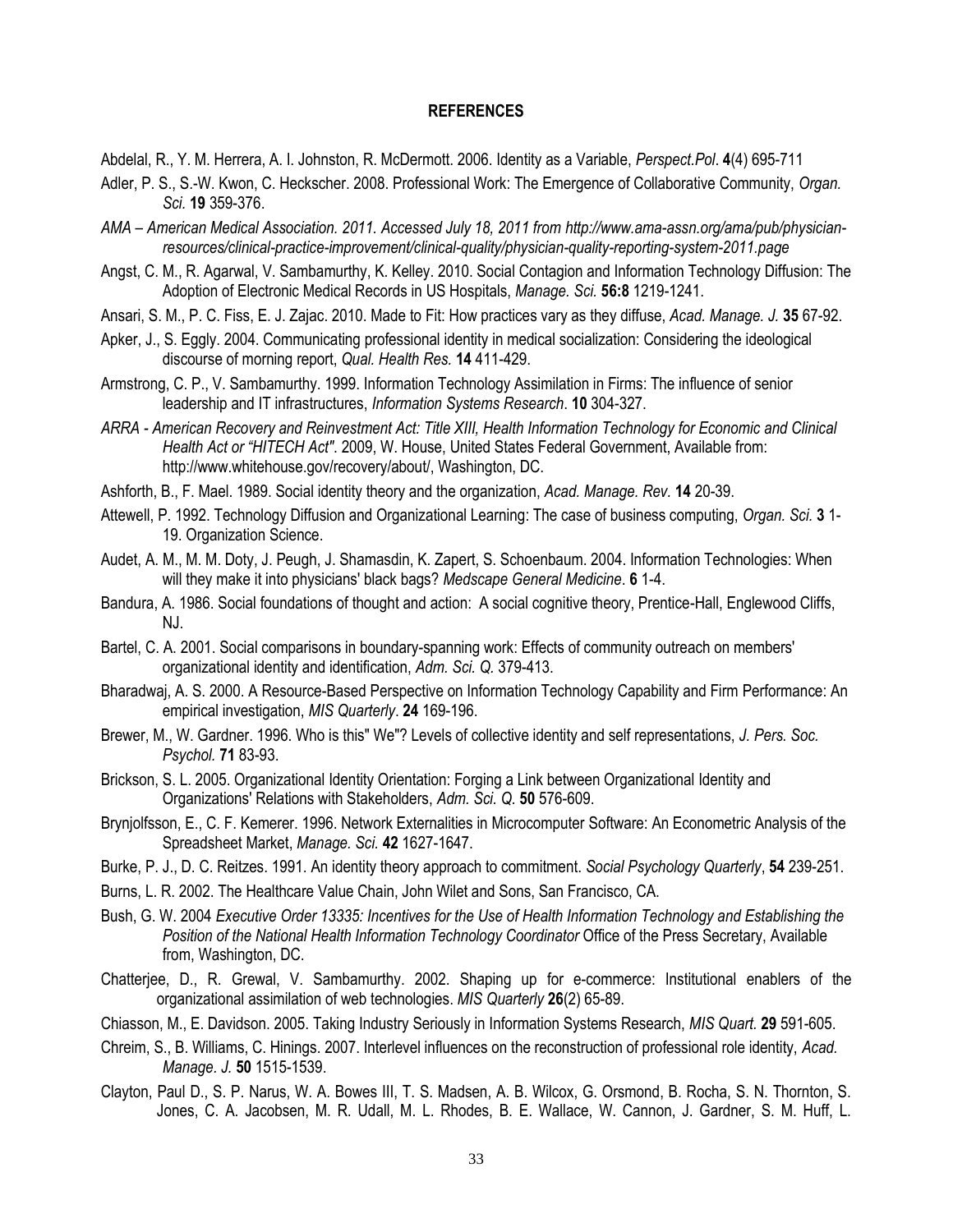Leckman. 2005. Physician use of electronic medical records: Issues and successes with direct data entry and physician productivity. *AMIA Annu Symp Proc.* 141–145.

- Cohen, J., P. Cohen. 1983. *Applied Multiple Regression/correlation Analysis for the Behavioral Sciences*, Lawrence Erlbaum Associates, Hillsdale, NJ.
- Davidson, E., W. G. Chismar. 2007. The Interaction of Institutionally Triggered and Technology-Triggered Social Structure Change: An Investigation of Computerized Physician Order Entry (CPOE), *MIS Quart.* **31** 739-758.
- Davis, F. D. 1989. Perceived Usefulness, Perceived Ease of Use, and User Acceptance of Information Technology, *MIS Quart.* **13** 319-339.
- Deci, E., L., R. Koestner, R. M. Ryan. 1999. A meta-analytic review of experiments examining the effects of extrinsic rewards on intrinsic motivation, *Psychological Bulletin*. **125** 627-668.
- DesRoches, C., E. Campbell, S. Rao, K. Donelan, T. Ferris, A. Jha, R. Kaushal, D. Levy, S. Rosenbaum, A. Shields. 2008. Electronic Health Records in Ambulatory Care: A national survey of physicians, *N. Engl. J. Med.* **359** 50- 60.
- Devaraj, S., R. Kohli. 2003. Performance Impacts of Information Technology: Is actual usage the missing link?, *Manage. Sci.* **49** 273-299.
- Dukerich, J., B. Golden, S. Shortell. 2002. Beauty is in the eye of the beholder: the impact of organizational identification, identity, and image on the cooperative behaviors of physicians, *Adm. Sci. Q.* **47** 507-537.
- Elsbach, K. 2003. Relating physical environment to self-categorizations: Identity threat and affirmation in a non-territorial office space, *Adm. Sci. Q.* **48** 622-654.
- Elsbach, K. D., R. M. Kramer. 1996. Members' Responses to Organizational Identity Threats: Encountering and Countering the Business Week Rankings, *Adm. Sci. Q.* **41** 442-476.
- Ethier, K.A., K. Deaux. 1994.Negotiating social identity when contexts change: Maintaining identification and responding to threat. *J. Personality and Social Psychology*, **67** 243-251.
- Fichman, R. G., M. Keil, A. Tiwana. 2005. Beyond Valuation: "Options Thinking" in IT Project Management, *California Management Review*. **47** 74-96.
- Fiks, A., E. Alessandrini, C. Forrest, S. Khan, A. Localio, A. Gerber. Electronic medical record use in pediatric primay care. *J.Am. Med. Inform. Assoc*. **18** 38-44.
- Fiss, P., E. Zajac. 2006. The symbolic management of strategic change: Sensegiving via framing and decoupling, *Acad. Manage. J.* **49** 1173-1111-1193.
- Ford, E. W., N. Menachemi, L. T. Peterson, T. R. Huerta. 2009. Resistance Is Futile: But It Is Slowing the Pace of EHR Adoption Nonetheless, *J. Am. Med. Inform. Assoc.* **16** 274-281.
- Ford, E. W., N. Menachemi, M. T. Phillips. 2006. Predicting the Adoption of Electronic Health Records by Physicians: When will health care be paperless?, *J.Am. Med. Inform. Assoc*. **13** 106-112.
- Foreman, P., D. A. Whetten. 2002. Members' identification with multiple-identity organizations, *Organ. Sci.* **13** 618-635.
- Freidson, E. 1994. Professionalism Reborn: Theory, prophecy, and policy, University of Chicago Press, Chicago, IL.
- Gagne, M., E. Deci, L. 2005. Self-Determination Theory and Work Motivation, *J. Organ. Beh*. **26** 331-362.
- Gerbing, D. W., J. C. Anderson. 1988. An Updated Paradigm for Scale Development Incorporating Unidimensionality and Its Assessment, *J. Mark.* **25** 186-192.
- Hart, P., C. Saunders. 1997. Power and trust: Critical factors in the adoption and use of electronic data interchange, *Organ. Sci.* **8** 23-42.
- Hogg, M. K. 2001. A Social Identity Theory of Leadership, *Personality and Social Psychology Review*. **5** 184-200.
- Hogg, M. A., C. McGarty. 1990. Self-Categorization and Social Identity. In D. Abrams, M. A. Hogg (Eds.) 10-27. Harvester Wheatsheaf, London.
- Hogg, M., D. Terry. 2000. Social identity and self-categorization processes in organizational contexts, *Acad. Manage. Rev.* **25** 121-140.
- Hogg, M., D. Terry, K. White. 1995. A tale of two theories: Critical comparison of identity theory and social identity theory. *Social Psych Quart* **58** 255-269.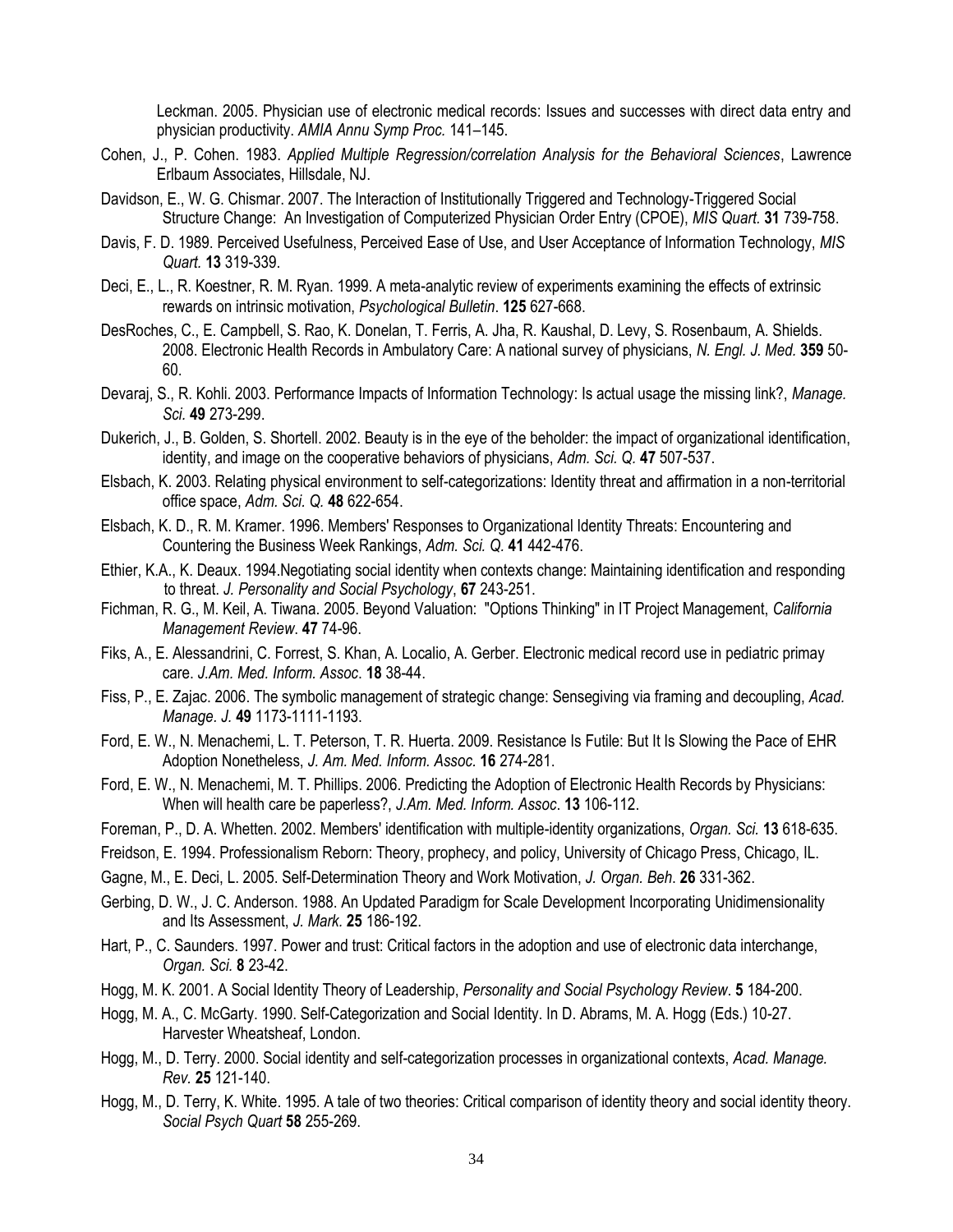- Hsiao, C. J., C. W. Burt, E. Rechtsteiner, E. W. Hing, D.A., J. E. Sisk. 2008 *Preliminary estimates of electronic medical records use by office-based physicians: United States, 2008*, N. C. f. H. Statistics, Centers for Disease Control, Available from: http://www.cdc.gov/nchs/products/pubs/pubd/hestats/hestats.htm, Washington, DC.
- Ibarra, H., R. Barbulescu. 2010. Identity as Narrative: Prevalence, effectiveness, and consequences of narrative identity work in macro work role transitions, *Acad. Manage. Rev.* **35** 135-154.
- Jasperson, J., P. E. Carter, R. W. Zmud. 2005. A comprehensive conceptualization of post-adoptive behaviors associated with information technology enabled work systems, *MIS Quart.* **29** 525-557.
- Jha, A. K., C. M. DesRoches, E. G. Campbell, K. Donelan, S. R. Rao, T. G. Ferris, A. Shields, S. Rosenbaum, D. Blumenthal. 2009. Use of Electronic Health Records in U.S. Hospitals, *N Engl J Med*. **360** 1628-1638.
- Johnson, M., F. Morgeson, D. Ilgen, C. Meyer, J. Lloyd. 2006. Multiple professional identities: Examining differences in identification across work-related targets, *J. Appl. Psychol.* **91** 498-506.
- Kazley, A. S., Y. A. Ozcan. 2007. Organizational and Environmental Determinants of Hospital EMR Adoption: A National Study, *J. Med. Syst.* **31** 375-384.
- Kim, S. 2009. The integrative framework for technology use: An extension and Test, *MIS Quarterly*. **33** 513-537.
- Kohli, R., W. Kettinger. 2004. Informating the Clan: Controlling Physicians' Costs and Outcomes, *MIS Quart.* **28** 363- 394.
- Kreiner, G., E. Hollensbe, M. Sheep. 2006. On the edge of identity: Boundary dynamics at the interface of individual and organizational identities, *Human Relations*. **59** 1315-1341.
- Kreiner, G. E., B. E. Ashforth. 2004. Evidence toward an expanded model of organizational identification, *J. Organ. Behav.* **25** 1-27.
- Lapointe, L., S. Rivard. 2005. A Multilevel Model of Resistance to Information Technology Implementation, *MIS Quart.* **29**  461-491.
- Lapointe, L., S. Rivard. 2007. A Triple Take on Information System Implementation, *Organ. Sci.* **18** 89-107.
- Lichtenstein, R., J. A. Alexander, J. F. McCarthy, R. Wells. 2004. Status Differences in Cross-Functional Teams: Effects on individual member participation, job satisfaction, and intent to quit, *J. Health Soc. Behav.* **45** 322-335.
- Lomas, J., M. Enkin, G. M. Anderson. 1991. Opinion leaders vs. audit and feedback practice guidelines: delivery after Cesarean section, *J. Am. Med. Assoc.* **265** 2202-2207.
- Ma, M, R. Agarwal. 2007. Through a glass darkly: Information technology design, identity verification, and knowledge contribution in online communities. *Information Systems Research*, **18** 42-67.
- Mano-Negrin, R., B. Mittman. 2001. Theorising the social within physician decision making, *Journal of Management in Medicine*. **15** 259-265.
- Markus, M. L. 1983. Power, Politics and MIS Implementation, *Communications of the ACM*. **26** 430-444.
- Miller, R. H., I. Sim. 2004. Physicians' Use of Electronic Medical Records: Barriers and Solutions, *Health Aff.* **23** 116-126.
- Miller, R. H., C. West, T. M. Brown, I. Sim, C. Ganchoff. 2005. The Value of Electronic Health Records in Solo or Small Group Practices, *Health Aff.* **24** 1127–1137.
- Nembhard, I., J. Alexander, T. Hoff, R. Ramanujam. 2009. Why does the quality of health care continue to lag? Insights from management research, *Acad. Manage. Perspect.* **23** 24-42.
- Ortiz de Guinea, A., M. Markus. 2009. Why break the habit of a lifetime? Rethinking the roles of intention, habit, and emotion in continuing information technology use, *MIS Quart.* **33** 433-444.
- Podsakoff, P. M., S. B. MacKenzie, J.-Y. Lee, N. P. Podsakoff. 2003. Common Method Biases in Behavioral Research: A critical review of the literature and recommended remedies, *J. Appl. Psychol.* **88** 879-903.
- Podsakoff, P. M., D. Organ. 1986. Self-Reports in Organizational Research: Problems and Prospects, *J. Manage.* **12**  531-544.
- Pont, E. A. 2000. The culture of physician autonomy: 1900 to present. *Cambridge Quart of Healthcare Ethics* **9** 98-113**.**
- Pratt, M., P. Foreman. 2000. Classifying managerial responses to multiple organizational identities, *Acad. Manage. Rev.* **25** 18-42.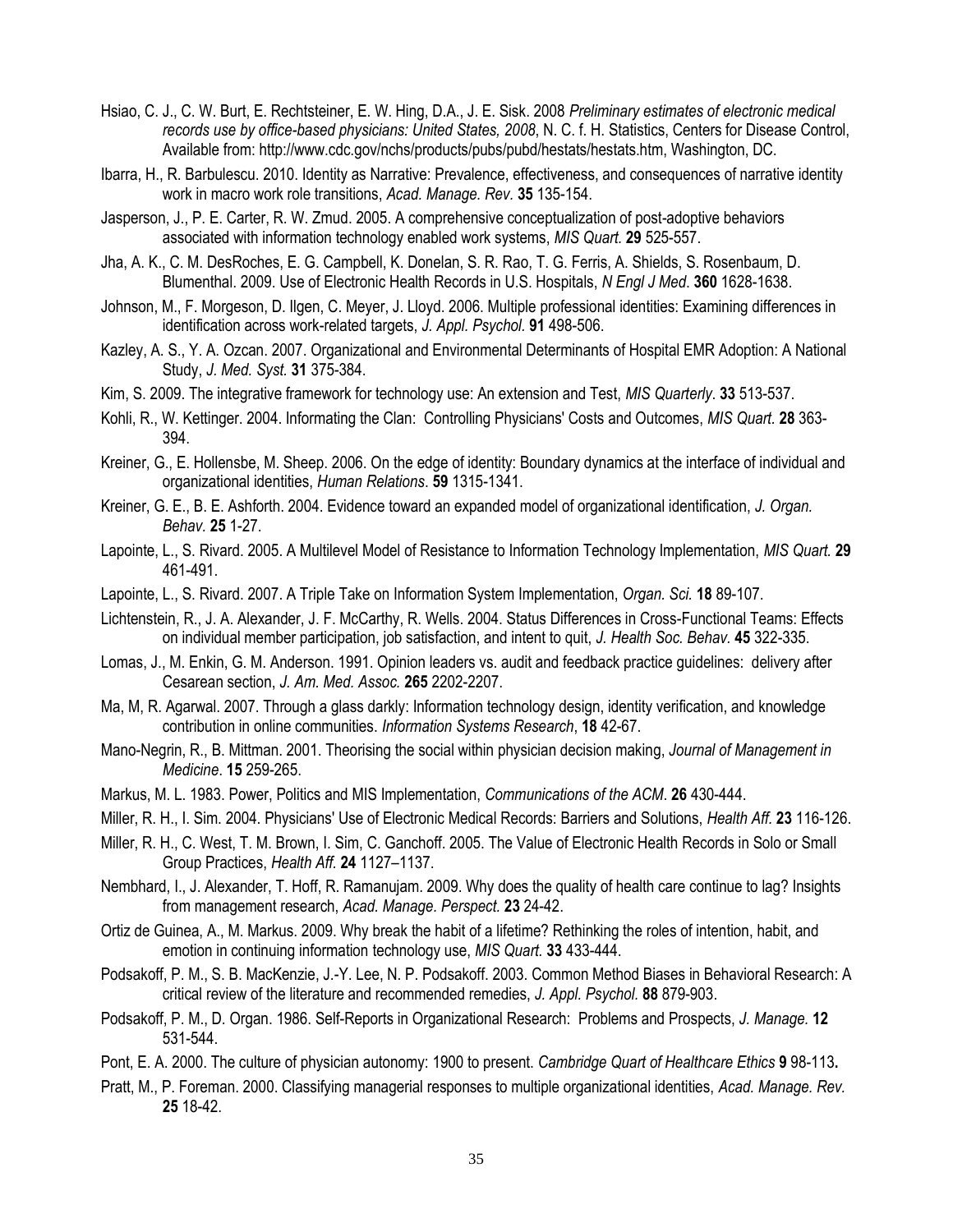- Pratt, M., K. W. Rockmann, J. B. Kaufmann. 2006. Constructing professional identity: The role of work and identity learning cycles in the customization of identity among medical residents, *Acad. Manage. J.* **49** 235-262.
- Premkumar, G., K. Ramamurthy, S. Nilakanta. 1994. Implementation of Electronic Data Interchange: An Innovation Diffusion Perspective, *J. Manage. Inf. Syst.* **11** 157-186.
- PQR Physician Quality Reporting. 2011. Accessed July 18, 2011 from, https://www.cms.gov/PQRS/Downloads/SODF\_March22-2011\_v03-15-2011\_Final.pdf
- Real, K., R. Bramson, M. S. Poole. 2009. The symbolic and material nature of physician identity: Implications for physician-patient communication, *Health Comm* **24**(7) 575-587.
- Rogelberg, S., J. Stanton. 2007. Introduction: Understanding and dealing with organizational survey nonresponse, *Organizational Research Methods*. **10** 195-209.
- Schoen, C., O. R., P. T. Huynh, M. Doty, J. Peugh, K. Zapert. 2006. On the front lines of care: primary care doctors' office systems, experiences, and views in seven countries, *Health Aff*. **25** w555-w571.
- Scott, S. G., V. R. Lane. 2000. A Stakeholder Approach to Organizational Identity, *Acad. Manage. Rev.* **25** 43-62.
- Shapiro, S. S., M. B. Wilk. 1965. An analysis of variance test for normality (complete samples). Biometrika **52**(3 and 4) 591-611.
- Shortliffe, E. H. 1999. The Evolution of Electronic Medical Records, *Academy of Medicine*. **74** 414-419.
- Simon, S. R., R. Kaushal, P. D. Cleary, C. A. Jenter, L. A. Volk, E. J. Orav, E. Burdick, E. G. Poon, D. W. Bates. 2007a. Physicians and Electronic Health Records: A Statewide Survey, *Arch Intern Med*. **167** 507-512.
- Simon, S. R., R. Kaushal, P. D. Cleary, C. A. Jenter, L. A. Volk, E. G. Poon, E. J. Orav, H. G. Lo, D. H. Williams, D. W. Bates. 2007b. Correlates of Electronic Health Record Adoption in Office Practices: A Statewide Survey, *J. Am. Med. Inform. Assoc.* **4** 110-117.
- Sirovich, B., P. M. Gallagher, D. E. Wennberg, E. S. Fisher. 2008. Discretionary decision making by primay care physicians and the cost of U. S. health care. *Health Aff.* **27**(3) 813-823.
- Stets, J. E., P. J. Burke. 2000. Identity theory and social identity theory. *Social Psych Quart* **63** 224-237.
- Stryker, S. 1980. Symbolic interactionism: A social structural version. Benjamin Cummings, Menlo Park, CA.
- Swann, W. B. Jr., A. Gomez, C. Seyle, J. Morales, C. Huici. 2009. Identity fusion: The interplay of personal and social identities in extreme group behavior. *J. Pers. Soc. Psychol.* **96** 995-1011.
- Tajfel, H., J. Turner. 1979. An Integrative Theory of Intergroup Conflict. In W. G. Austin, S. Worchel (Eds.) 33–47. Brooks/Coole, Monterey, CA.
- Teo, H. H., K. K. Wei, I. Benbasat. 2003. Predicting Intention to Adopt Interorganizational Linkages: An Institutional Perspective, *MIS Quarterly*. **27** 19-49.
- Tripsas, M. 2009. Technology, identity, and inertia through the lens of 'The Digital Photography Company', *Organ. Sci.* **20** 441-460.
- Turner, J., R. Onorato. 1999. Social identity, personality, and the self-concept: A self-categorization perspective. In T. R. Tyler, R. M. Kramer, O. P. John (Eds.) 11-46. Lawrence Erlbaum Associates, Inc., Mahwah, NJ.
- Venkatesh, V., F. D. Davis. 2000. A Theoretical Extension of the Technology Acceptance Model for Longitudinal Field Studies, *Manage. Sci.* **46** 186-204.
- Ventres, W., S. Kooienga, N. Vuckovic, R. Marlin, P. Nygren, V. Stewart. 2006. Physicians, Patients, and the Electronic Health Record: An ethnographic analysis, *Annals of Family Medicine*. **4** 124-131.
- Weick, K. E. 1995. *Sensemaking in Organizations,* SAGE Publications Inc., Thousand Oaks, CA.
- West, E., D. N. Barron. 1999. Hierarchies and cliques in the social networks of health care professionals: Implications for the design of dissemination strategies, *Social Science & Medicine*. **48** 633-646.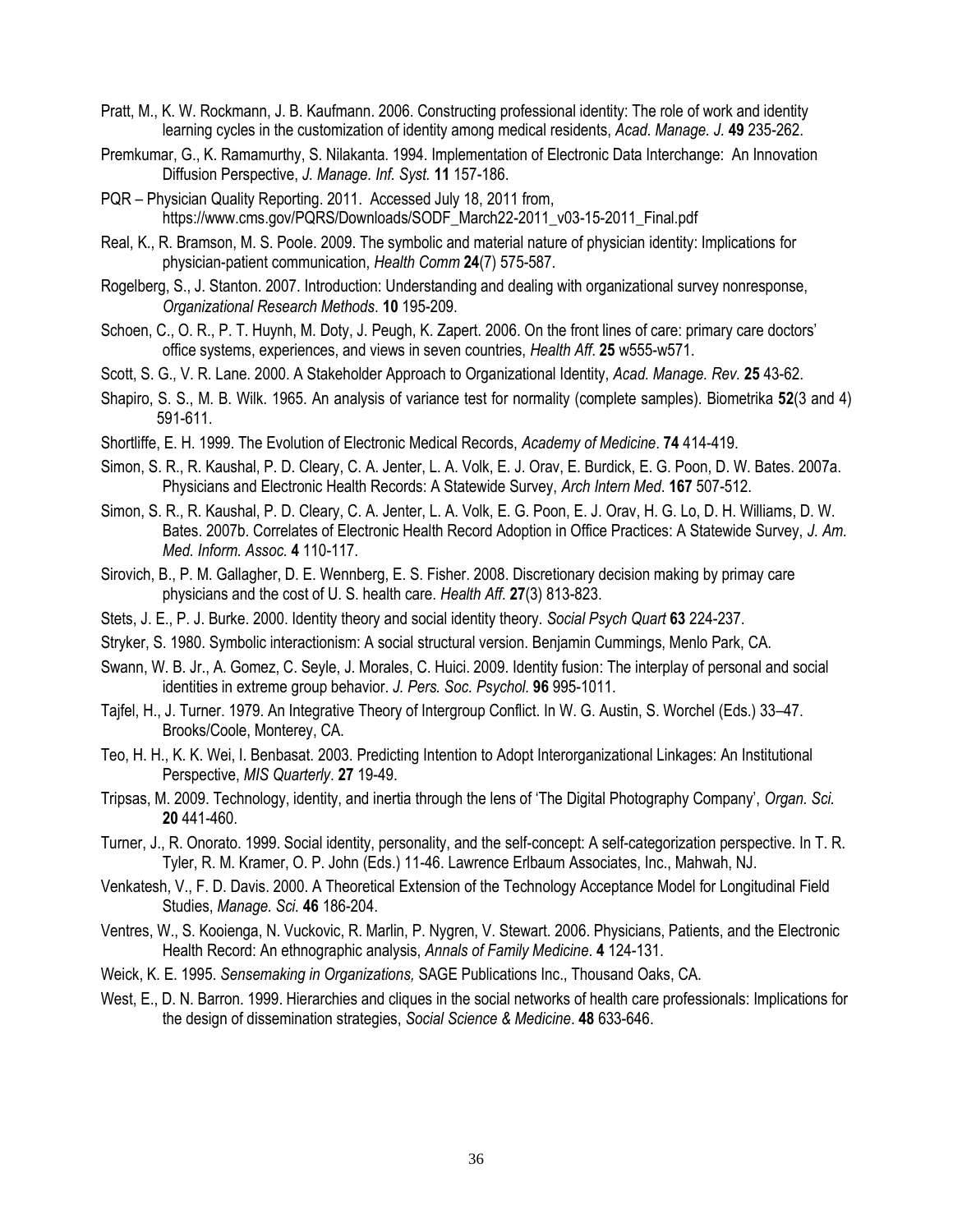

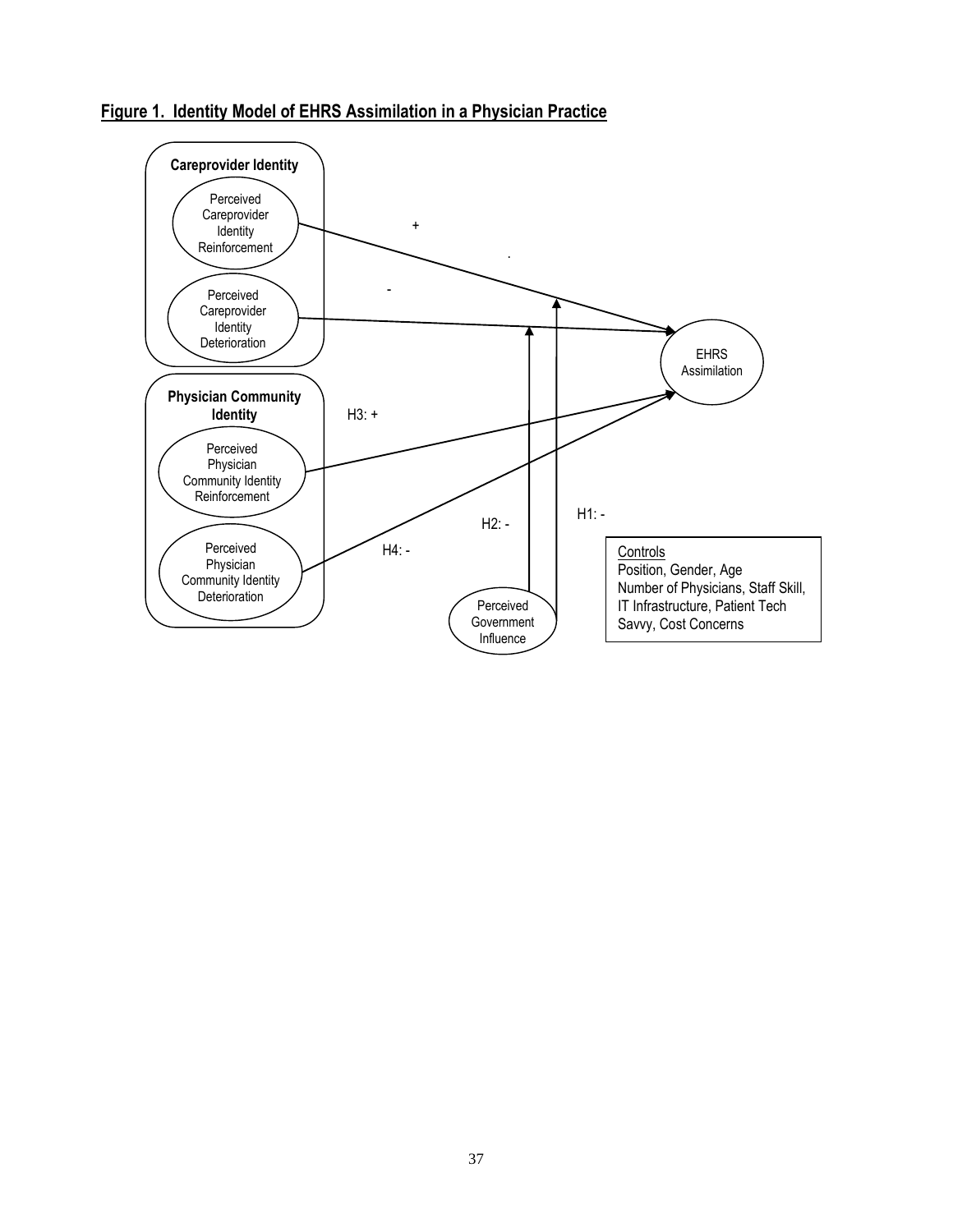**Figure 2. Graphical Representation of Interaction Results**



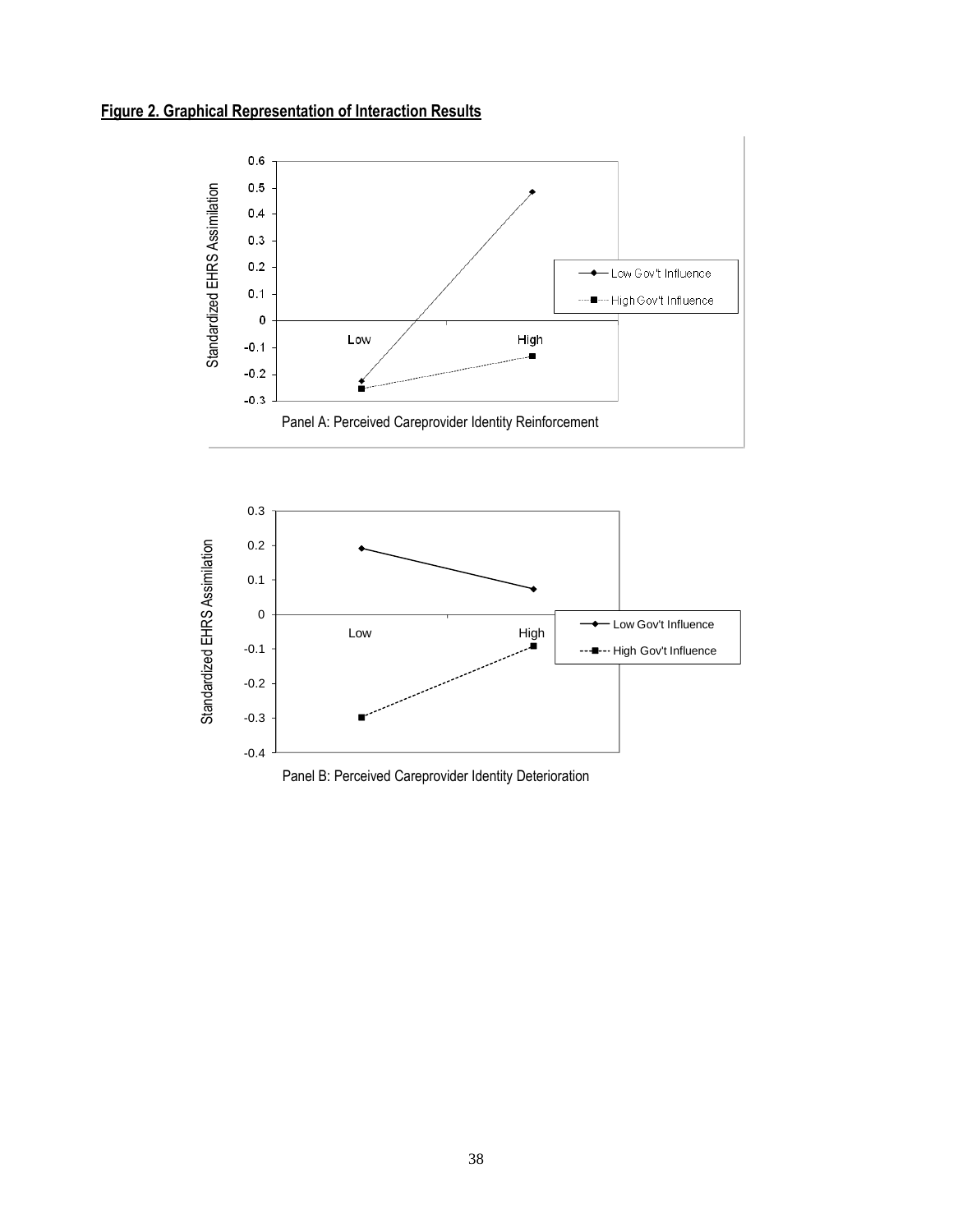# **Table 1. Correlation Matrix at the Construct Level**

Descriptive Statistics

| No. | Construct                       | Mean  | StdDev | $\mathbf{1}$   | 2              | 3              | 4              | 5                 | 6              |                | 8              | 9              | 10             | 11       | 12    | 13       |
|-----|---------------------------------|-------|--------|----------------|----------------|----------------|----------------|-------------------|----------------|----------------|----------------|----------------|----------------|----------|-------|----------|
| 1   | <b>PCIR</b>                     | 5.192 | 1.479  | 1.000          |                |                |                |                   |                |                |                |                |                |          |       |          |
|     |                                 |       |        | p-val          |                |                |                |                   |                |                |                |                |                |          |       |          |
| 2   | <b>PPCIR</b>                    | 4.329 | 1.328  | 0.102          | 1.000          |                |                |                   |                |                |                |                |                |          |       |          |
|     |                                 |       |        | 0.146          |                |                |                |                   |                |                |                |                |                |          |       |          |
| 3   | <b>PCID</b>                     | 3.751 | 0.985  | 0.185          | 0.179          | 1.000          |                |                   |                |                |                |                |                |          |       |          |
|     |                                 |       |        | 0.008          | 0.010          |                |                |                   |                |                |                |                |                |          |       |          |
| 4   | PPCID                           | 3.970 | 1.285  | 0.002<br>0.975 | 0.518<br>0.000 | 0.160<br>0.022 | 1.000          |                   |                |                |                |                |                |          |       |          |
| 5   | PGI                             | 4.720 | 1.605  | $-0.190$       | 0.448          | 0.010          | 0.500          | 1.000             |                |                |                |                |                |          |       |          |
|     |                                 |       |        | 0.006          | 0.000          | 0.887          | 0.000          |                   |                |                |                |                |                |          |       |          |
| 6   | <b>Position within Practice</b> | 0.886 | 0.319  | $-0.054$       | $-0.073$       | $-0.023$       | $-0.060$       | 0.031             | 1.000          |                |                |                |                |          |       |          |
|     |                                 |       |        | 0.444          | 0.307          | 0.749          | 0.401          | 0.661             |                |                |                |                |                |          |       |          |
|     | Gender of Respondent            | 0.791 | 0.407  | 0.071          | 0.107          | 0.097          | 0.133          | 0.052             | 0.084          | 1.000          |                |                |                |          |       |          |
|     |                                 |       |        | 0.311          | 0.128          | 0.167          | 0.058          | 0.460             | 0.234          |                |                |                |                |          |       |          |
| 8   | Age of Respondent               | 2.913 | 0.851  | $-0.044$       | $-0.093$       | 0.034          | $-0.039$       | $-0.032$          | $-0.019$       | 0.046          | 1.000          |                |                |          |       |          |
|     |                                 |       |        | 0.532          | 0.185          | 0.627          | 0.583          | 0.651             | 0.785          | 0.515          |                |                |                |          |       |          |
| 9   | Size                            | 3.054 | 2.155  | 0.091          | 0.024          | 0.147          | 0.096          | 0.086             | 0.003          | $-0.180$       | 0.003          | 1.000          |                |          |       |          |
|     |                                 |       |        | 0.216          | 0.744          | 0.045          | 0.194          | 0.244             | 0.963          | 0.014          | 0.966          |                |                |          |       |          |
| 10  | Staff IT Skill                  | 5.296 | 1.237  | 0.222          | 0.001          | $-0.005$       | $-0.058$       | $-0.054$          | 0.049          | 0.072          | 0.037          | $-0.057$       | 1.000          |          |       |          |
|     |                                 |       |        | 0.001          | 0.989          | 0.938          | 0.410          | 0.446             | 0.493          | 0.306          | 0.597          | 0.444          |                |          |       |          |
| 11  | IT Infrastructure               | 5.407 | 1.376  | 0.261          | 0.070          | 0.098          | $-0.019$       | $-0.125$          | 0.090          | 0.126          | 0.004          | 0.019          | 0.607          | 1.000    |       |          |
|     |                                 |       |        | 0.000<br>0.067 | 0.321<br>0.000 | 0.160<br>0.099 | 0.787          | 0.073<br>$-0.002$ | 0.206<br>0.076 | 0.071<br>0.064 | 0.949<br>0.024 | 0.793<br>0.063 | 0.000<br>0.349 | 0.283    | 1.000 |          |
| 12  | Patient Tech-Savvy              | 4.217 | 1.411  | 0.338          | 0.996          | 0.160          | 0.094<br>0.181 | 0.974             | 0.286          | 0.361          | 0.730          | 0.393          | 0.000          | 0.000    |       |          |
| 13  | Concerns about Cost of EHRS     | 6.300 | 1.274  | $-0.194$       | 0.211          | $-0.008$       | 0.223          | 0.303             | 0.003          | 0.066          | $-0.065$       | $-0.019$       | $-0.207$       | $-0.253$ | 0.011 | 1.000    |
|     |                                 |       |        | 0.005          | 0.002          | 0.907          | 0.001          | 0.000             | 0.966          | 0.347          | 0.358          | 0.793          | 0.003          | 0.000    | 0.878 |          |
| 14  | <b>EHRS Assimilation</b>        | 2.185 | 2.505  | 0.282          | 0.027          | 0.071          | $-0.158$       | $-0.240$          | 0.005          | 0.043          | $-0.030$       | 0.053          | 0.272          | 0.431    | 0.086 | $-0.340$ |
|     |                                 |       |        | 0.000          | 0.700          | 0.310          | 0.023          | 0.001             | 0.941          | 0.541          | 0.673          | 0.474          | 0.000          | 0.000    | 0.220 | 0.000    |

PCIR: Perceived Careprovider Identity Reinforcement; PPCIR: Perceived Physician Community Identity Reinforcement; PCID: Perceived Careprovider Identity Deterioration; PPCID: Perceived Physician Community Identity Deterioration; PGI: Perceived Government Influence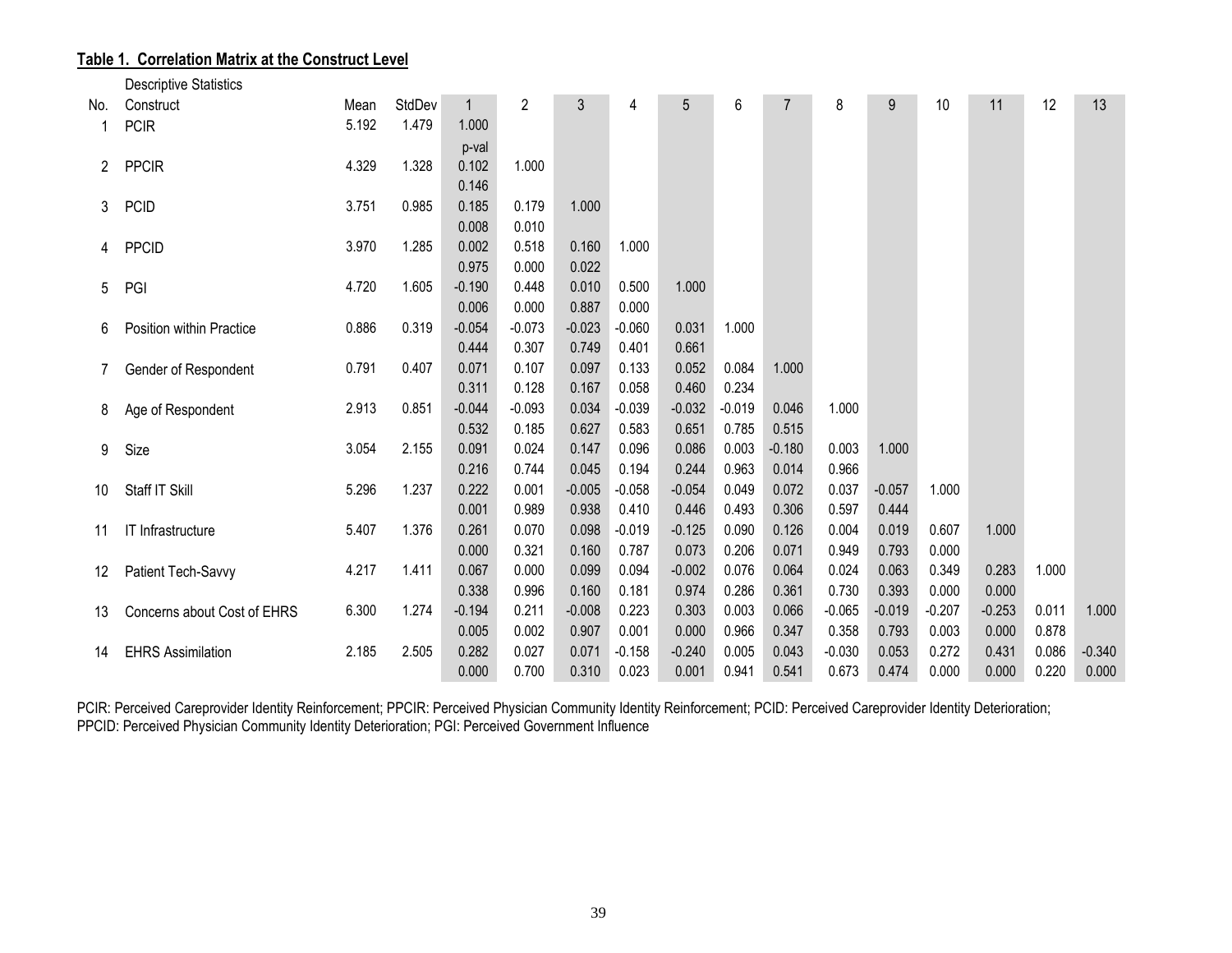# **Table 2: Principal Component Analysis to Establish Unidimensionality and Validity**

|                |                         |          | 1        | $\overline{2}$ | 3        | 4        | 5        | 6        | $\overline{7}$ | 8        | 9        |
|----------------|-------------------------|----------|----------|----------------|----------|----------|----------|----------|----------------|----------|----------|
| $\mathbf 1$    | <b>ITInfrastructure</b> | infra2   | 0.838    | 0.118          | 0.263    | $-0.033$ | 0.109    | 0.075    | 0.117          | $-0.234$ | 0.013    |
|                |                         | infra1   | 0.806    | 0.249          | 0.171    | 0.057    | 0.053    | 0.048    | 0.149          | $-0.232$ | $-0.061$ |
|                |                         | infra3   | 0.727    | 0.336          | 0.204    | $-0.003$ | 0.023    | $-0.037$ | $-0.026$       | $-0.018$ | 0.073    |
|                |                         | infra4   | 0.701    | 0.325          | 0.193    | 0.057    | 0.023    | 0.043    | $-0.072$       | 0.082    | 0.107    |
| $\overline{2}$ | StaffSkill              | stf_skl4 | 0.142    | 0.892          | 0.055    | 0.165    | 0.291    | 0.013    | 0.124          | $-0.023$ | 0.033    |
|                |                         | stf_skl5 | 0.259    | 0.742          | 0.050    | 0.158    | 0.217    | $-0.052$ | $-0.235$       | 0.274    | $-0.044$ |
|                |                         | stf_skl1 | 0.446    | 0.666          | 0.082    | 0.145    | 0.171    | 0.066    | $-0.122$       | 0.173    | $-0.007$ |
| $\mathfrak{Z}$ | <b>EHRS</b>             | USE_ERX  | 0.135    | 0.023          | 0.887    | 0.008    | 0.057    | 0.013    | $-0.037$       | $-0.014$ | $-0.048$ |
|                | Assimilation            | USE NOTE | 0.238    | 0.121          | 0.857    | 0.081    | 0.025    | $-0.024$ | $-0.085$       | $-0.126$ | 0.032    |
|                |                         | USE_COMM | 0.159    | 0.096          | 0.908    | 0.093    | 0.044    | 0.058    | 0.000          | 0.005    | 0.040    |
|                |                         | USE LAB  | 0.207    | 0.125          | 0.820    | 0.097    | $-0.067$ | 0.086    | $-0.031$       | $-0.102$ | 0.085    |
| $\overline{4}$ | <b>PCIR</b>             | enh_cir1 | 0.078    | 0.108          | 0.094    | 0.804    | 0.024    | 0.138    | 0.080          | $-0.043$ | 0.159    |
|                |                         | enh_cir2 | 0.082    | 0.075          | 0.076    | 0.827    | $-0.015$ | 0.055    | 0.115          | $-0.159$ | 0.099    |
|                |                         | enh_cir3 | 0.052    | $-0.057$       | 0.009    | 0.737    | 0.051    | 0.149    | 0.016          | $-0.088$ | 0.123    |
|                |                         | enh_cir4 | 0.140    | 0.101          | 0.134    | 0.831    | 0.021    | 0.029    | $-0.058$       | 0.136    | 0.027    |
| 5              | PatientTech             | pt_tech1 | 0.143    | 0.123          | $-0.023$ | $-0.011$ | 0.915    | $-0.036$ | 0.031          | $-0.013$ | 0.070    |
|                | Savvy                   | pt_tech2 | 0.155    | 0.150          | $-0.015$ | $-0.003$ | 0.943    | $-0.032$ | 0.066          | $-0.021$ | 0.040    |
|                |                         | pt_tech3 | 0.249    | 0.275          | 0.099    | 0.113    | 0.873    | 0.026    | 0.042          | $-0.014$ | $-0.024$ |
| 6              | <b>PPCIR</b>            | enh_comp | 0.093    | 0.073          | 0.073    | 0.067    | 0.084    | 0.659    | 0.404          | 0.022    | 0.210    |
|                |                         | enh_hosp | 0.007    | 0.055          | $-0.002$ | 0.070    | 0.039    | 0.754    | 0.233          | 0.240    | 0.243    |
|                |                         | enh_docs | 0.113    | 0.113          | 0.119    | 0.106    | $-0.035$ | 0.709    | 0.073          | $-0.020$ | $-0.233$ |
|                |                         | enh_admt | $-0.074$ | $-0.096$       | $-0.006$ | 0.044    | $-0.105$ | 0.744    | $-0.011$       | 0.256    | 0.000    |
| $\overline{7}$ | <b>PPCID</b>            | inf_jcah | 0.017    | $-0.022$       | $-0.173$ | 0.083    | 0.013    | 0.335    | 0.443          | 0.259    | $-0.011$ |
|                |                         | inf vend | $-0.051$ | $-0.121$       | $-0.109$ | 0.042    | 0.052    | 0.089    | 0.766          | 0.025    | $-0.135$ |
|                |                         | inf_drug | 0.053    | 0.042          | 0.020    | $-0.007$ | 0.077    | 0.202    | 0.733          | 0.138    | 0.078    |
|                |                         | inf_insu | $-0.001$ | 0.057          | $-0.038$ | 0.113    | $-0.020$ | 0.113    | 0.607          | 0.555    | 0.173    |
| 8              | PGI                     | inf_govt | 0.070    | 0.127          | $-0.196$ | $-0.039$ | $-0.007$ | 0.210    | 0.308          | 0.766    | $-0.043$ |
|                |                         | enh_fed  | $-0.128$ | $-0.128$       | $-0.053$ | $-0.152$ | $-0.043$ | 0.229    | 0.052          | 0.733    | $-0.057$ |
| 9              | <b>PCID</b>             | thr_cid2 | $-0.003$ | $-0.222$       | 0.087    | 0.114    | 0.111    | 0.051    | 0.246          | $-0.209$ | 0.432    |
|                |                         | thr_cid3 | 0.071    | 0.043          | 0.050    | 0.135    | 0.042    | 0.042    | $-0.047$       | 0.019    | 0.854    |
|                |                         | thr cid1 | $-0.023$ | $-0.145$       | 0.044    | $-0.663$ | $-0.064$ | 0.127    | 0.034          | $-0.033$ | 0.290    |

PCIR: Perceived Careprovider Identity Reinforcement; PPCIR: Perceived Physician Community Identity Reinforcement; PCID: Perceived Careprovider Identity Deterioration; PPCID: Perceived Physician Community Identity Deterioration; PGI: Perceived Government Influence